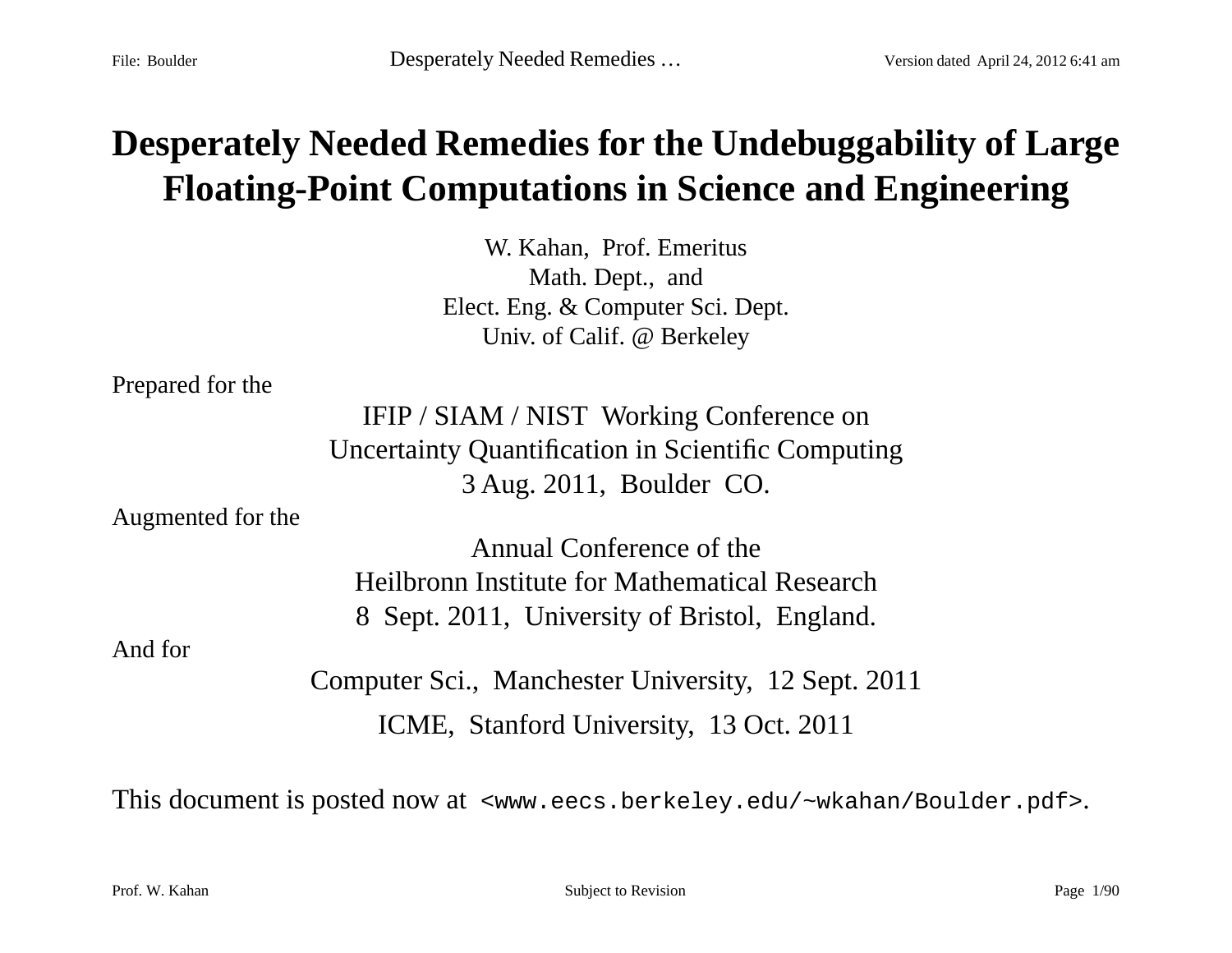#### **Contents**

| $Pp. 3 - 4$ | <b>Abstract and Cautionary Notice</b>                                       |
|-------------|-----------------------------------------------------------------------------|
| $5 - 7$     | Users need tools to help them investigate evidence of miscomputation        |
| $8 - 11$    | Why Computer Scientists haven't helped. Accuracy is Not Transitive          |
| $12 - 13$   | Summaries of the Stories So Far, and To Come                                |
| 14          | Kinds of Evidence of Miscomputation                                         |
| $15 - 19$   | EDSAC's arccos, Vancouver's Stock Index, Ranks Too Small, etc.              |
| $20 - 21$   | 7090's Abrupt Stall; CRAYs' discordant Deflections of an Airframe           |
| 22          | Clever and Knowledgeable, but Numerically Naive                             |
| 23          | How Suspicious Results may expose a hitherto Unsuspected Singularity        |
| $24 - 26$   | <b>Pejorative Surfaces</b>                                                  |
| $27 - 30$   | The Program's Pejorative Surface may have an Extra Leaf                     |
| $31 - 35$   | Default Quad evaluation, the humane but unlikely Prophylaxis                |
| 36          | Two tools to localize roundoff-induced anomalies by rerunning the program   |
| $37 - 38$   | Rare counterexamples expose the tools' fallibility                          |
| $39 - 42$   | Recomputation with three Redirected Roundings                               |
| $43 - 45$   | <b>Recomputation with Higher Precision</b>                                  |
| $46 - 48$   | Floating-Point Exceptions Punished as Errors                                |
| $49 - 52$   | Why default disruptions of control handle Floating-Point Exceptions badly   |
| $53 - 56$   | USS Yorktown, Ariane 5, Air France #447                                     |
| 57          | Can losses of prestige, money and lives induce reconsideration of a policy? |
| $58 - 60$   | Does this shoe leak at its toe?                                             |
| 61          | To mitigate a Dangerous Dilemma                                             |
| $62 - 63$   | Proper Algebraic Completion for Default Presubstitution                     |
| $64 - 65$   | Provision for individual non-default presubstitution                        |
| $66 - 68$   | <i>flags</i> serve also as Pointers to                                      |
| $69 - 71$   | <b>Retrospective Diagnostics</b>                                            |
| $72 - 73$   | Retrospective Diagnostics' Annunciator and Interrogator                     |
| 74          | To be Collected: a Constellation of Competencies                            |
| 76          | <b>Publications Cited</b>                                                   |
| $77 - 89$   | Responses to Questions and Comments                                         |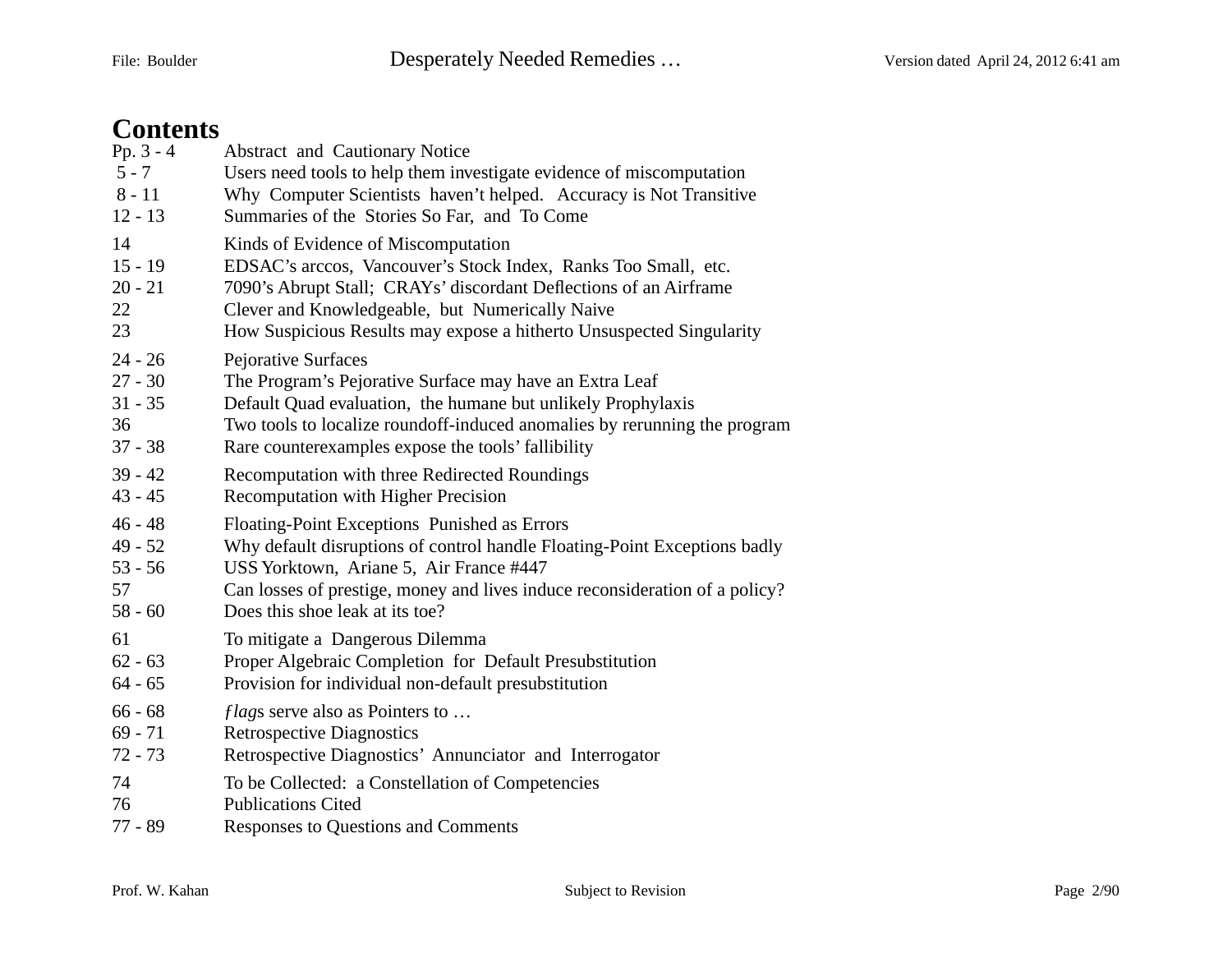## **Desperately Needed Remedies for the Undebuggability of Large Floating-Point Computations in Science and Engineering**

#### **Abstract:**

If suspicions about the accuracy of a computed result arise, how long does it take to either allay or justify them? Often diagnosis has taken longer than the computing platform's service life. Software tools to speed up diagnosis by at least an order of magnitude could be provided but almost no scientists and engineers know to ask for them, though almost all these tools have existed, albeit not all together in the same place at the same time. These tools would cope with vulnerabilities peculiar to Floating-Point, namely roundoff and arithmetic exceptions. But who would pay to develop the suite of these tools? Nobody, unless he suspects that the incidence of misleadingly anomalous Floating-Point results rather exceeds what is generally believed. Ample evidence supports that suspicion.

This document is posted now at <www.eecs.berkeley.edu/~wkahan/Boulder.pdf>. More details have already been posted at  $\langle ... / \text{NeeDebug.pdf} >$  and  $\langle ... / \text{Mindless.pdf} >$ .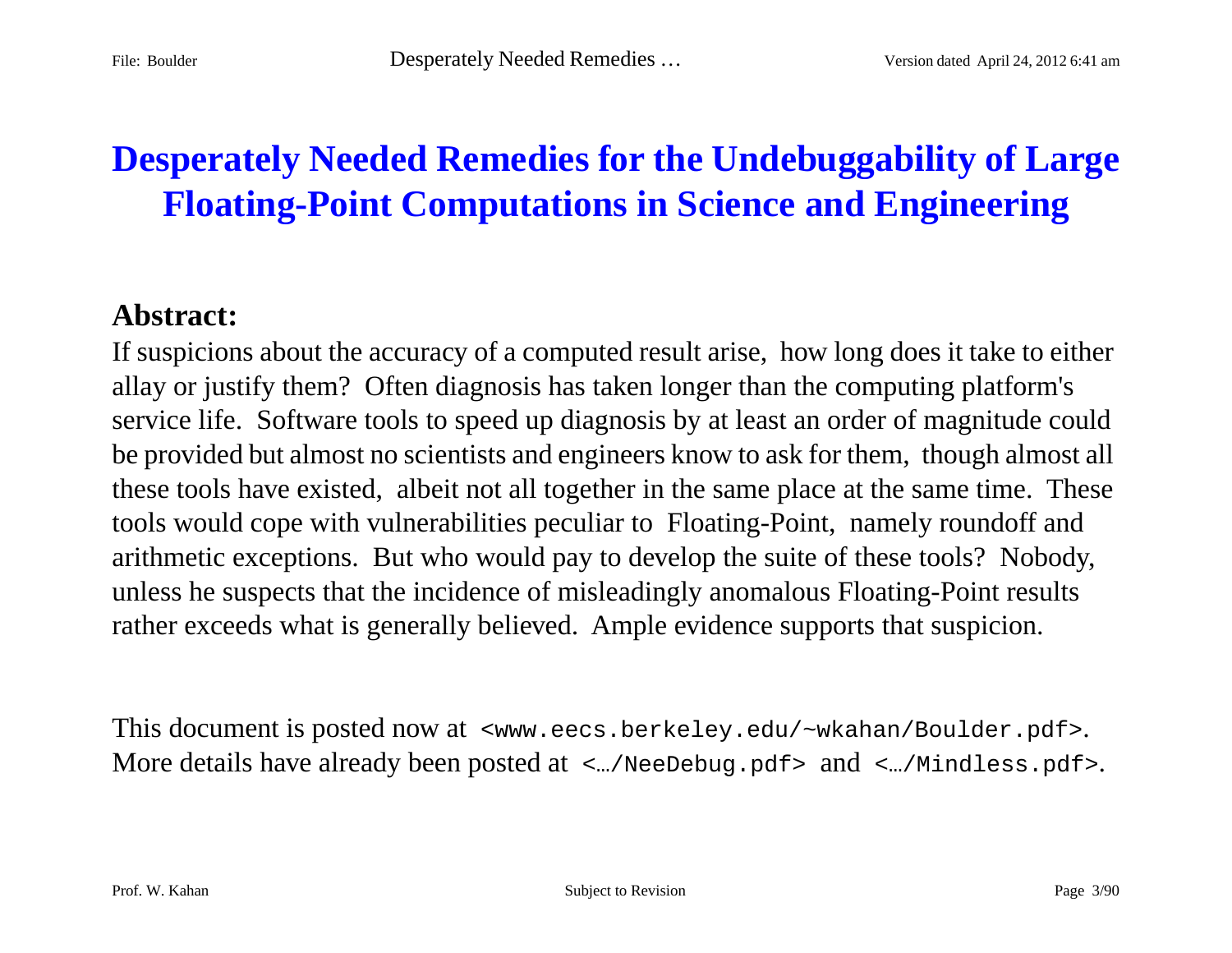"This … paper, by its very length, defends itself against the risk of being read." … attributed to Winston S. Churchill

## To fit into its allotted time,

# this paper's oral presentation skips over most of the details; but it is intended to induce you to look into those details.

"A fanatic is one who can't change his mind and won't change the subject." … Winston S. Churchill (1874 - 1965)

## Am I a fanatic?

If so, you have been warned.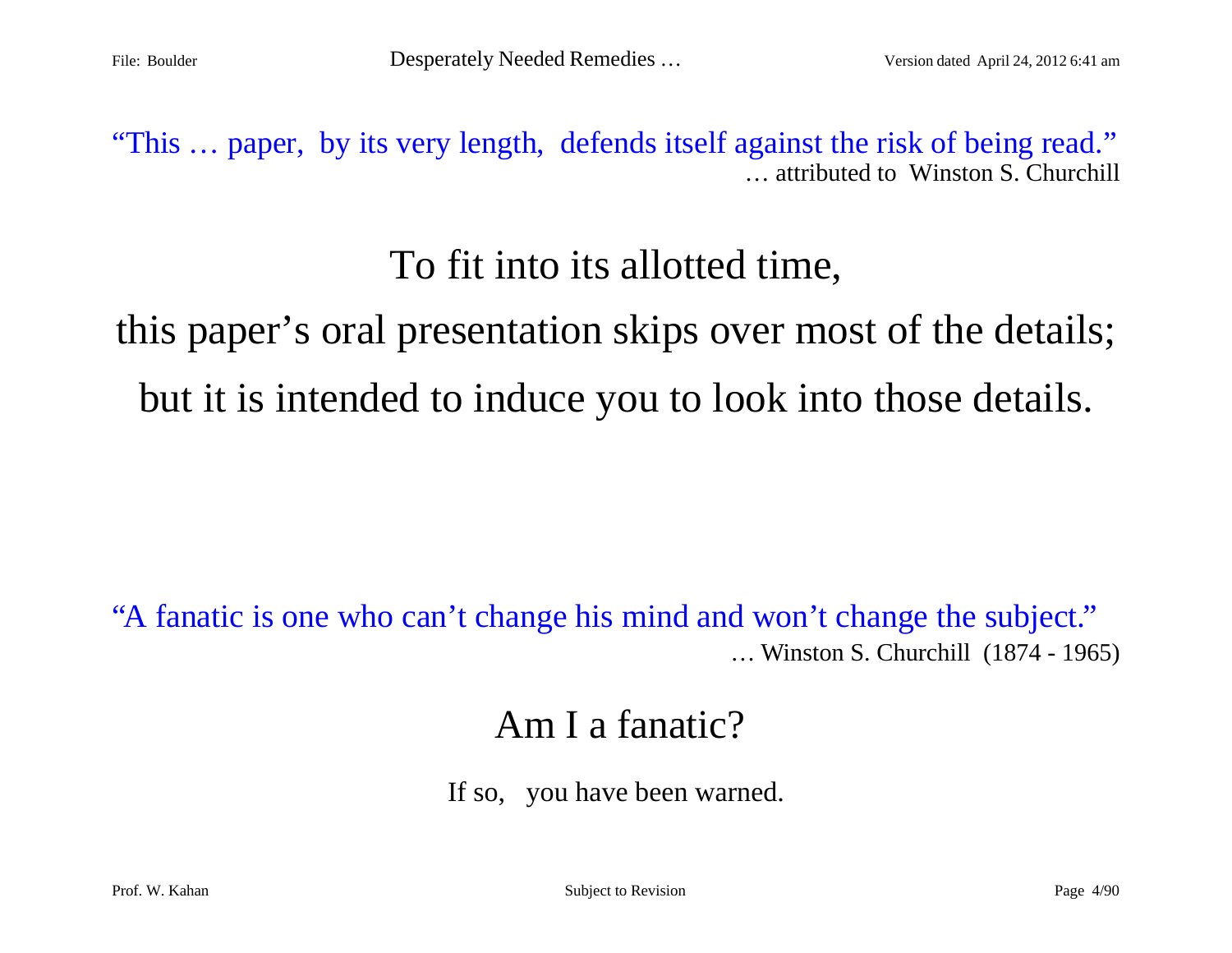What is the incidence of Floating-Point computations wrong enough to mislead, but not so wrong as is obviously wrong?

Nobody knows. Nobody is keeping score.

Evidence exists implying an incidence rather greater than is generally believed.

### **Two Kinds of Evidence will be presented:**

- $\bullet$  Persistence in Software and in Programming Texts of numerically flawed formulas that have *withstood* rather than *passed* the *Test of Time* . For example, … Naive solutions of quadratic equations; … of discretized differential equations
- $\bullet$  Occasional Revelations of gross inaccuracies, in widely used and respected packages like MATLAB and LAPACK, caused by bugs lying hidden for years. *E.g*., … Over 40 years of occasional *under*estimates, some severe, of matrices' ranks.

## Evidently, providers of numerical software need help to debug it; they need abundant assistance from users.

How much debugging of numerical software is included in a chemist's job-description?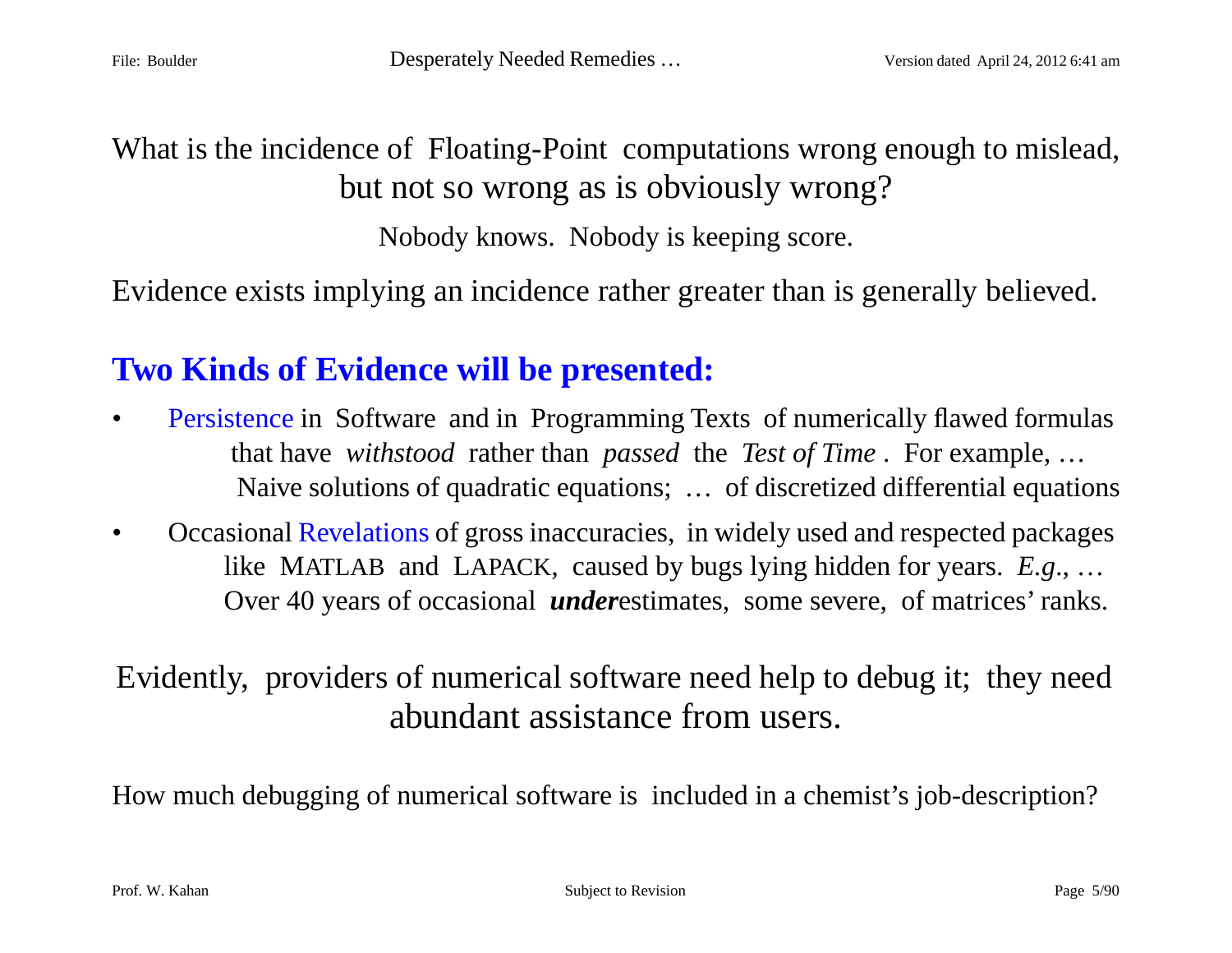Distinctions between users and providers of numerical software are blurred by developers who incorporate, into their own software, modules developed by others. *e,g*., LAPACK

## If providers expect users to help debug numerical software, they (and we) must find ways to reduce the costs in time and expertise of investigating numerical results that arouse suspicions.

Later we shall see why the earliest symptoms of hitherto unsuspected gross inaccuracies that will befall our software at some unknown innocuous data are highly likely to be inaccuracies, at other data, barely bad enough to arouse suspicions.

How much can investigation of a suspect Floating-Point computation's accuracy cost? Often more than the computed result is worth.

Computers are now so cheap, most perform computations of which no one is worth very much: Entertainment, Communications, Companionship, Embedded Controllers are computers' most prevalent and most remunerative uses; not our scientific and engineering computations.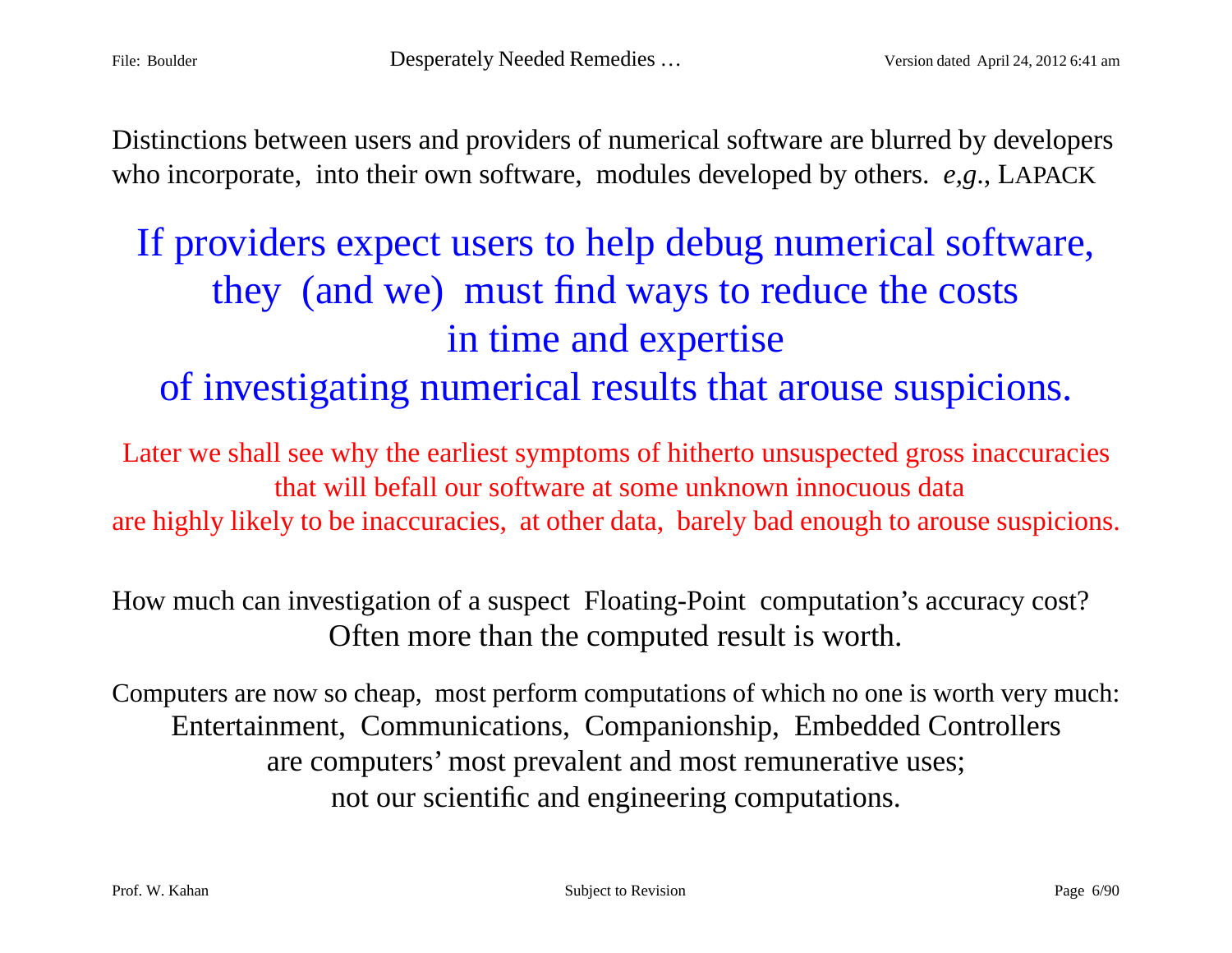#### A Problem of Misperception in the Marketplace:

The software tools needed to reduce by orders of magnitude the costs of debugging anomalous Floating-Point computations have almost all existed, but not all in the same package, and not in current software development systems. Why not?

- The producers of software development systems are unaware that such tools could be produced, much less that there is a demand for them.
- The scientists and engineers who would benefit from such tools are hardly aware of them, much less that they should be requested.

Those tools will be surveyed in what follows. For more details about them see <www.eecs.berkeley.edu/~wkahan/NeeDebug.pdf> and <…/Mindless.pdf>.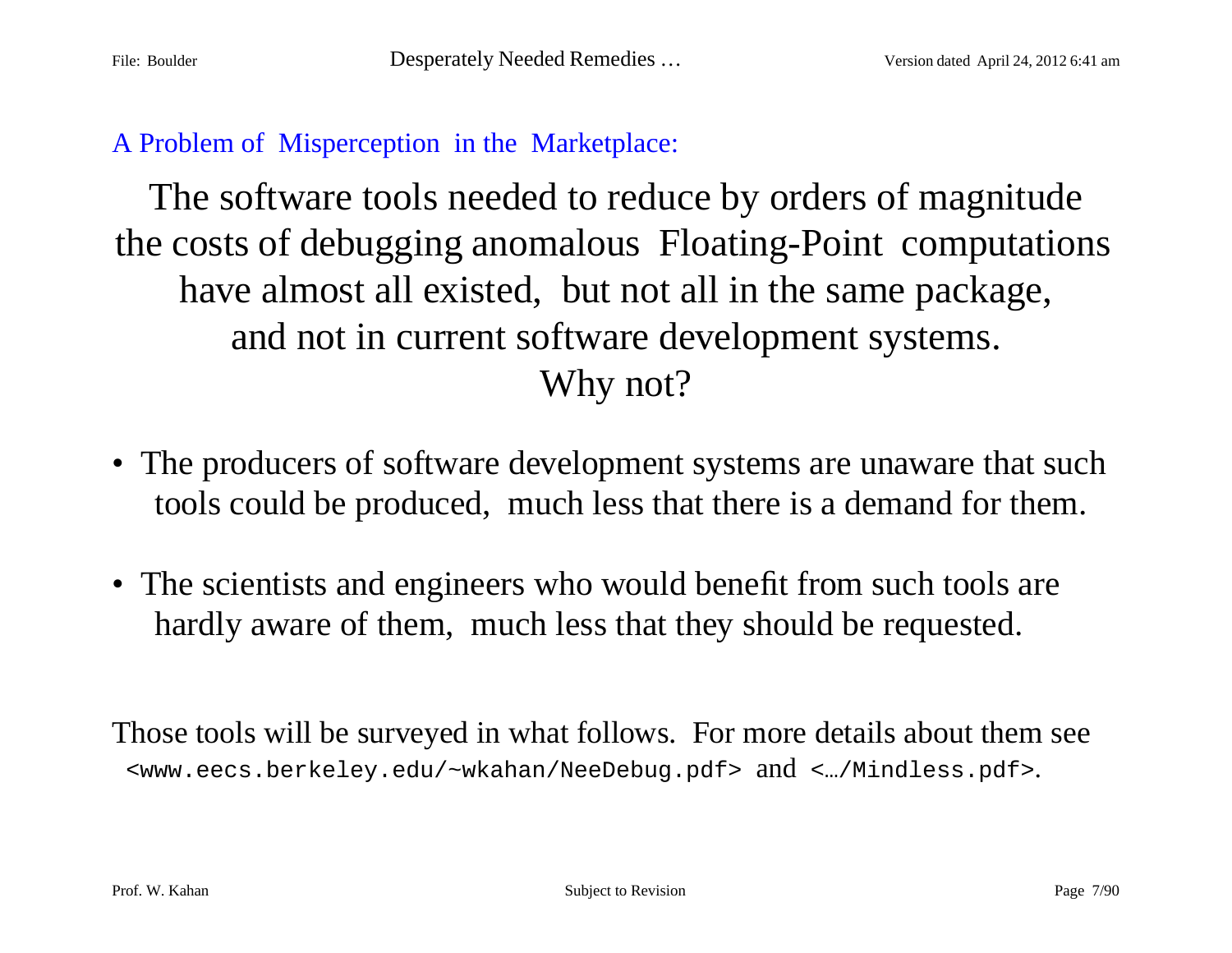Computer scientists worldwide are working hard on schemes to debug and verify software, especially in the context of parallel computation, but not Floating-Point software. Why not?

> Computer Science has changed over my lifetime. Numerical Analysis seems to have turned into a sliver under the fingernails of computer scientists.

Symptoms of Change:

• In **1983** a C.S. encyclopedia ed. by Ralston & Reilly included long articles ... … on Floating-Point error-analysis (by J.H. Wilkinson) and roundoff (by Ralston) … on control structures for all kinds of exception-handling (by J.L. Wagener)

. . . . . . . . . . . . . . . . . . . . . . . . . . . . . . 14 Years later . . . . . . . . . . . . . . . . . . . . . . . . . . . . . . . . . . .

- In **1997** a longer C.S. encyclopedia ed. by Tucker explains a few numerical methods but mentions neither roundoff nor Floating-Point exceptions.
- In **1997** an issue of *Communications of the ACM* **40** #4 devoted pp. 26 74 to "The Debugging Scandal and What To Do About It" with no mention of Floating-Point arithmetic.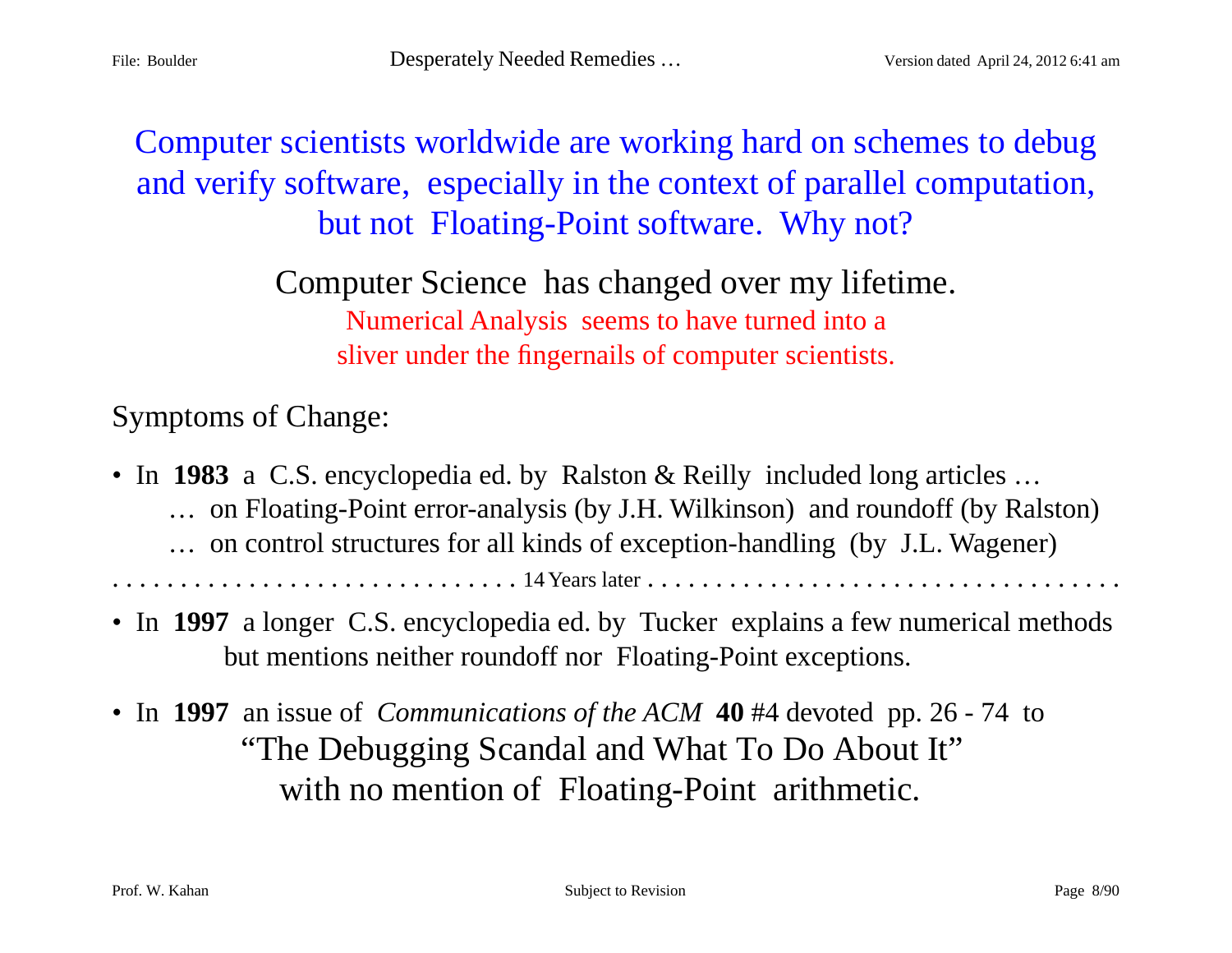### Cover Feature: August 2011 Issue of IEEE computer society's *Computer,* **<sup>44</sup>** #8 **THE IBM PC: 30-YEAR RETROSPECTIVE**

pp. 19 - 45

Four reminiscences of vignettes, design, construction, ICs, and marketing of the PC.

No mention of …

- Embarrassingly anomalous Floating-Point arithmetic of the 1981 PC's ROM-*BASIC* . An early version of my *PARANOIA* program printed out several pages of inexplicable evaluations of arithmetic expressions. Almost all these anomalies were repaired by late 1982 in the IBM PC-XT's ROM-*BASIC*. I wasn't told whether my printout instigated these repairs.
- Why Microsoft's software crippled the 80x87's Floating-Point in PC's, -XT and -AT. Bill Gates predicted utterly wrongly that the PCs' sockets for the 8087 coprocessor would almost all stay empty, so he allocated at most minimal resources for its support. And today Microsoft still begrudges support for IEEE 754's arithmetic capabilities. Borland's excellent *QUATTRO* spreadsheet, programmed by Roger Schlafli, was the first to benefit from 80x87s' arithmetic, avoiding most anomalies in *VISICALC*, Lotus/IBM *123* and now Microsoft *EXCEL*. For instance see pp. 3 - 5 of <www.eecs.berkeley.edu/~wkahan/Mindless.pdf>.

Would *Computer*'s readers find these stories less interesting than the ones printed?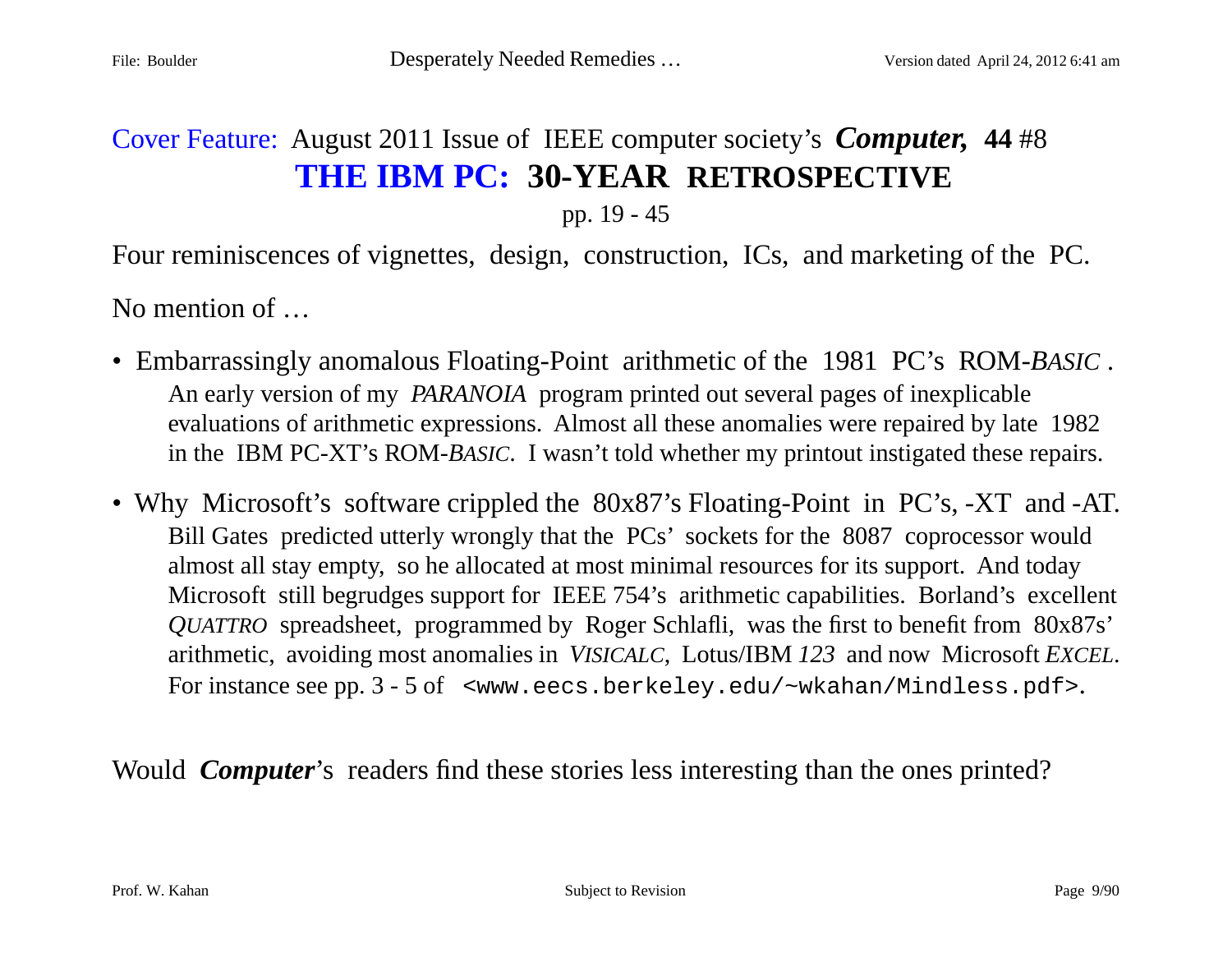## What characteristics of Floating-Point computation offend Computer Scientists?

• What you see is not exactly what you get.

What you get is not exactly what your program asked for.

Consequently what you get can be *Utterly Wrong* without any of the usual suspects:

*i.e*. no subtractive cancellation, no division, no vast number of rounded operations.

For a simple didactic example see <www.eecs.berkeley.edu/~wkahan/WrongR.pdf>

• Worse, unlike *Correctness* of non-numerical computer programs, *Accuracy* of Floating-Point programs is *Not Transitive*:

This means that …

If program  $H(X)$  approximates function  $h(x)$  in all digits but its last, and if program G(Y) approximates function *g*(*y*) in all digits but its last, yet program  $F(X) := G(H(X))$  may approximate function  $f(x) := g(h(x))$ *Utterly Wrongly* over a large part of its domain.

Here is a simple didactic example, albeit contrived:

 $h(x) := \exp(-1/x^4) \quad \text{or} \quad x > 1; \quad g(y) := \frac{1}{4} \sqrt{-\log(y)} \quad \text{or} \quad 0 < y < 1; \quad f(x) = x \quad \text{or} \quad x > 1.$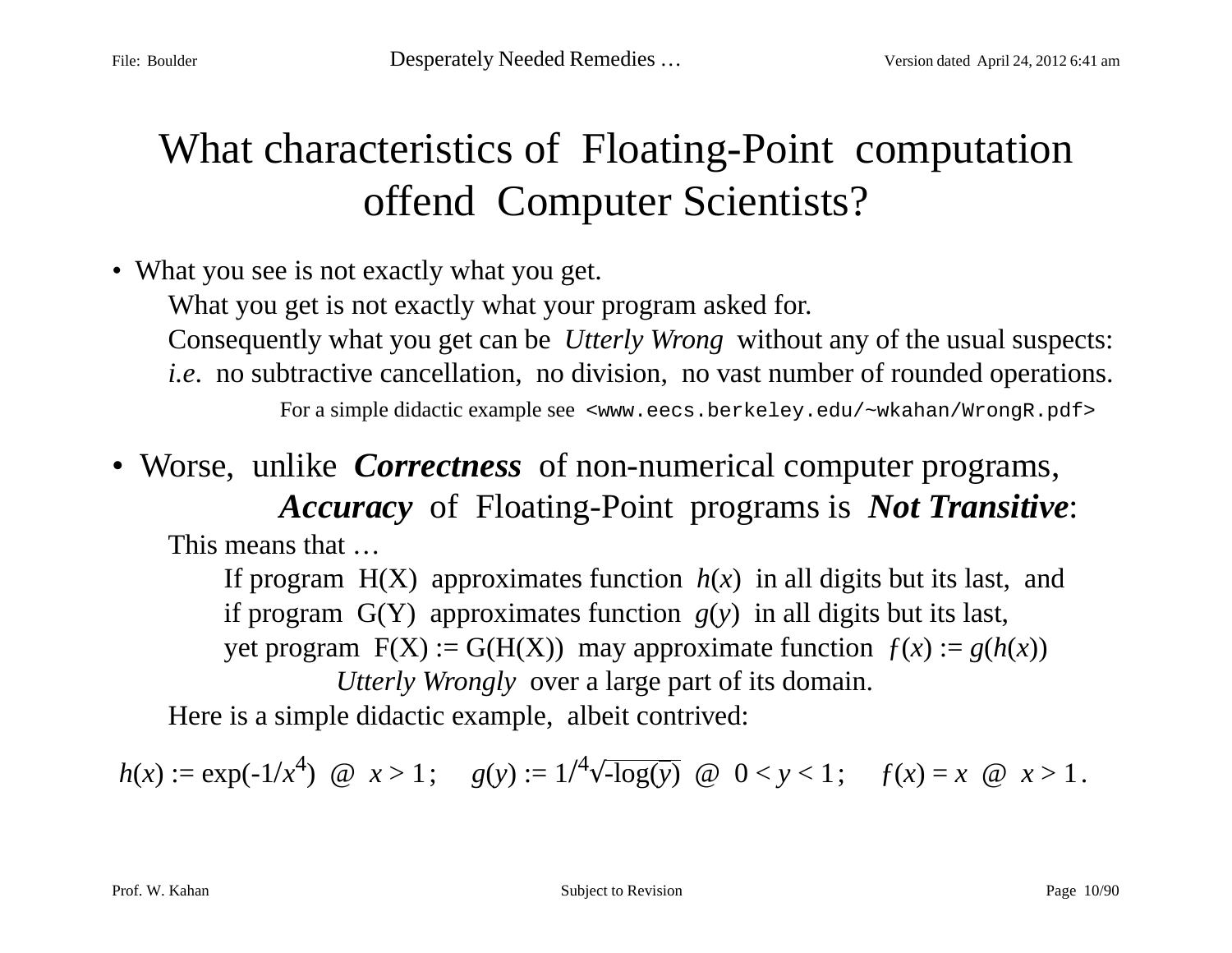File: Boulder **Desperately Needed Remedies** ... Version dated April 24, 2012 6:41 am



This is explained in pp. 24 - 25 of my posting <www.cs.berkeley.edu/~wkahan/MxMulEps.pdf>.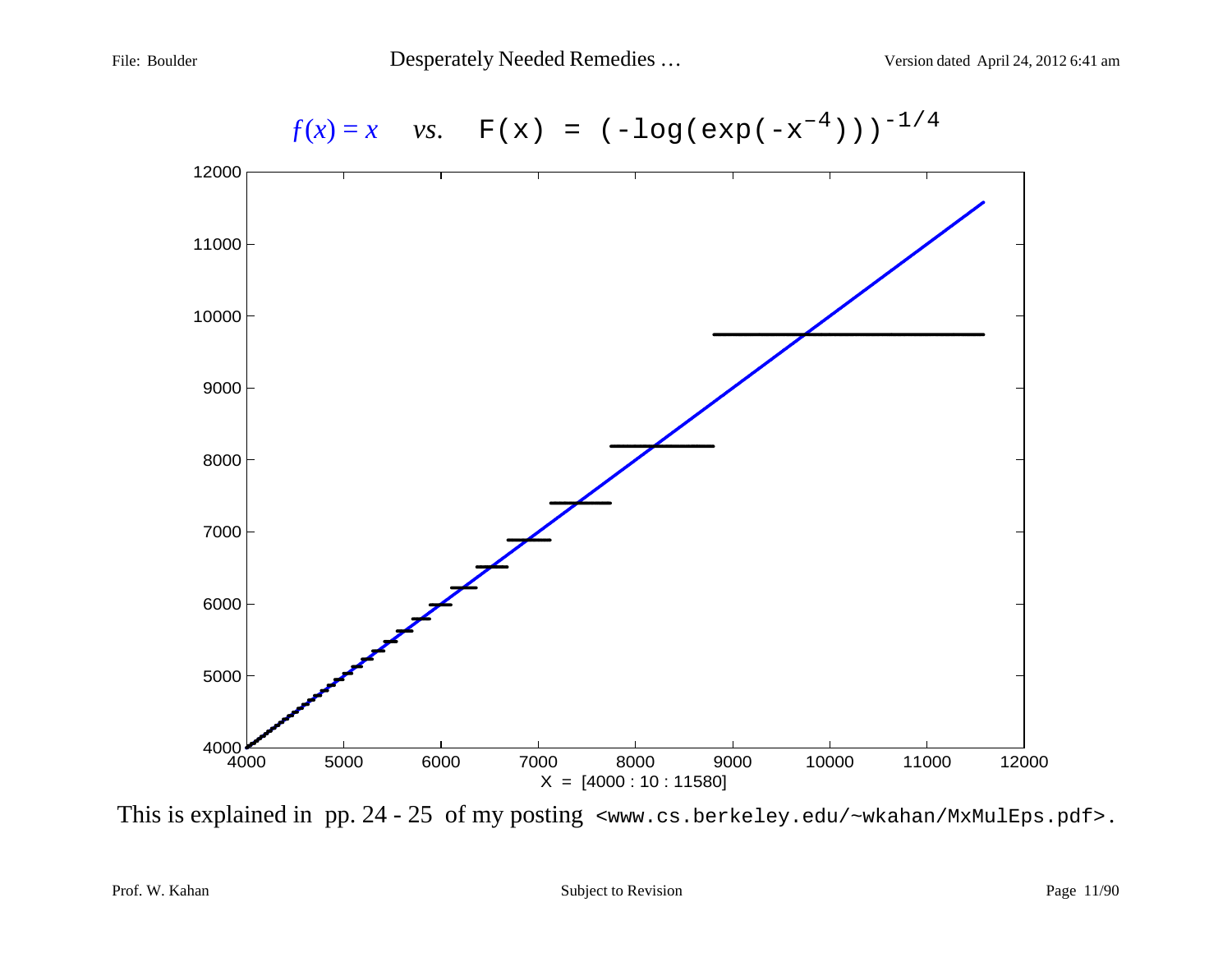## Summary of the Story So Far:

I claim that scientists and engineers are almost all unaware …

- ... of how high is the incidence of misleadingly inaccurate computed results.
- ... of how necessary is the investigation of every suspicious computed result as a potential harbinger of substantially worse to come.
- … of the potential availability of software tools that would reduce those investigations' costs in expertise and time by orders of magnitude.
- ... that these tools will remain unavailable unless producers of software development systems (languages, compilers, debuggers) know these tools are in demand.

If almost nobody (but me) asks for such tools,

the demand for them will be presumed inadequate to pay for their development.

Computer scientists and programmers already have lots of other fish to fry.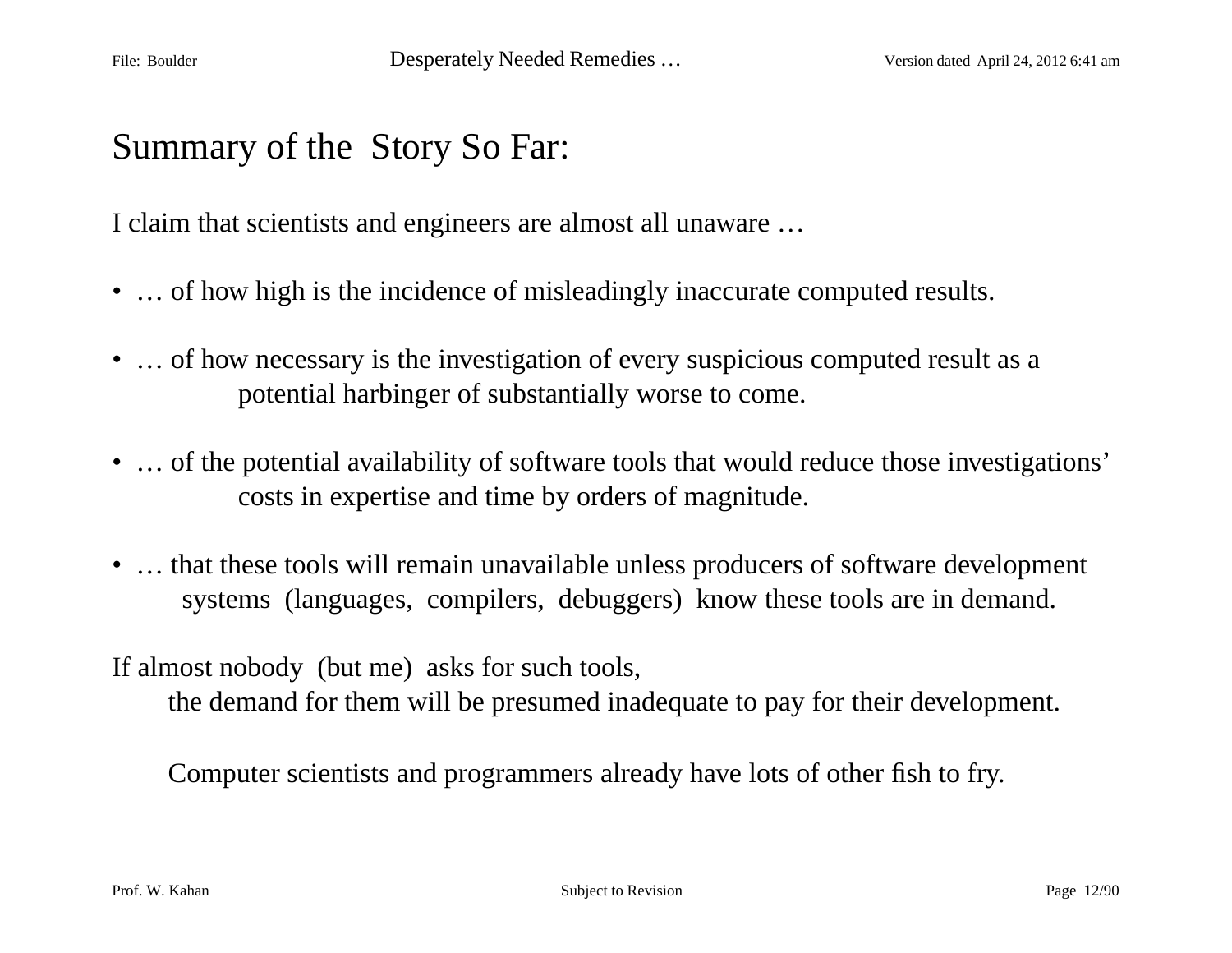## Summary of the Story to Come:

- How high is the incidence of misleadingly inaccurate computed results? What evidence suggests that it's higher than generally believed?
- How necessary is the investigation of every suspicious computed result as a possible harbinger of substantially worse to come?

What can turn almost infinitesimal rounding errors into grossly wrong results?

- Why can't arithmetic exceptions, like Over/Underflow, Division-by-Zero, etc., that may invalidate the computation simply stop it? Isn't continuation dangerous?
- What software tools would reduce those investigations' costs, in expertise and time, by *Orders of Magnitude* ? How do you know?

On a few ancient computers I implemented and enjoy some of the tools I describe.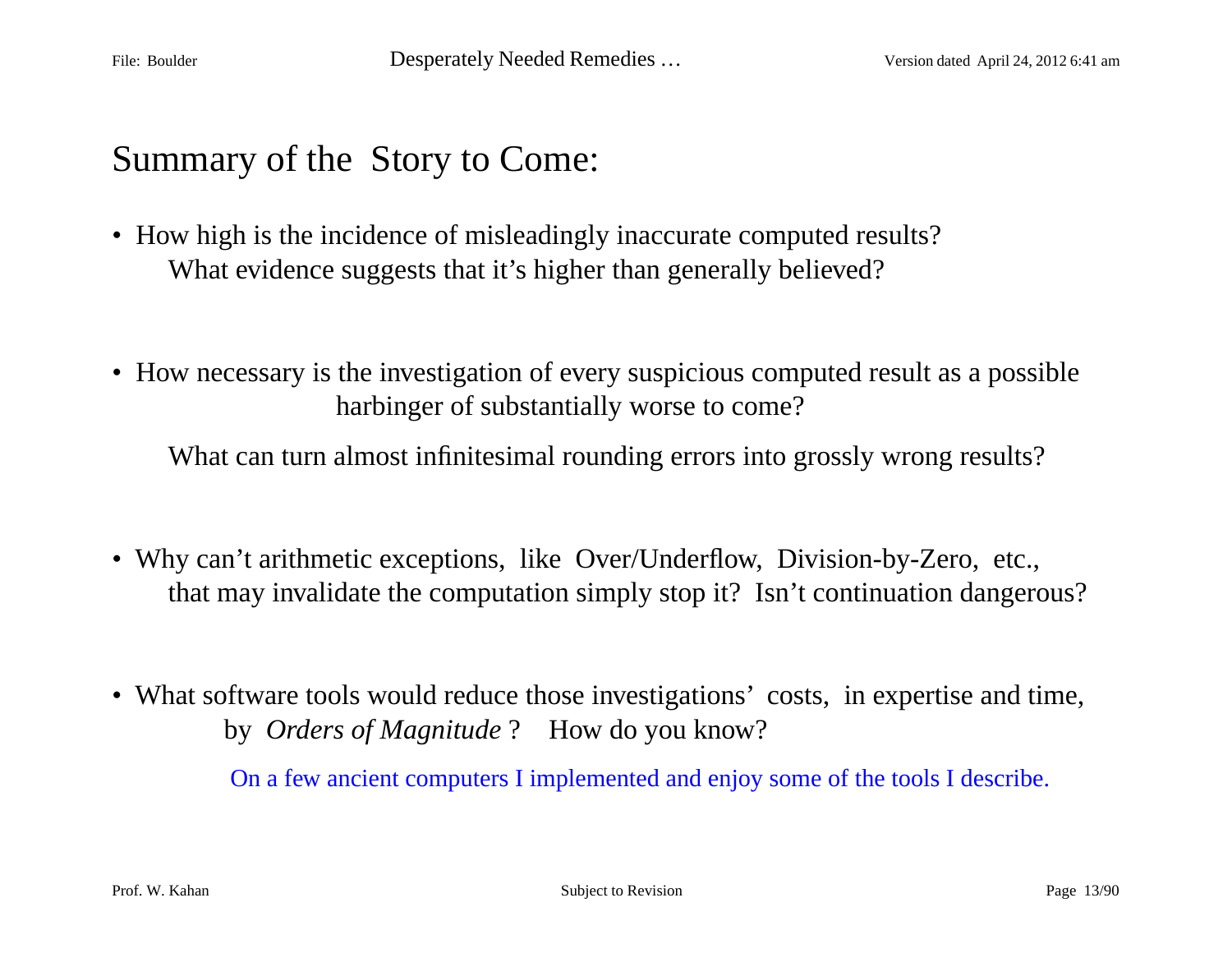- How high is the incidence of misleadingly inaccurate computed results? We cannot know. Nobody is keeping score.
- What evidence suggests that it's higher than generally believed?

Two kinds of evidence, Revelation and Persistence :

- Revelation, after long use, that a widely trusted program produces, for otherwise innocuous input data, results significantly more inaccurate than previously believed.
- Persistence of numerically naive and thus vulnerable formulas in the sourcecode of some programs, and in some published papers and textbooks.

Here is an example of naiveté too common in programming textbooks: The zeros z of a real quadratic  $\alpha \cdot z^2 - 2\beta \cdot z + \gamma$ , assuming  $\alpha \neq 0$  &  $\gamma \neq 0$ , are  $z_1 := (\beta + \sqrt{\beta^2 - \alpha \cdot \gamma})/\alpha$  and  $z_2 := (\beta - \sqrt{\beta^2 - \alpha \cdot \gamma})/\alpha$  naively.

Numerically more reliable (absent over/underflow) formulas for the zeros are  $\delta := \beta^2 - \alpha \cdot \gamma$ ; if  $\delta < 0$  then {  $z_1 := \beta/\alpha + i\sqrt{-\delta}/\alpha$ ;  $z_2 := \beta/\alpha - i\sqrt{-\delta}/\alpha$  } else {  $\zeta := \beta + \text{copysign}(\beta, \sqrt{\delta})$ ;  $z_1 := \zeta/\alpha$ ;  $z_2 := \gamma/\zeta$  }.

Do you see why? Where are the formulas' singularities? What happens near them?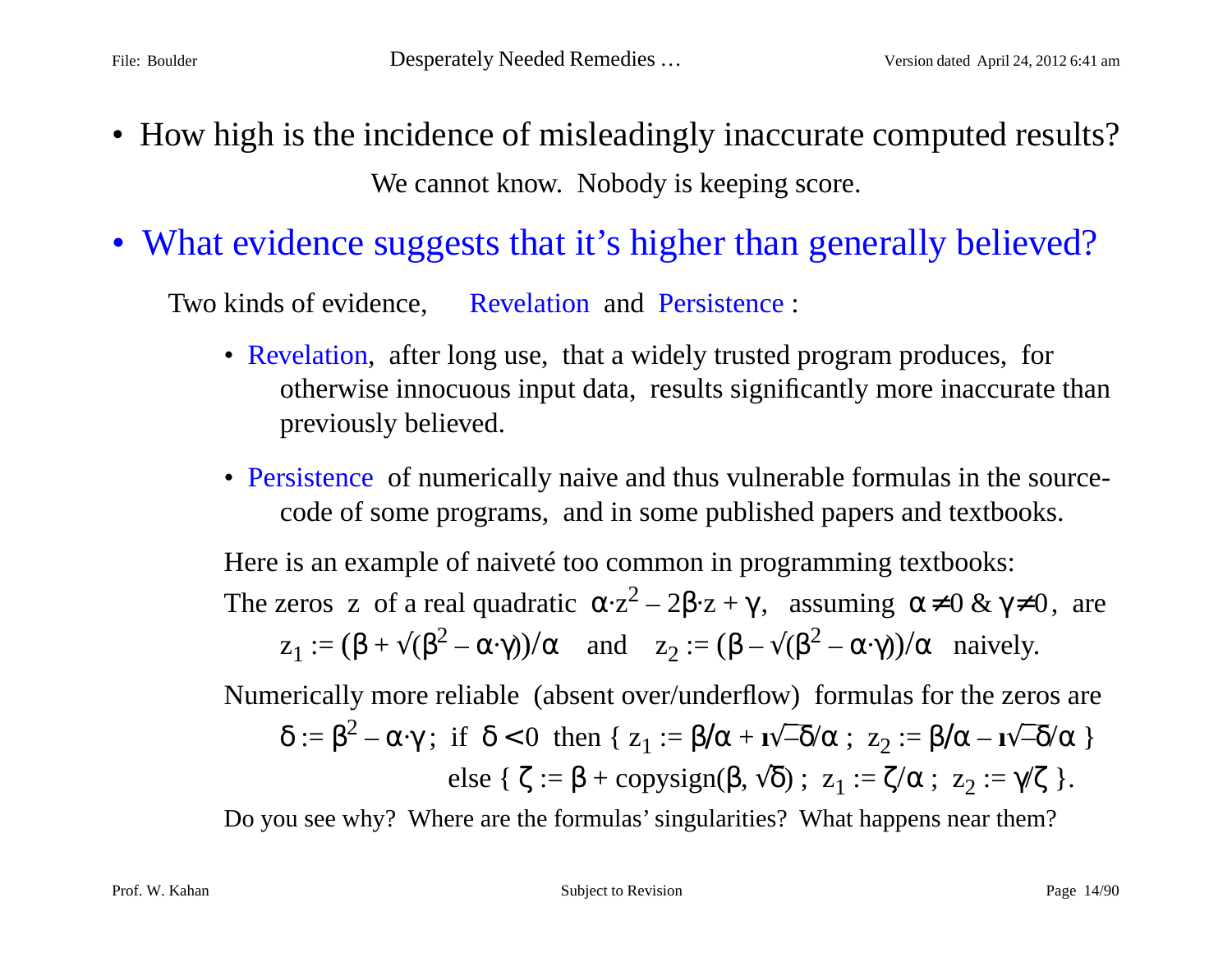• After long use, a widely trusted program is discovered to have produced, for otherwise innocuous input data, results significantly more inaccurate than previously believed.

#### The earliest such instance I know befell one of the earliest electronic computers, EDSAC at Cambridge University.

The program computed  $B(x) := \arccos(x)/\pi$  from a neat algorithm (annotated here):

|                                          | Set $x_1 := x = cos(B \cdot \pi)$ ; $B_0 := 0$ ; $B_0 := 0$ ; $t_0 := 1$ ;  Note $-1 \le x \le 1$ . |
|------------------------------------------|-----------------------------------------------------------------------------------------------------|
| While $(B_{j-1} + t_{j-1} > B_{j-1})$ do | for $j := 1, 2, 3, $ in turn                                                                        |
| { $t_i := t_{i-1}/2$ ;                   | $\ldots = 1/2^{j}$ until it becomes negligible or zero.                                             |
| $\mu_i :=$ SignBit(x <sub>j</sub> );     | = 0 or 1 according as $x_i \ge 0$ or not.                                                           |
| $B_i :=  \mu_i - B_{i-1} ;$              | = 0 or 1 according as $\mu_i = \beta_{i-1}$ or not.                                                 |
| $B_i := B_{i-1} + B_i \cdot t_i;$        | $\ldots = \sum_{1 \le k \le j} \frac{\beta_k}{2^k} < 1$ , a binary expansion.                       |
| $x_{j+1} := 2 \cdot x_j^2 - 1$ .         | $\ldots \approx \cos(2^{j} \cdot \arccos(x)) = \cos(2^{j+1} \cdot B \cdot \pi/2)$ .                 |

No subscript j appears in the actual program. With each pass around the While-loop, the program commits at most one rounding error in the last statement " $x := 2 \cdot x^2 - 1$ ". EDSAC ran the loop in fixed-point until  $\tilde{t} = 0$  to get as many bits of B as the wordsize. To get the next graph the program was run in floating-point to simulate what EDSAC would have gotten had its wordsize been 24 bits.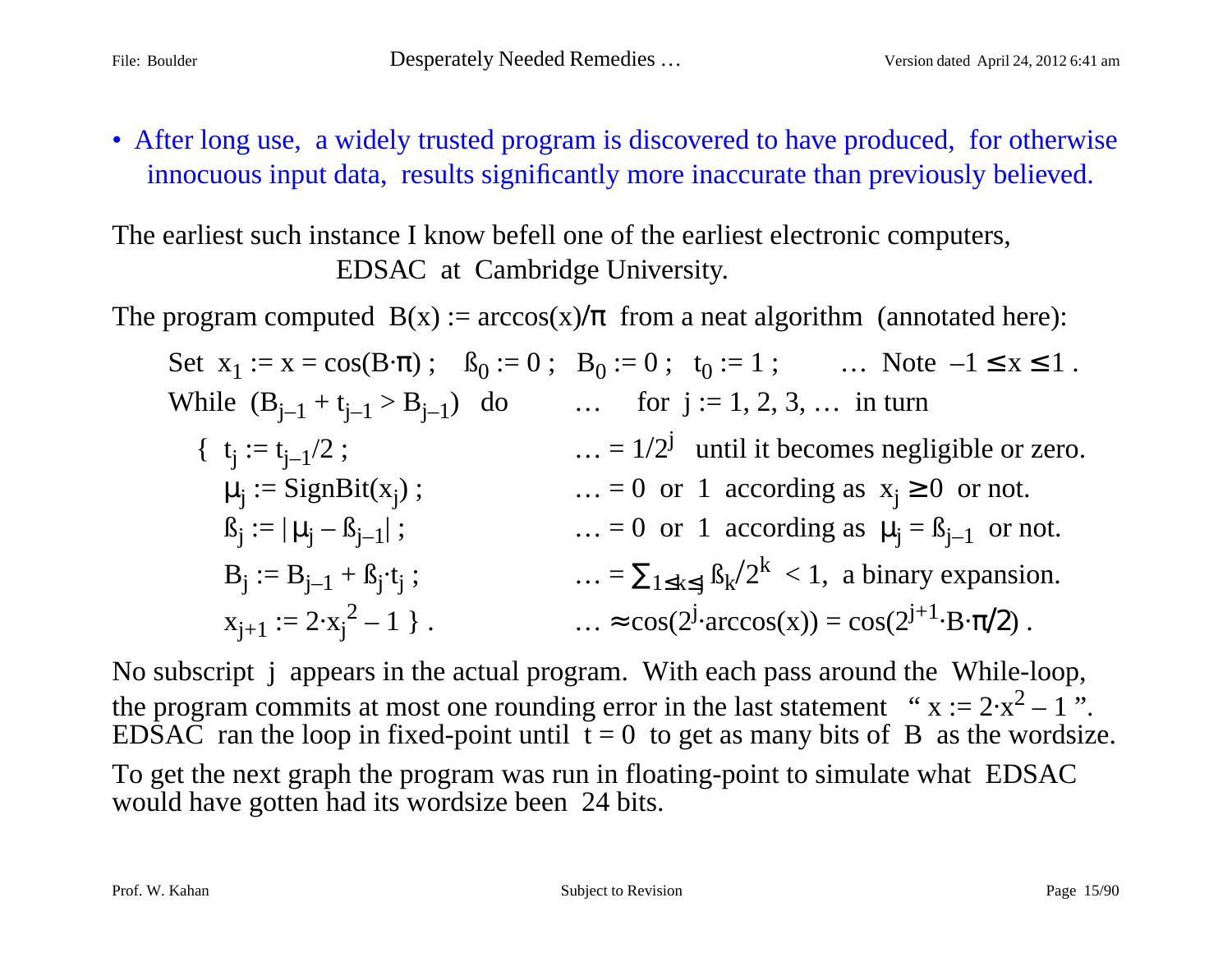



Accuracy spikes down wherever  $B(x)$  comes near (but not exactly) a small odd integer multiple of a power of 1/2 . The smaller that integer, the wider and deeper the spike, down to almost half the sig. bits carried. Such arguments x are common in practice but were missed in EDSAC's tests.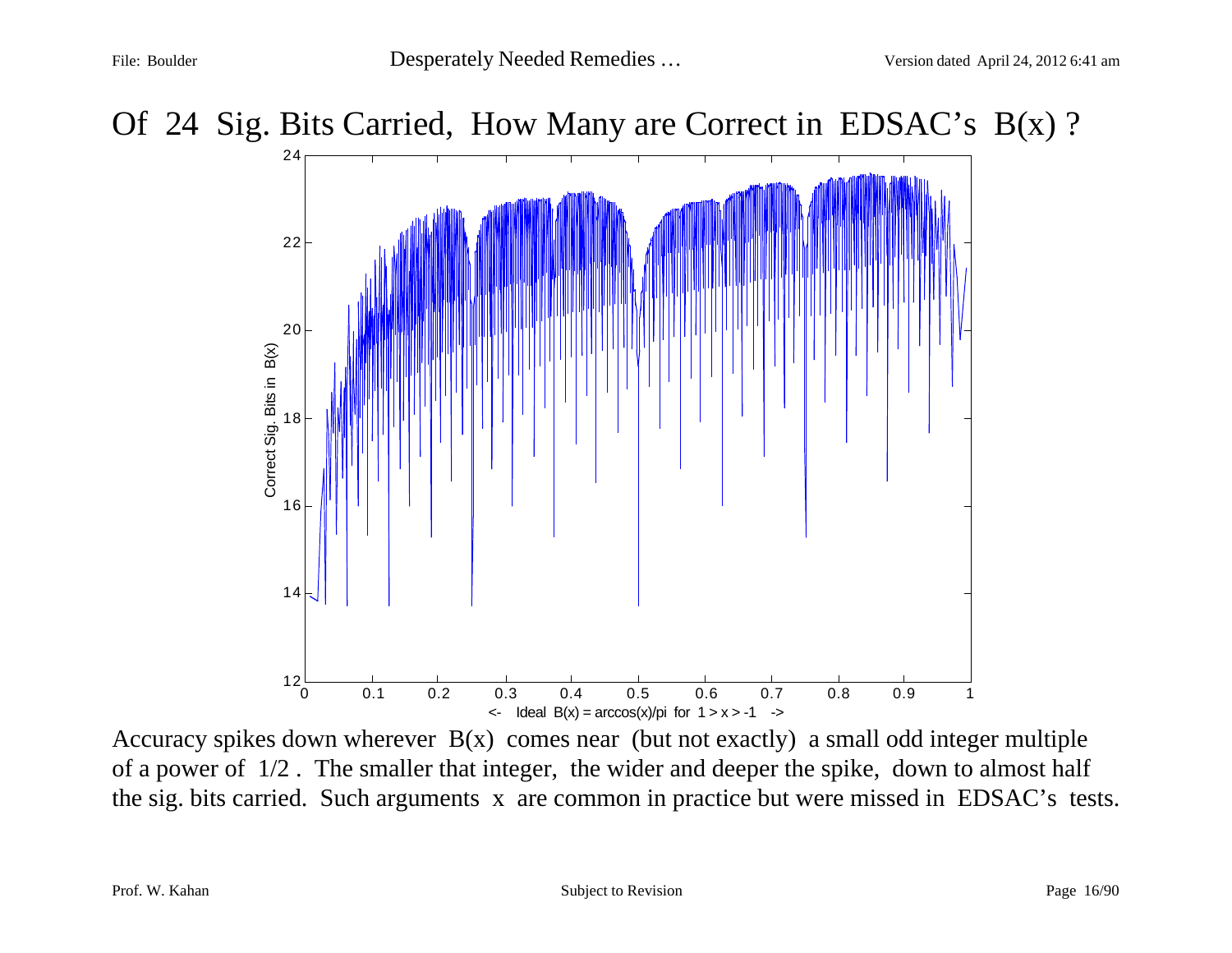Losing almost half the bits carried went unnoticed during conscientious (for that era) tests and for two years (1949 - 1951) afterwards. The testers were slightly unlucky; their probability of finding no bad errors during random testing exceeded 1/3. For details and citations see pp. 37 - 42 of <www.eecs.berkeley.edu/~wkahan/MktgMath.pdf> .

• After long use, a widely trusted program is discovered to have produced, for otherwise innocuous input data, results significantly more inaccurate than previously believed.

The Vancouver Stock Exchange maintained an index of (mainly mining) stock prices.

On Fri. evening 25 Nov. 1983 the index ended at 524**.**811 .

On Mon. morning 28 Nov. 1983 the index began at 1098**.**892 .

But stock prices had not increased that much over the weekend. What had happened?

Rounding errors. The stock index was altered with each of about 3000 trades per day. The updated index was calculated to four dec. and then *chopped* (not rounded) to three. On average this lost over 20 index points/month for 22 months until *three weeks' work* by consultants from Toronto and California diagnosed and fixed the error that weekend. Toronto *Star* 29 Nov. 1983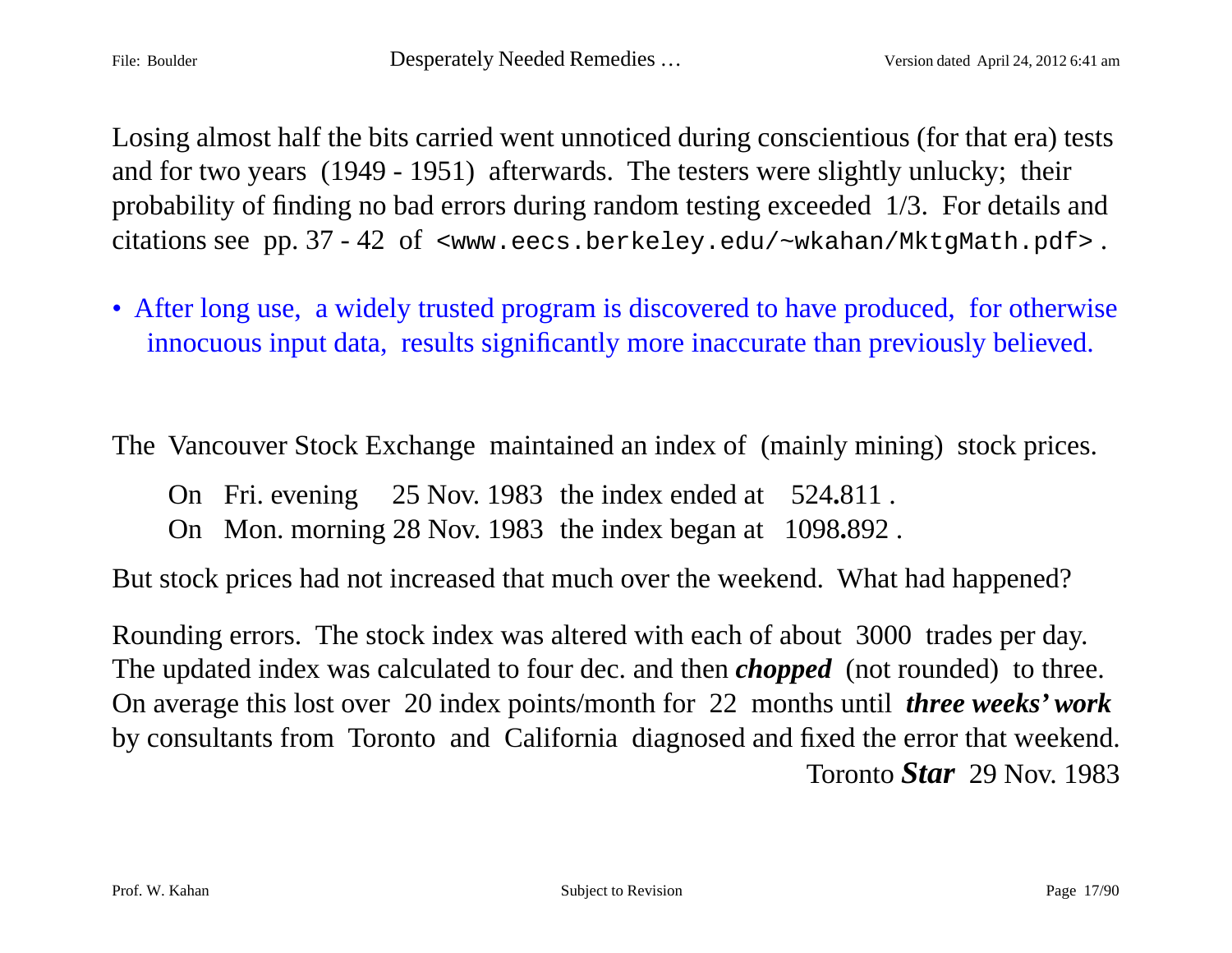• After long use, a widely trusted program is discovered to have produced, for otherwise innocuous input data, results significantly more inaccurate than previously believed.

The longest running instance I know about was exposed by Zlatko Drmac & Zvonimir Bujanovic [2008, 2010] in a program used heavily by LINPACK, LAPACK, MATLAB and numerous others since 1965 to estimate ranks of matrices. Given m-by-n matrix B and a small tolerance  $\tau$ , we seek the least "rank" r for which



Especially when  $r < min\{m, n\}/2$ , this factorization reveals an important structure. The most reliable way to compute r is a *Singular Value Decomposition*, but a roughly three times faster "Pivoting QR" factorization had been preferred for over forty years despite that it could sometimes over-estimate r. Moderate over-estimates cause little damage.

Drmac & Bujanovic discovered otherwise innocuous matrices B for which roundoff overlooked in the Pivoting QR program caused r to be under-estimated so severely as to violate tolerance  $\tau$  when it was small enough, but not unreasonably small. This oversimplified and broke the sought structure badly. They have repaired the program's defect.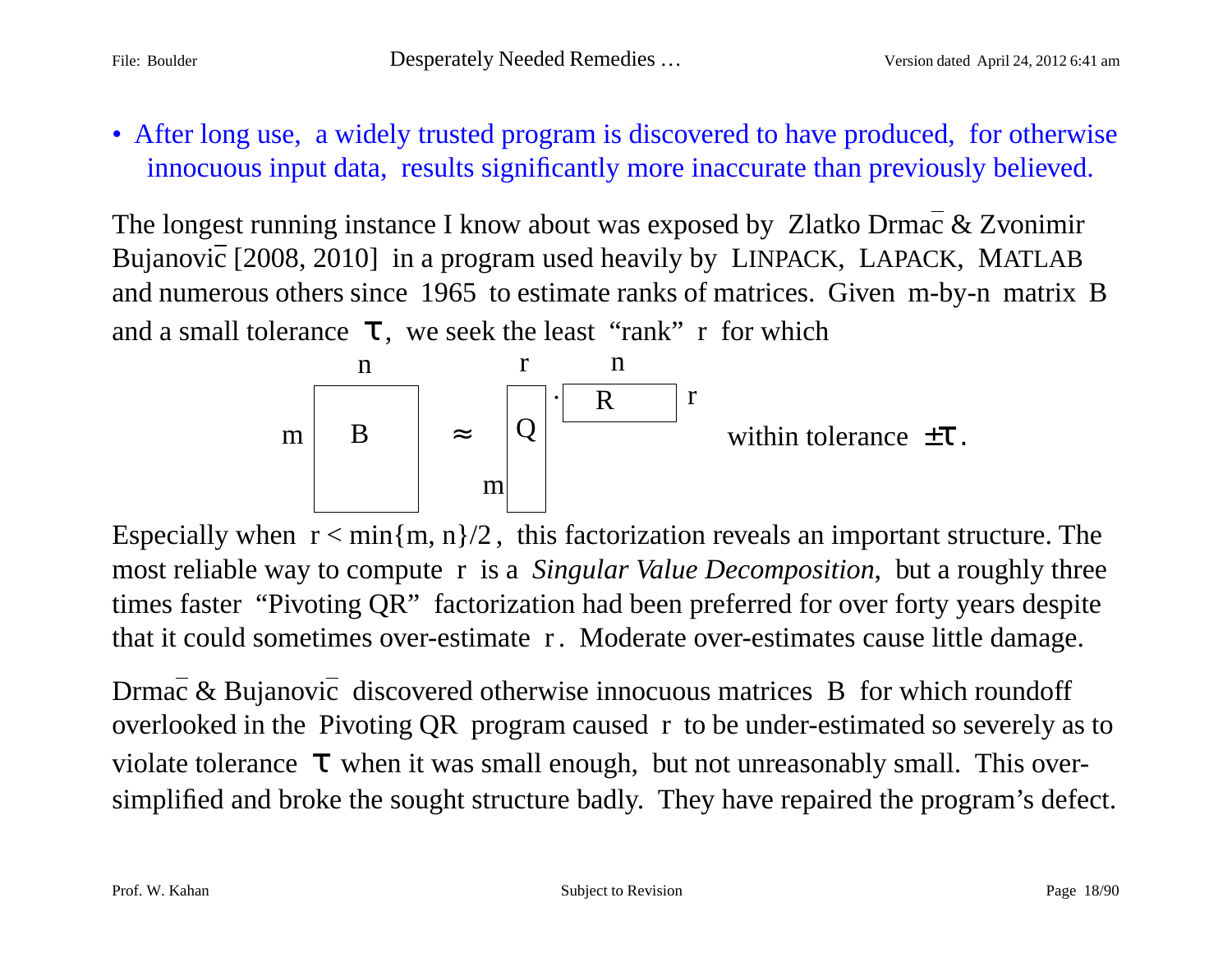#### **Roundoff-Induced Anomalies Evade Expert Searches for Too Long:**

- PATRIOT Anti-Missile Missiles missed a SCUD that hit a barracks in the Gulf War.
- From 1988 to 1998, MATLAB's built-in function  $\text{round}(x)$  that rounds x to a nearest integer-valued floating-point number malfunctioned in 386-MATLAB 3.5 and PC-MATLAB 4.2 by rounding all sufficiently big odd integers to the next bigger even integer. (Mac. MATLAB was O.K. thanks to Apple's S.A.N.E.)
- For more than a decade, MATLAB has been miscomputing gcd(3, 2^80) = 3,  $gcd(28059810762433, 2^15) = 28059810762433, lcm(3, 2^80) = 2^80,$  $lcm(28059810762433, 2^15) = 2^15$ , and many others with no warning. See <www.cs.berkeley.edu/~wkahan/MathH110/GCD5.pdf> for corrected programs and <.../HilbMats.pdf> for their application to the exact construction of Hilbert matrices and their inverses to be used to test numerical linear algebra software.

#### **Anomalies due to Over/Underflow can evade expert searches for too long too.**

In 2010, excessive inaccuracies were discovered in LAPACK's programs \_LARFP and traced to underflows caused by the steps taken to avoid overflows. Whether the revisions to those programs promulgated subsequently are fully satisfactory remains to be seen.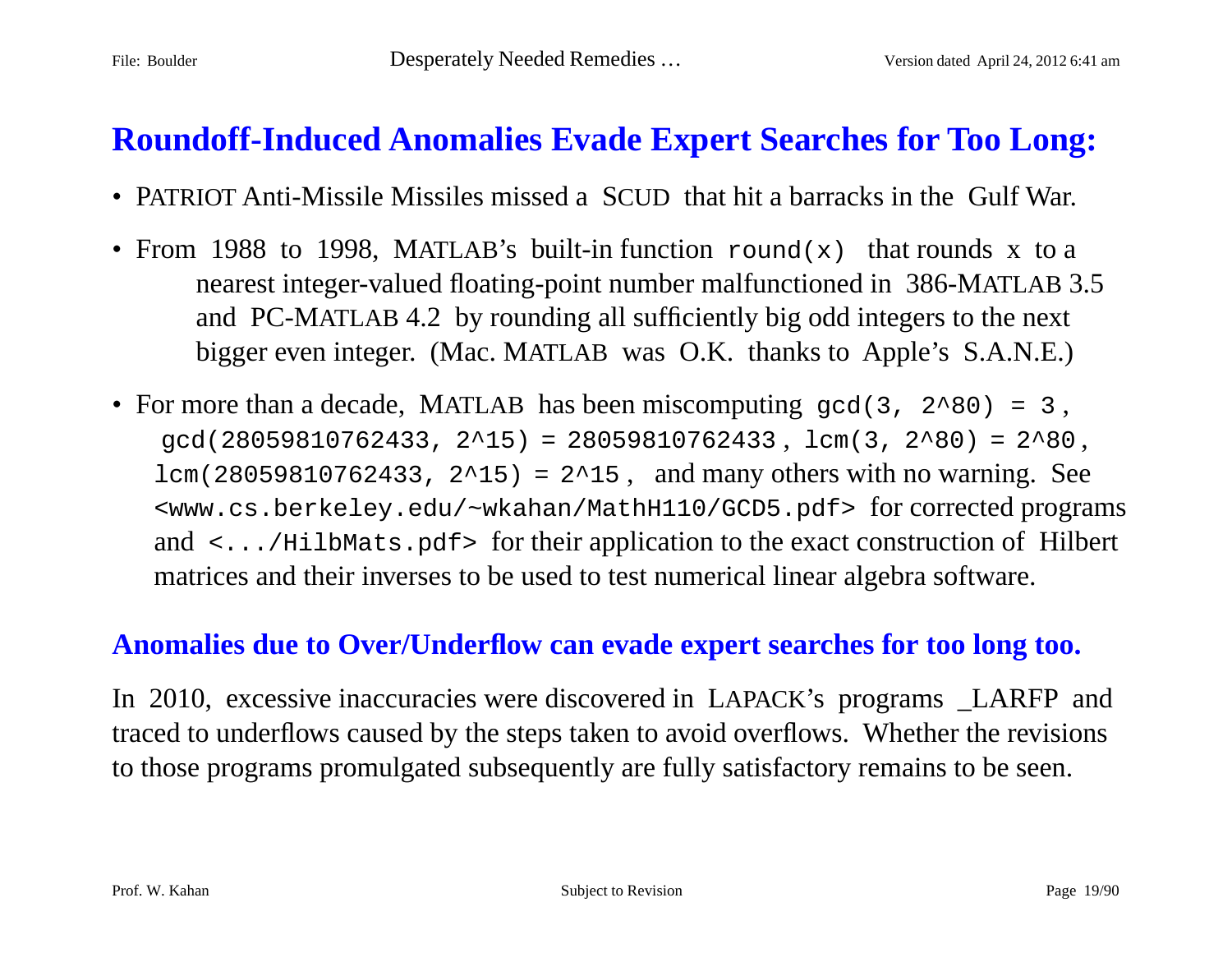• What if the user of a widely trusted program doesn't know that its results, for some otherwise innocuous input data, are significantly more inaccurate than the user believes?

This almost happened to a graduate student of aeronautical engineering in the early 1960s when his scheme to enhance lift for wings of Short-Takeoff-and-Landing aircraft seemed to suffer from abrupt onset of stall, according to his computations on an IBM 7090.



Abrupt stall "caused" by inaccurate LOG in Single, by lack of guard digit in Double precision. Only after his was one of several programs chosen to test a new LOG's accuracy did he learn that the abrupt stall was entirely an artifact of roundoff. He resuscitated his research. For details see pp. 23 - 26 of <www.eecs.berkeley.edu/~wkahan/NeeDebug.pdf> .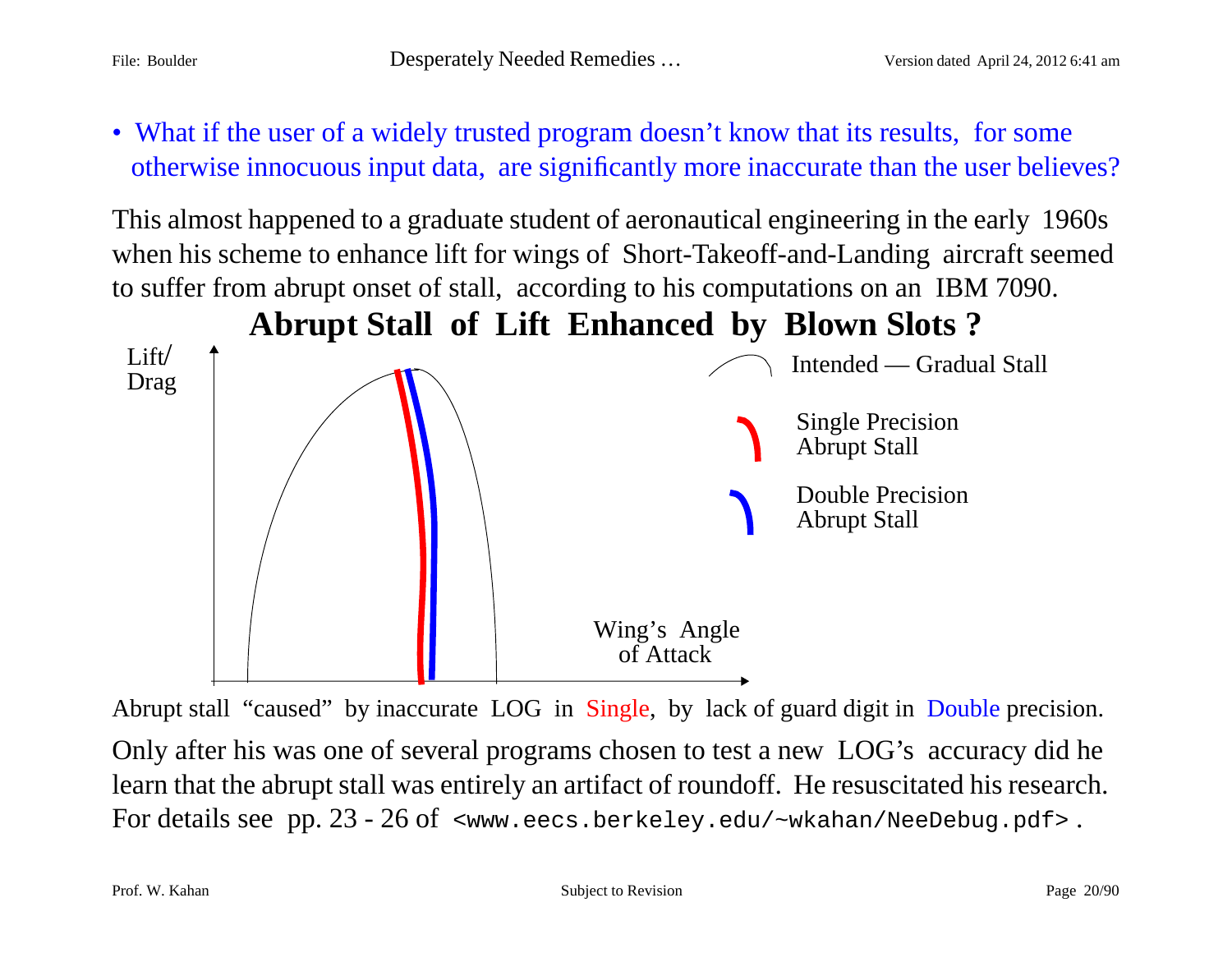# I took years after the abrupt stall episode to appreciate its relevance to a question: What exposes a misjudgment due to rounding errors?

- A calamity severe enough to bring about an investigation, and investigators thorough and skilled enough to diagnose correctly that roundoff was the cause (if it was). This *combination* appears to have occurred extremely rarely, if at all.
- Suspicions aroused by computed results different enough from one's expectations. Someone would have to be exceptionally observant, experienced and diligent.
- Discordant results of recomputations using different arithmetics or different methods. What would induce someone to go to the expense of such a recomputation?

In the mid 1990s a program written at NASA Ames predicted deflections under load of an airframe for a supersonic transport that turned out destined never to be built. Though intended for CRAY-I and CRAY-2 supercomputers, the program was developed on SGI Workstations serving as terminals. When a problem with a mesh coarse enough to fit in the workstation was run on all three machines, three results emerged disagreeing in their third sig. dec. This had ominous implications for the CRAYs' results from realistic problems with much finer meshes.

I traced the divergence to the CRAYs' idiosyncratic biased roundings. Adding iterative refinement to the program, a minor change, rendered the divergence tolerable. To rid the program of its worst errors would have required a major change; see my web page's <.../Math128/FloTrik.pdf>.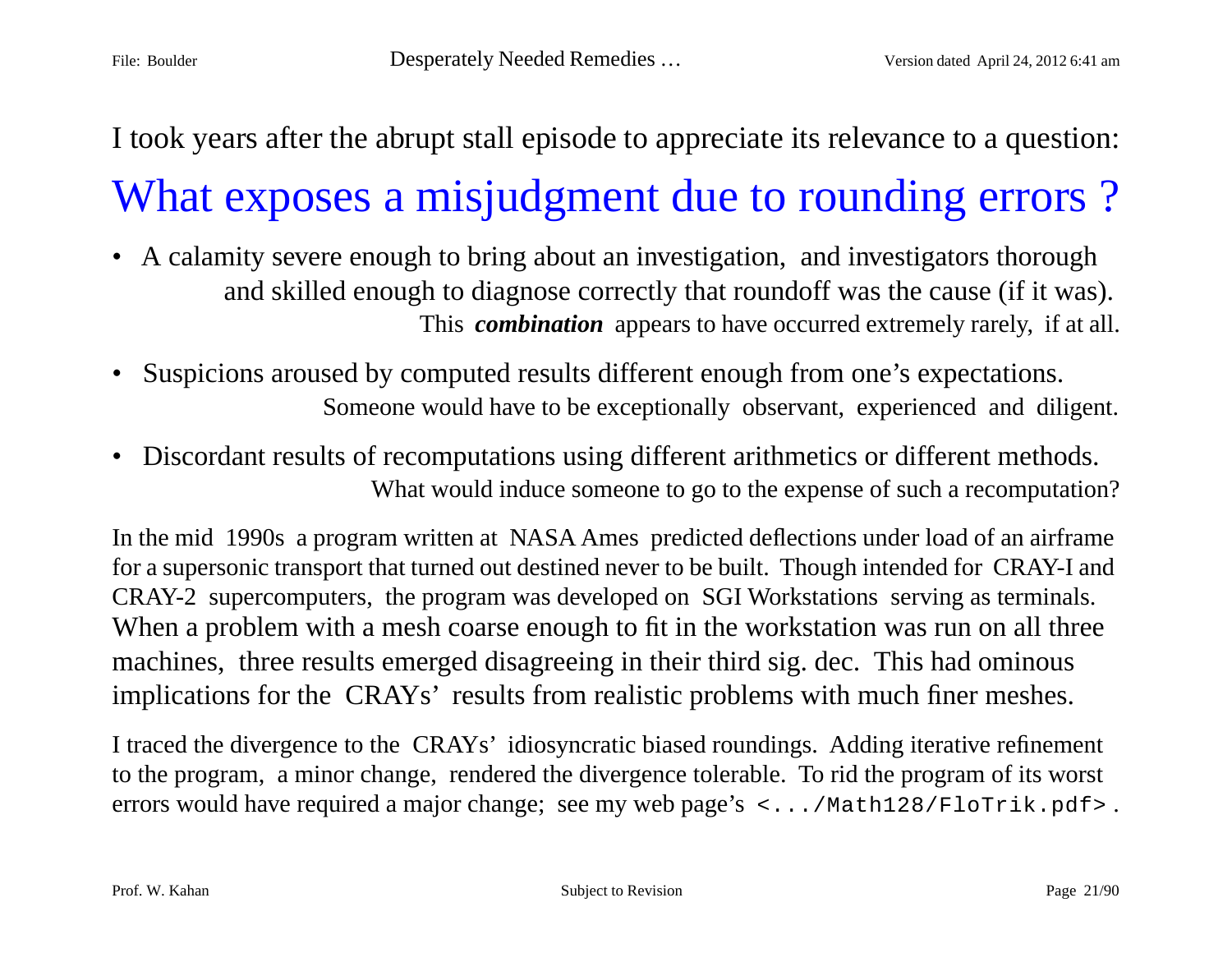# What exposes a misjudgment due to rounding errors? It's unlikely to be exposed.

## Why must such misjudgments be happening?

Programs that depend upon some Floating-Point computation are being written by far more people than take a course in Numerical Analysis with enough Error-Analysis to sensitize them to the risks inherent in roundoff.

"Acquiescing to rounded arithmetic places you in a state of sin." — D.H. Lehmer People clever and knowledgeable in their own domains of science, engineering, statistics, finance, medicine, *etc*., are naively using in their programs formulas mathematically correct but numerically vulnerable, instead of numerically robust but unobvious formulas.

Many such formulas are posted on my web pages; for a lengthy list see p. 22 of <www.eecs.berkeley.edu/~wkahan/NeeDebug.pdf> .

We may depend unwittingly upon some of these clever people's programs via the worldwide-web, the cloud, medical equipment, navigational apparatus, *etc*. How can we defend ourselves against numerical naiveté, or at least enhance the likelihood that their programs' numerical vulnerabilities will be exposed, preferably before too late?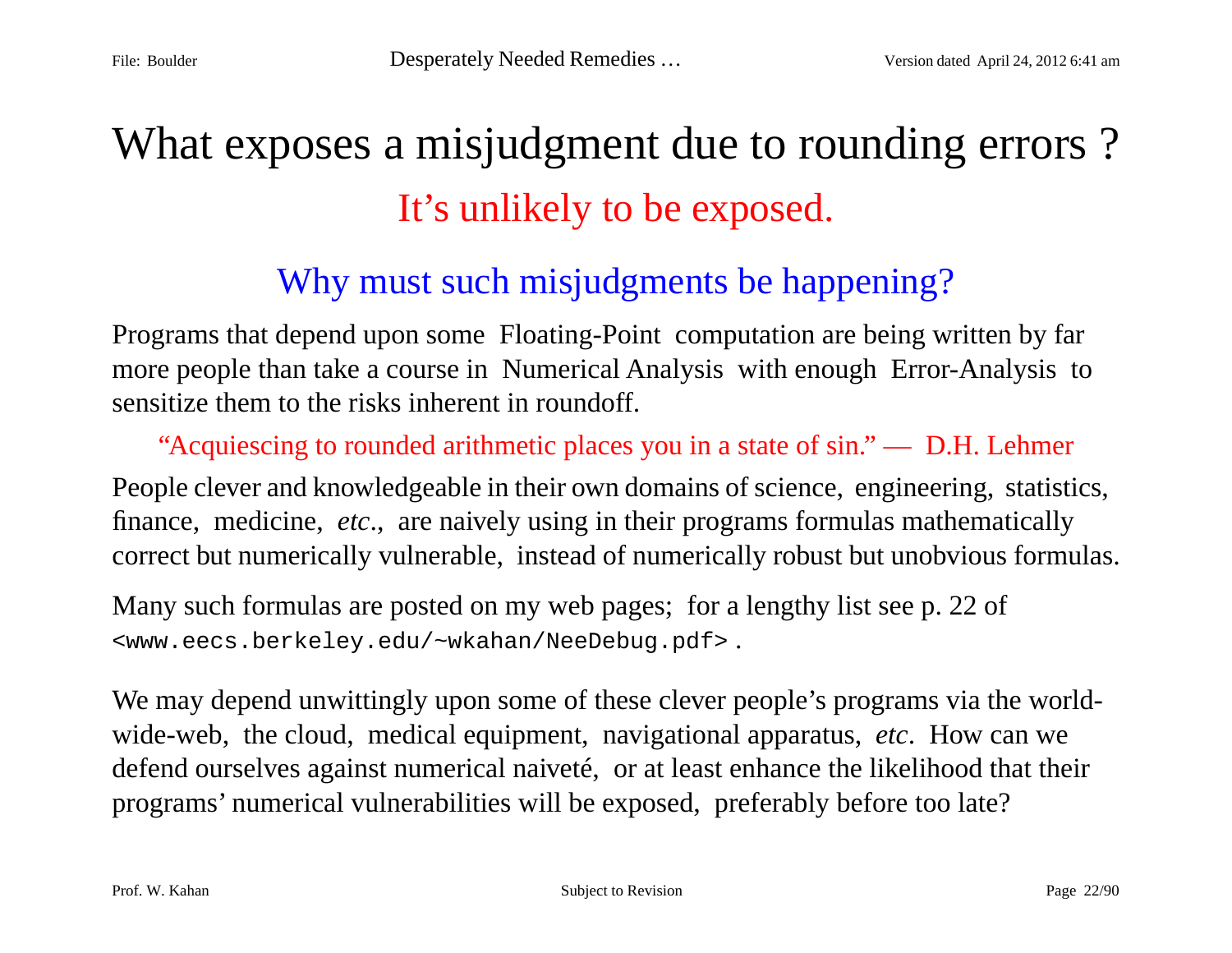## **How necessary is the investigation of every suspicious computed result as possibly a harbinger of substantially worse to come?**

… if not symptomatic of a failure of some physical theory —— a potential *Nobel Prize* **!**

"Les doutes sont fâcheux plus que toute autre chose." (Doubts cause more trouble than the worst truths.) *Le Misanthrope* III.v (1666) by Molière (1622 - 1673)

After we have seen the most likely cause of a catastrophic numerical inaccuracy, we shall see why its possibility is most likely to be exposed by incidents that raise suspicions about computed results.

This is why suspicious computed results must be investigated.

To justify this necessity, we must understand what can turn almost infinitesimal rounding errors into grossly wrong results:

Perturbations get Amplified by Singularities Near the Data.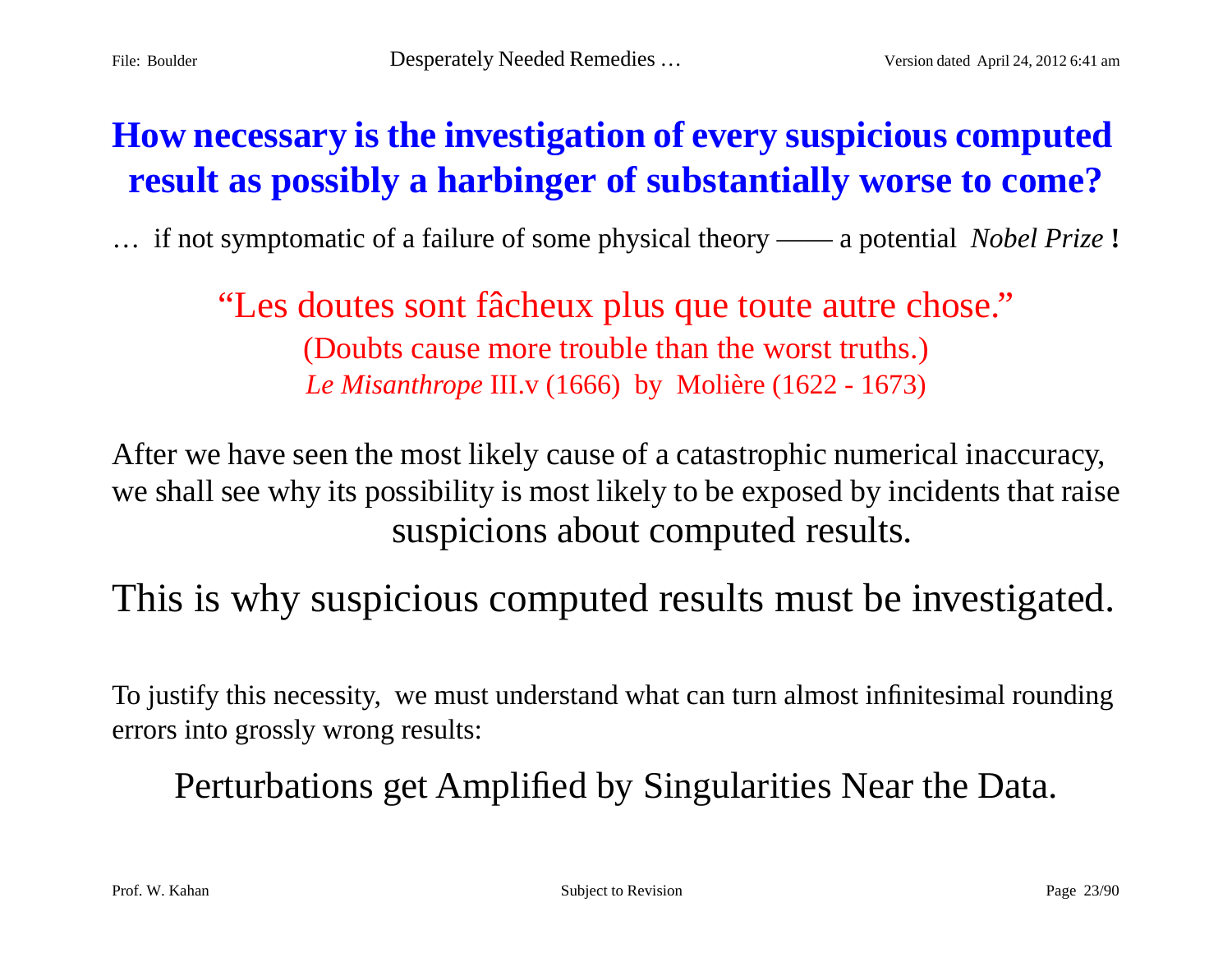### How Perturbations get Amplified by Singularities Near the Data.

| Perturbed data | $\mathbf{x} \rightarrow \mathbf{x} \pm \Delta \mathbf{x}$                                                                                                                        |
|----------------|----------------------------------------------------------------------------------------------------------------------------------------------------------------------------------|
| perturbs       | $f(\mathbf{x}) \rightarrow f(\mathbf{x} \pm \Delta \mathbf{x}) = f(\mathbf{x}) \pm \Delta f(\mathbf{x}) \approx f(\mathbf{x}) \pm f^{\ast}(\mathbf{x}) \cdot \Delta \mathbf{x}.$ |

 $\Delta f(x) \approx f'(x) \cdot \Delta x$  can be huge when  $\Delta x$  is tiny only if derivative  $f'(x)$  is gargantuan. This can happen only if **x** is near enough to a *Singularity* of ƒ where its derivative  $f^* = \infty$ .

Let's call the locus (point, curve, surface, hypersurface, ...) of data **x** whereon  $f(x) = \infty$ the "**Pejorative Surface**" of function ƒ in its domain-space of data.

| <b>Data Points</b>   | <b>Computed Result</b> | Data on a Pejorative Surface     | <b>Threshold Data</b>     |
|----------------------|------------------------|----------------------------------|---------------------------|
| Matrices             | Inverse                | <b>Cone of Singular Matrices</b> | Not too "Ill-Conditioned" |
| <b>Matrices</b>      | Eigensystem            | with Degenerate Eigensystems     | Not too near Degenerate   |
| Polynomials          | Zeros                  | with Repeated Zeros              | Not too near repeated     |
| 4 Vertices           | Tetrahedron's Volume   | <b>Collapsed Tetrahedra</b>      | Not too near collapse     |
| Diff'l Equ'n $\vert$ | Trajectory             | with boundary-layer singularity  | Not too "Stiff"           |
|                      |                        |                                  |                           |

For example …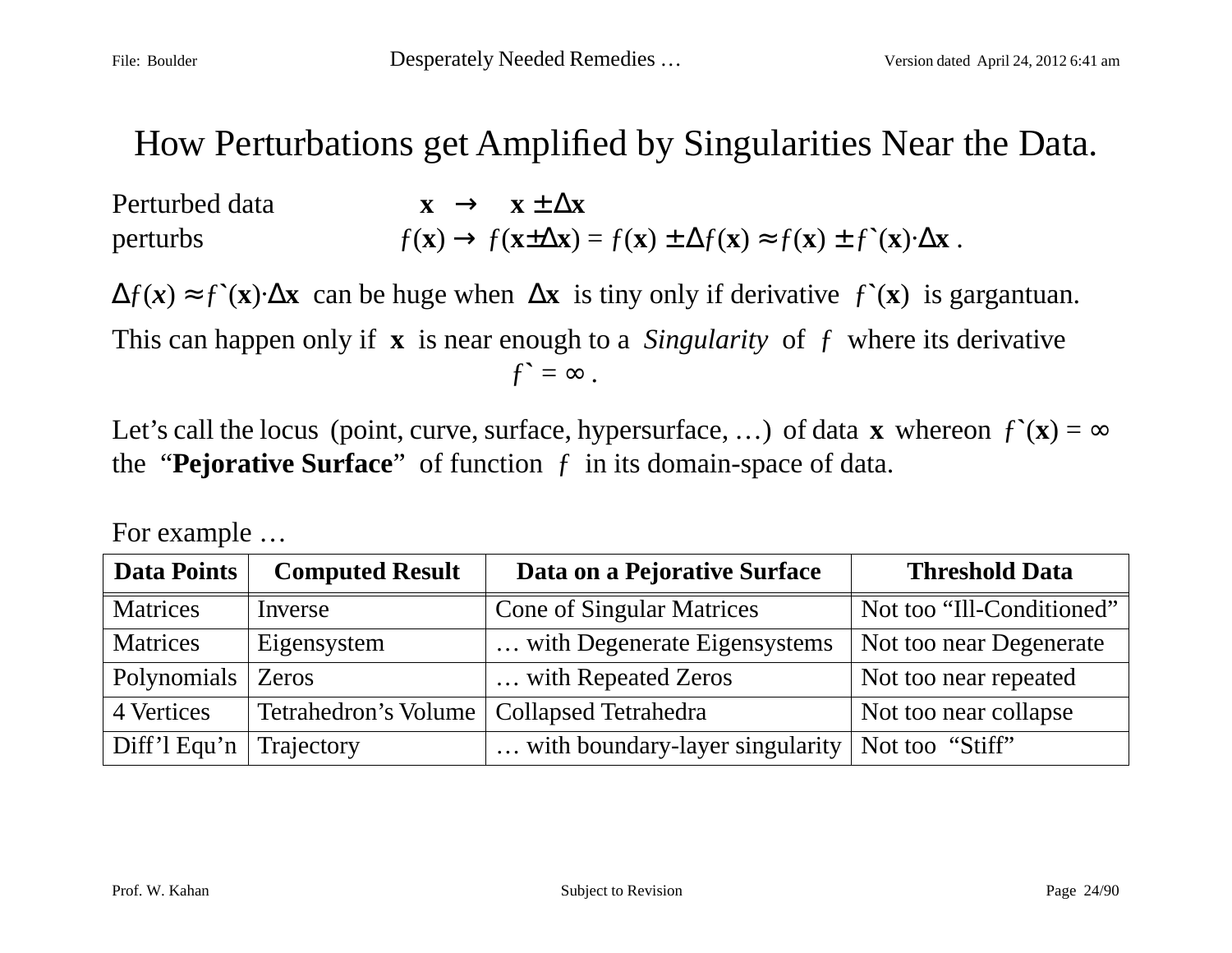#### **All or Most Accuracy can be Lost if Data lie on a "Pejorative" Surface**



Accuracy of ƒ(**x**) is Adequate at Data **x** Far Enough from Pejorative Surfaces.

Suppose the data's "Precision" bounds its tiny uncertainty ∆**x** thus: ξ <sup>≥</sup> ||∆**x**|| . Then  $f(\mathbf{x} \pm \Delta \mathbf{x})$  inherits uncertainty  $\xi \cdot ||f(\mathbf{x})|| \ge ||\Delta f||$  roughly.

How fast does  $||f'(x)|| \rightarrow \infty$  as  $x \rightarrow (a$  Pejorative Surface) ?

Let  $\pi(\mathbf{x})$  := (distance from **x** to a nearest Pejorative Surface). *Typically* (not always !)  $||f^(\mathbf{x})||$  is roughly proportional to  $1/\pi(\mathbf{x})$  while  $\pi(\mathbf{x})$  is small enough; then uncertainty  $\xi \ge ||\Delta \mathbf{x}||$  causes  $f(\mathbf{x} \pm \Delta \mathbf{x})$  to "Lose" to the data's uncertainty roughly Const.  $-\log(\pi(\mathbf{x})) + \log(\xi)$  dec. digits.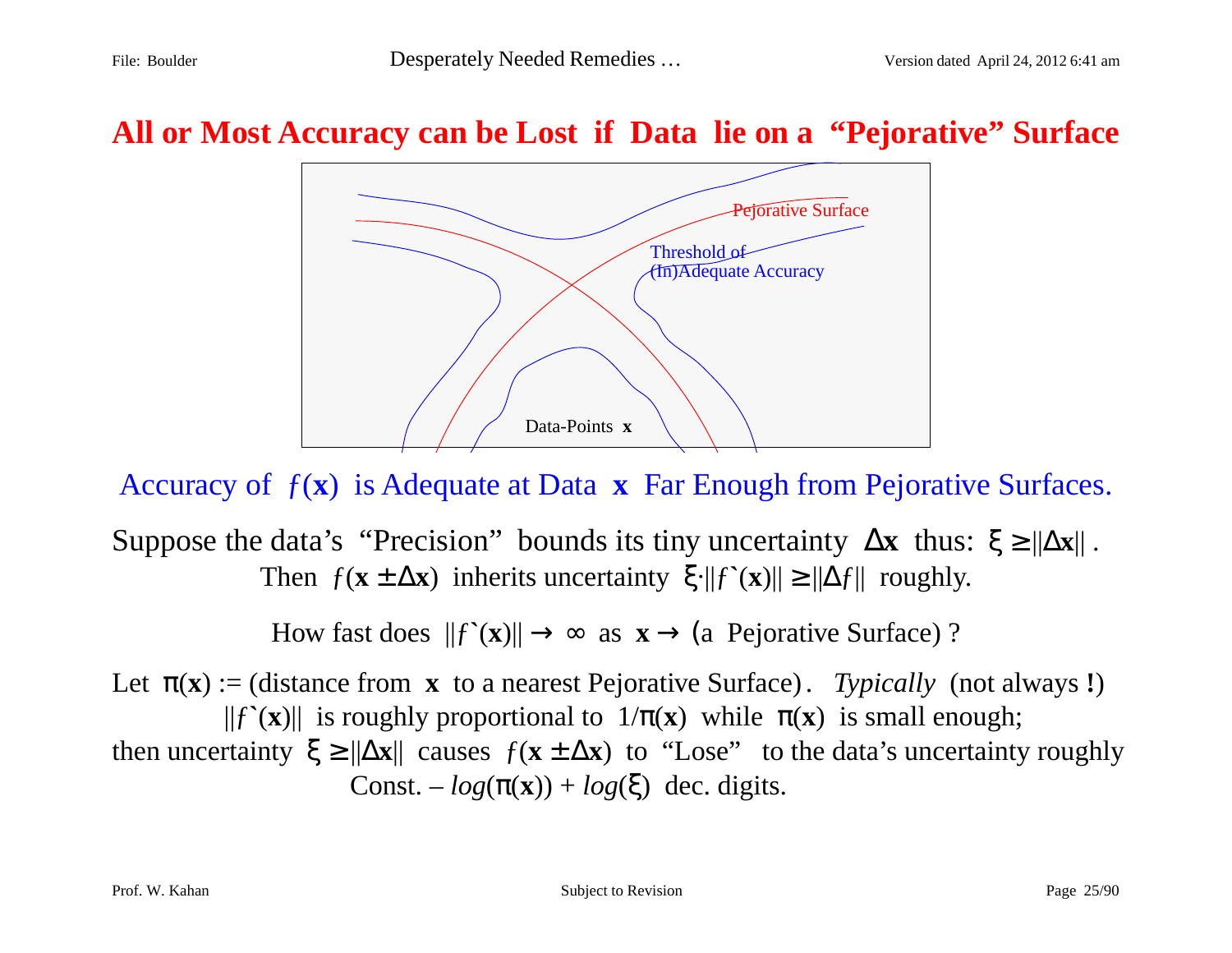

 $\pi(\mathbf{x}) := \text{Distance from data } \mathbf{x}$  to a nearest Pejorative Surface where derivative  $f^* = \infty$ . ξ <sup>≥</sup> ||∆**x**|| is a near-infinitesimal bound upon the uncertainty ∆**x** in data **<sup>x</sup>** . *Typically*,  $f(x \pm \Delta x)$  "Loses" roughly Const. –  $log(\pi(x)) + log(\xi)$  dec. digits to **x**'s uncertainty.

#### How many lost digits are tolerable?

Two choices come to mind to keep the loss below a given bound  $\Lambda$  dec. digits:

- If data **x** comes as close to a Pejorative Surface as  $\pi(\mathbf{x}) = \Xi$  but no closer, keep the data's "Precision" high enough that  $log(\xi) < log(\Xi) - Const + \Lambda$ .
- If given the data's uncertainty  $\xi$ , let  $log(\Xi) > log(\xi) \Lambda$  + Const. constrain a Threshold  $\Xi$ , and eschew data **x** whose  $\pi(x) < \Xi$ , deeming such data "*Too Ill-Conditioned*" to determine ƒ accurately enough. **Not roundoff!**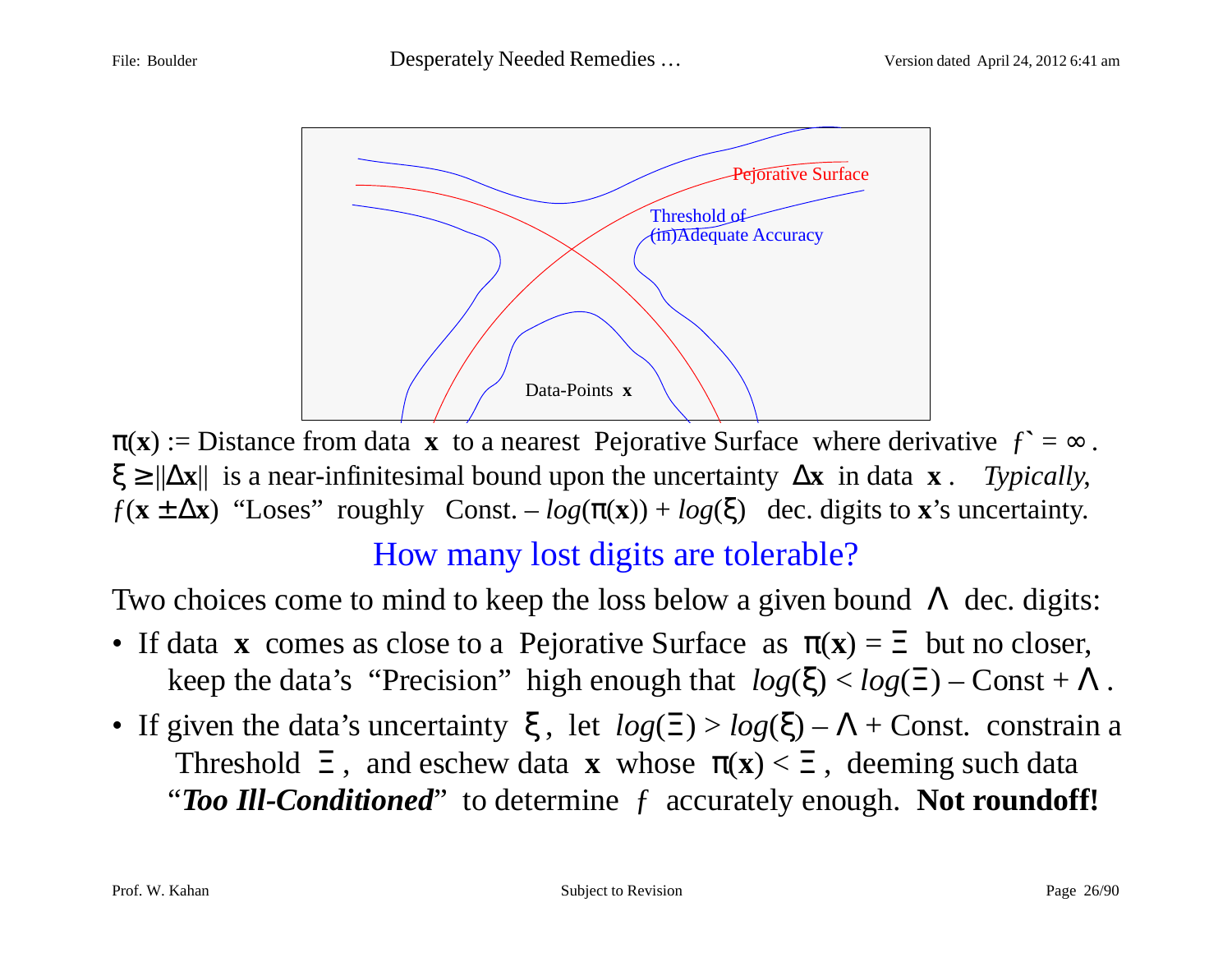## **Rounding Errors are like Uncertain Data**

Suppose program  $F(X)$  is intended to compute  $f(x)$  but actually  $F(X) = f(X, r)$  in which column **r** represents the rounding errors in F and  $f(x, 0) = f(x)$ . The precision of the arithmetic imposes a bound like  $\rho > ||\mathbf{r}||$  analogous to the uncertainty  $\xi$  used above. To simplify exposition, assume the data X we have equals the data **x** we wish we had.

Let  $f_r(\mathbf{x}) := \partial f(\mathbf{x}, \mathbf{r}) / \partial \mathbf{r} |_{\mathbf{r}=\mathbf{0}}$ . Because  $\rho$  is so tiny, program  $F(\mathbf{x})$  actually computes  $f(\mathbf{x}, \mathbf{r}) \approx f(\mathbf{x}, \mathbf{o}) + f_r(\mathbf{x}) \cdot \mathbf{r} = f(\mathbf{x}) + f_r(\mathbf{x}) \cdot \mathbf{r}$ , so  $||F(\mathbf{x}) - f(\mathbf{x})|| \approx ||f_r(\mathbf{x}) \cdot \mathbf{r}|| < ||f_r(\mathbf{x})|| \cdot \rho$ .

Error  $F(x) - f(x)$  can be huge when **r** is tiny only if derivative  $f_r$  is gargantuan, which can happen only if **x** is near enough to a *Singularity* of f where its derivative  $f_r = \infty$ .

Let's call the locus (point, curve, surface, hypersurface, ...) of data **x** whereon  $f_r(\mathbf{x}) = \infty$ the "*Pejorative Surface*" of program F in its domain-space of data.

Function f's Pejorative Surface is usually contained in program F's. Numerically bad things happen when the program's has an *Extra Leaf* extending beyond the function's.

Then at innocuous data **x** too near that Extra Leaf of Pejorative Surface the program F( $\bf{x}$ ) produces undeservedly badly inaccurate results though  $f(\bf{x})$  is unexceptional.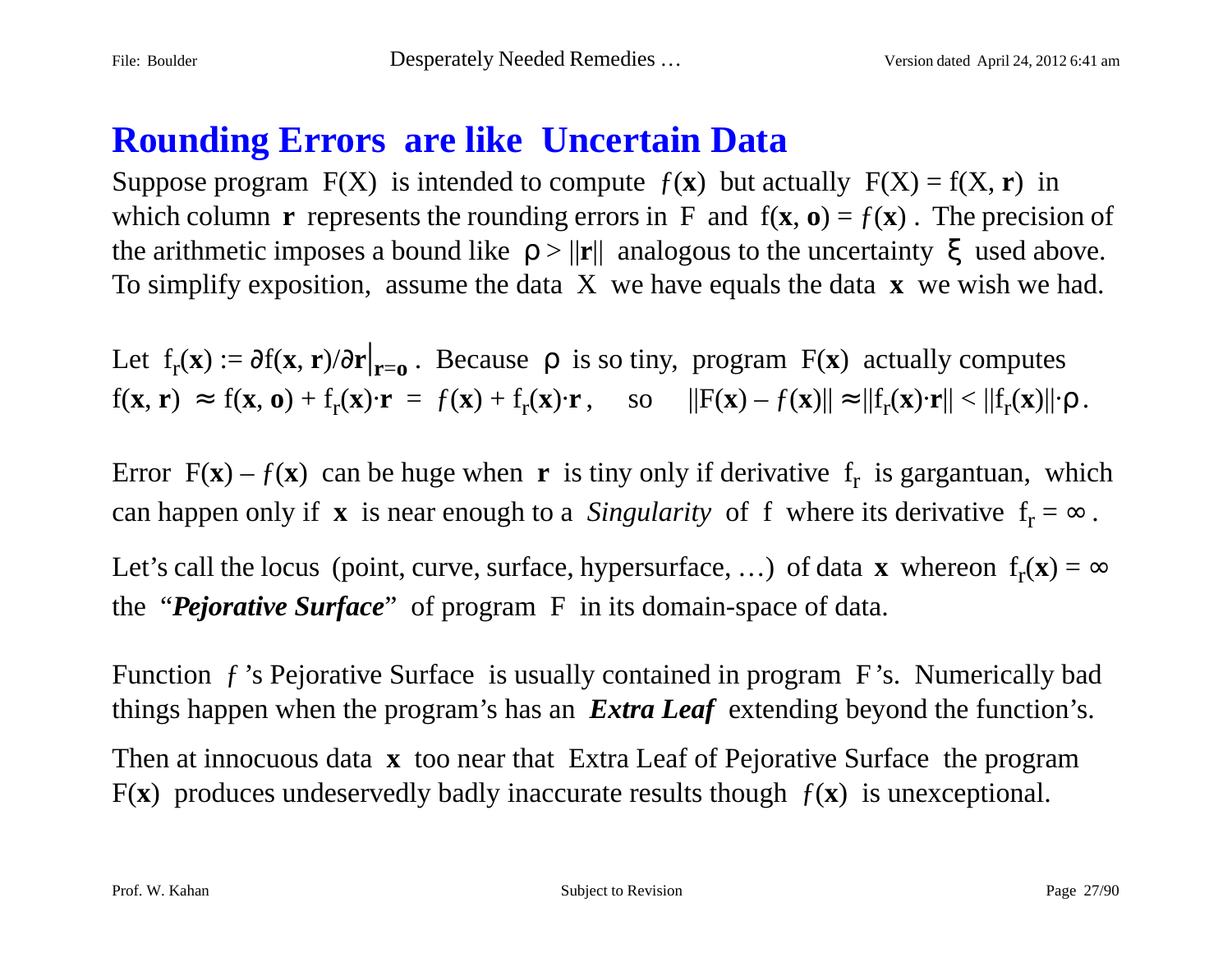#### All or Most Accuracy is Lost if Data lie on a "Pejorative" Surface



Accuracy of F(**x**) is Adequate at Data **x** far enough from Pejorative Surfaces.

Let  $\pi(x) :=$  (distance from **x** to a nearest Pejorative Surface). *Typically* (but not always)  $||f_r(\mathbf{x})||$  is roughly proportional to  $1/\pi(\mathbf{x})$  while  $\pi(\mathbf{x})$  is small enough; then roundoff's uncertainty  $\rho > ||\mathbf{r}||$  can cause program  $F(\mathbf{x})$  to lose roughly Const. –  $log(\pi(\mathbf{x}))$  dec. digits to roundoff. Since –*log*(ρ) is roughly the number of sig. dec. carried by the rounded arithmetic, the number of correct decimal digits left in F(**x**) will be roughly min{  $-log(\rho)$ ,  $-log(\rho) + log(\pi(x))$  – Const.} while  $\pi(x)$  is small enough. Therefore some small threshold  $\Xi$  exists for which  $F(x)$  is accurate enough only while

 $\pi(\mathbf{x}) > \Xi$ .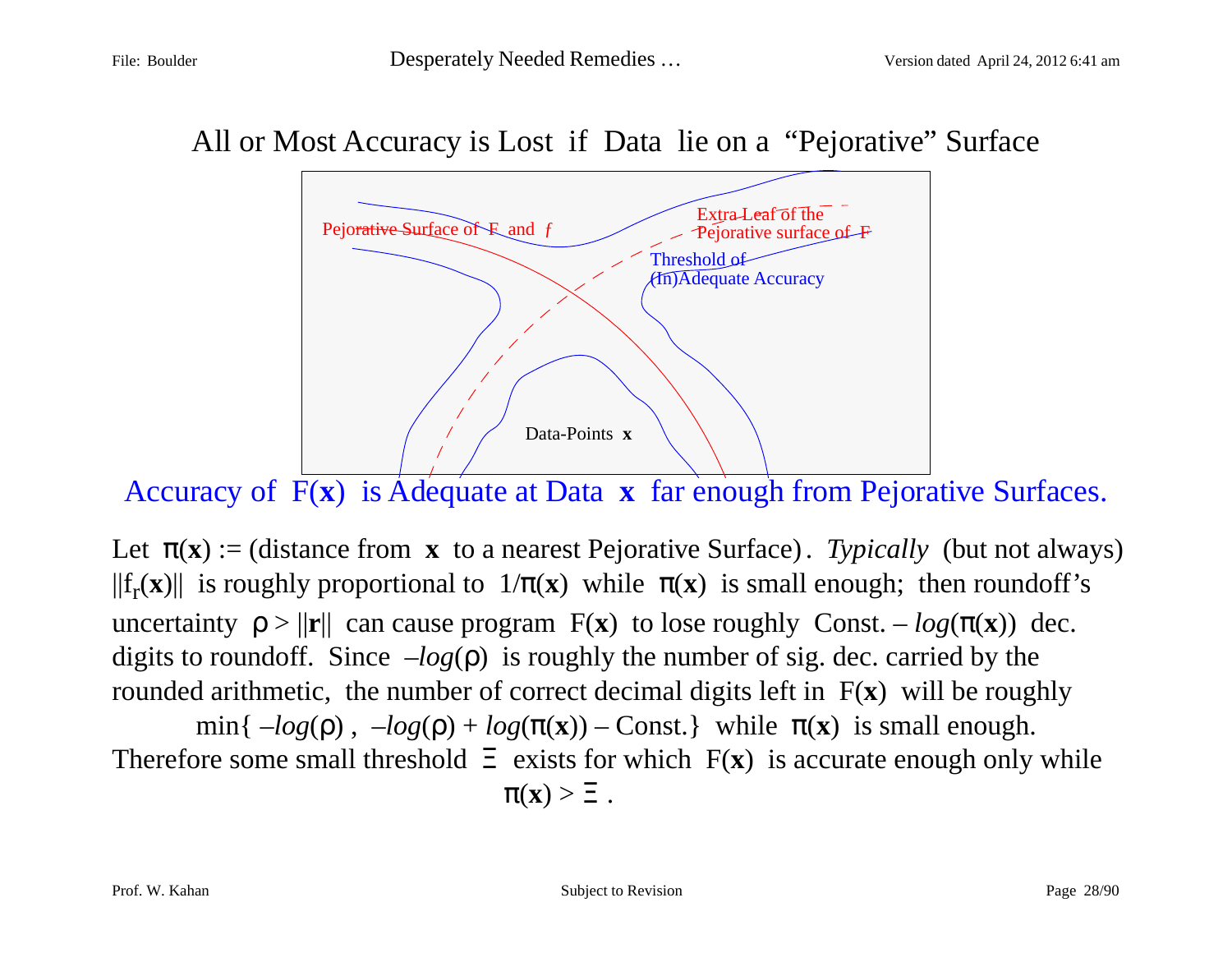

<sup>π</sup>(**x**) := (distance from **x** to a nearest Pejorative Surface of program F ). *Typically*, the number of correct decimal digits in the result  $f(x, r)$  from program  $F(x)$  is roughly

min{  $-log(\rho)$ ,  $-log(\rho) + log(\pi(x)) - Const.$ } while  $\pi(x)$  is small enough. For some small threshold  $\Xi$  the accuracy of  $F(x)$  is adequate only while  $\pi(x) > \Xi$ .

But  $\Xi$  and  $\pi(x)$  are unknown, as is the location ---- of the Extra Leaf, *if it exists*. An opportunity to discover whether an Extra Leaf exists arises when the accuracy of F(**x**) is inadequate enough to arouse suspicion. Does F(**x**) deserve its inaccuracy because **x** is "Ill-Conditioned" — too close to the Pejorative Surface of  $f$ ? Or is the inaccuracy undeserved because innocuous data **x** is unlucky — too close to an Extra Leaf ?

These important questions are difficult to resolve. Why is their resolution necessary?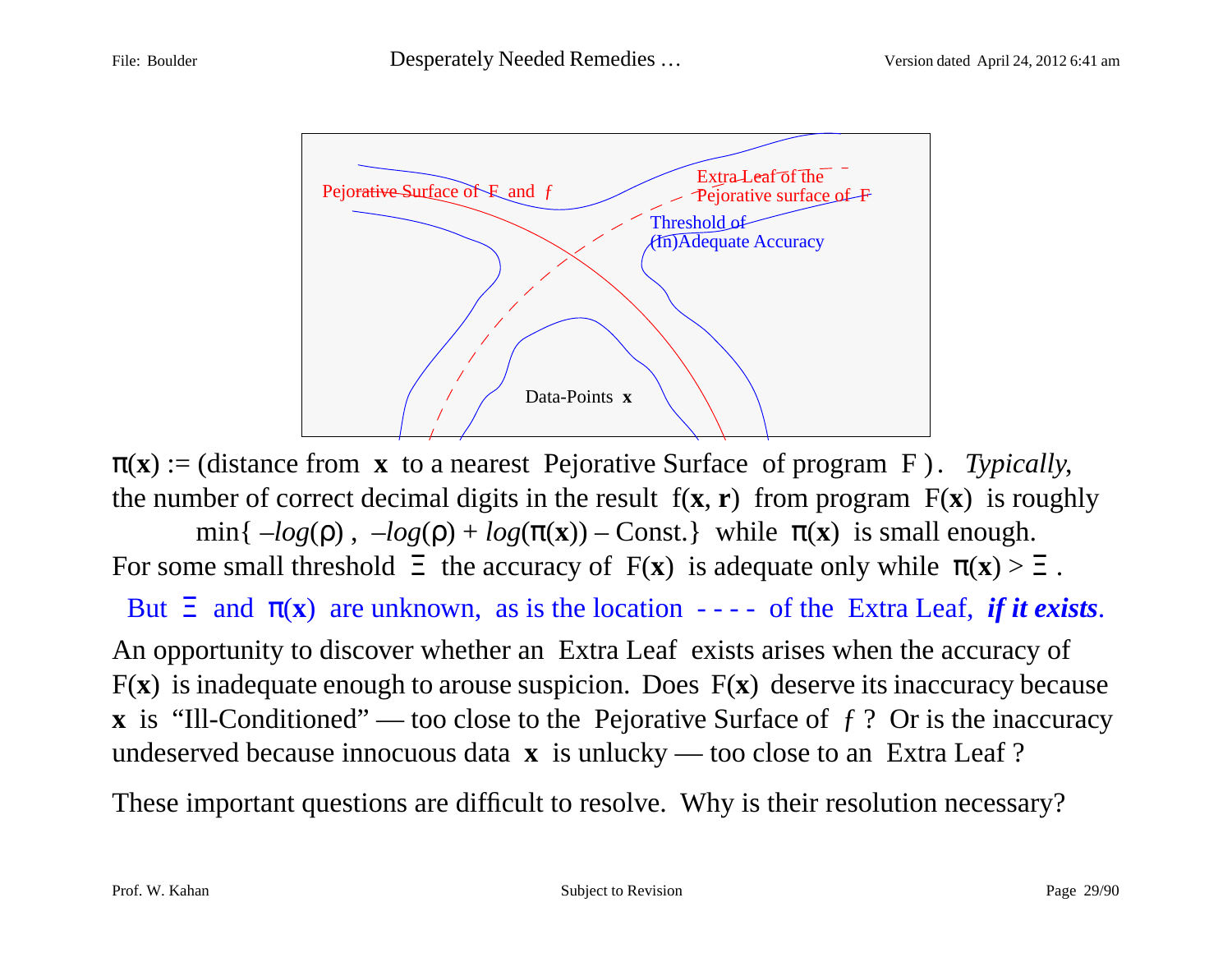

F(**x**) is inaccurate enough to arouse suspicion. Does F(**x**) deserve its inaccuracy because **x** is "Ill-Conditioned" — too close to the Pejorative Surface of  $f$ ? Or is the inaccuracy undeserved because innocuous data **x** is unlucky — too close to an Extra Leaf ?

Though these important questions are difficult to resolve, their resolution is necessary lest later we accept unwittingly an utterly inaccurate F(**z**) at some other innocuous data **<sup>z</sup>** much closer to the Extra Leaf of whose existence we had chosen to remain unaware.

Two better choices present themselves:

- Enhance the likelihood of these difficult questions' resolution by supplying tools to reduce by orders of magnitude the cost in talent and time to resolve them. OR …
- Reduce by orders of magnitude the likelihood that these questions will arise or matter.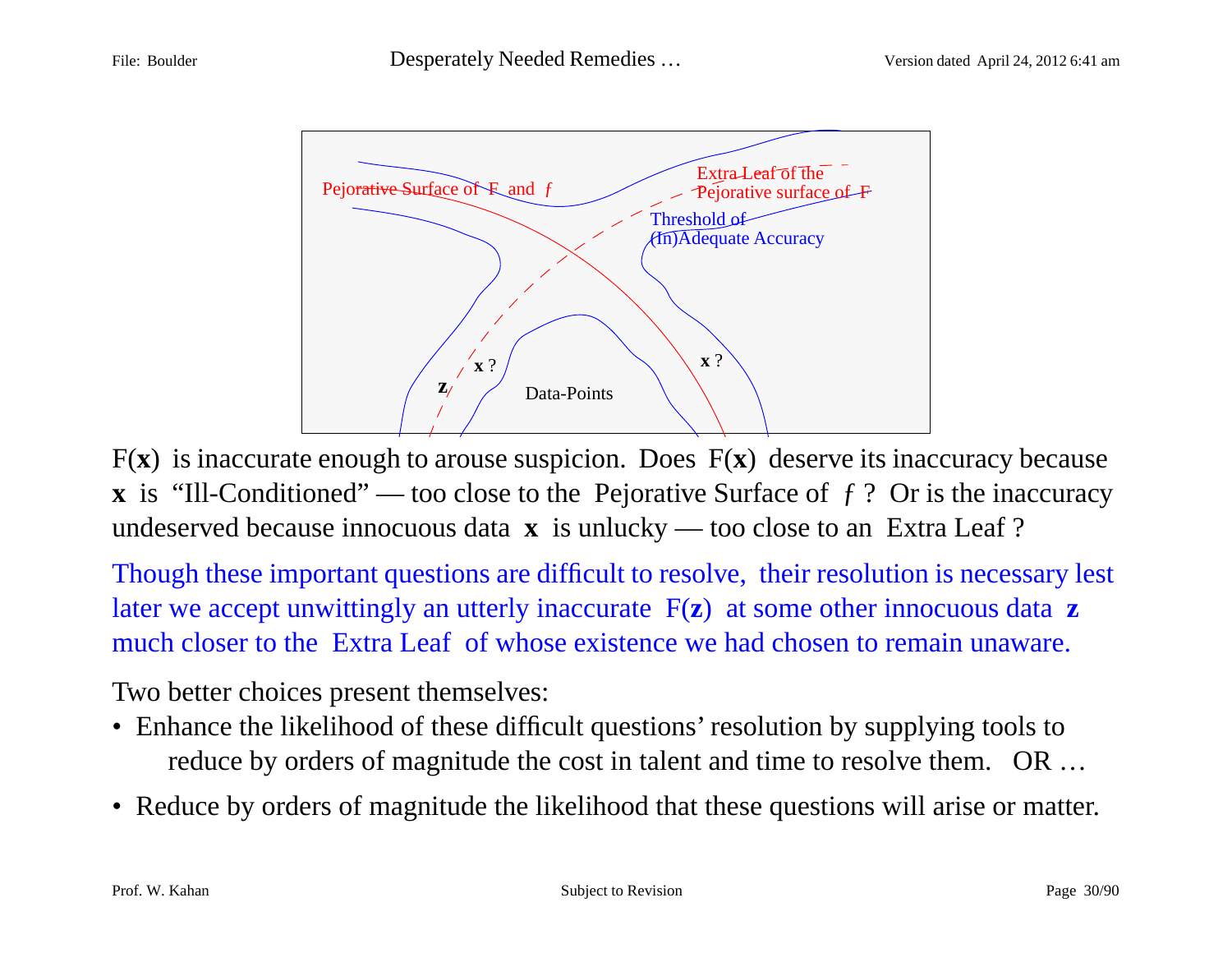

F(**x**) is inaccurate enough to arouse suspicion. Where is **<sup>x</sup>** ? Too near an Extra Leaf ?

Two options present themselves:

- Enhance the likelihood of these difficult questions' resolution by supplying tools to reduce by orders of magnitude the cost in talent and time to resolve them. OR …
- Reduce by orders of magnitude the likelihood that these questions will arise or matter.

The latter option is by far the more humane and more likely to succeed. It is accomplished by changing programming languages to carry *BY DEFAULT* (except where the program specifies otherwise explicitly) extravagantly more Floating-Point precision than anyone is likely to think necessary. IEEE 754 (2008) *Quadruple* is enough; *cf*. COBOL's *Comp*. Smaller  $\rho \Rightarrow$  smaller threshold  $\Xi \Rightarrow$  smaller volume around the Extra Leaf, if any.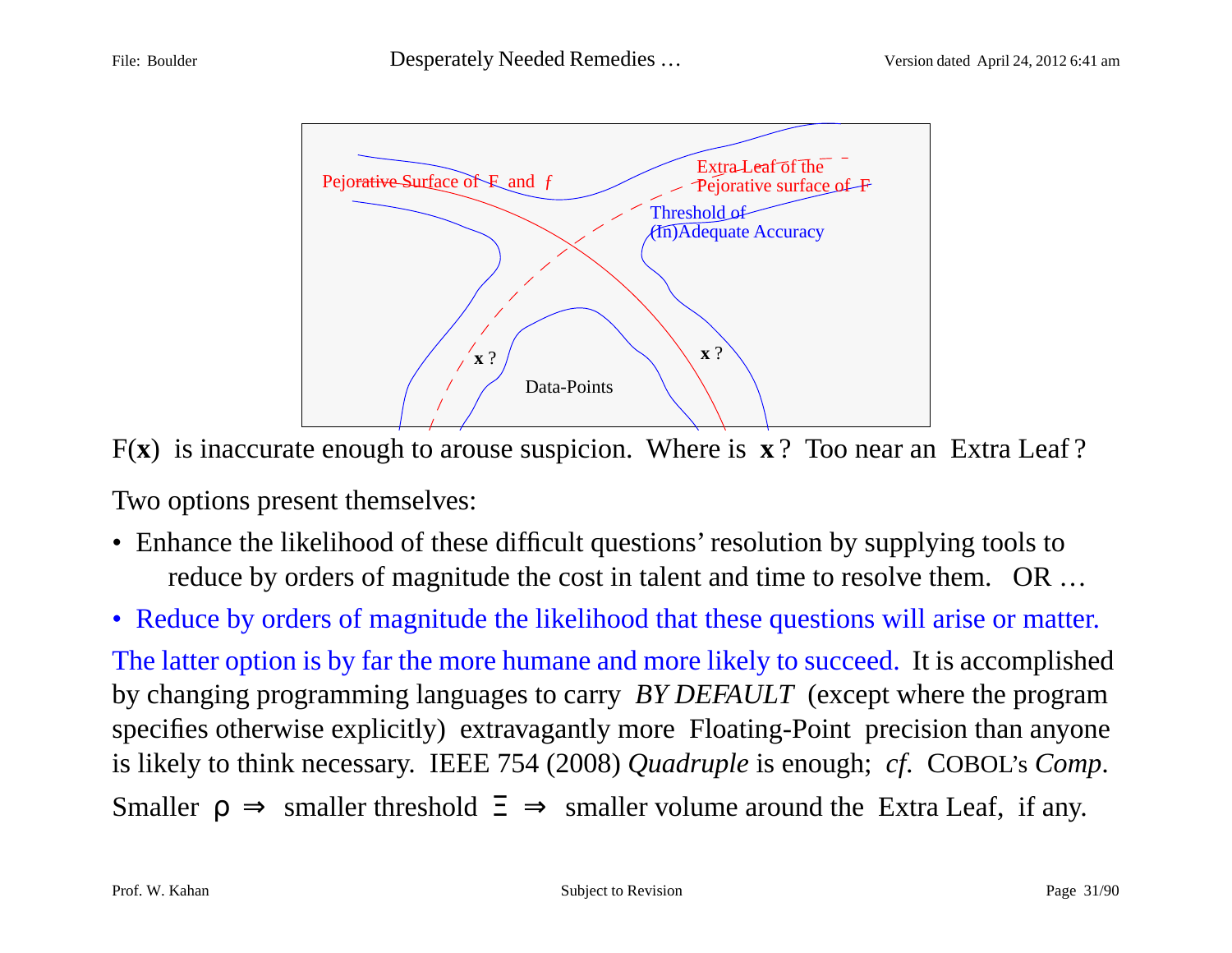

Smaller  $\rho \Rightarrow$  smaller threshold  $\Xi \Rightarrow$  smaller volume around the Extra Leaf, if any:



*Usually* the threshold  $\Xi$  and volume around the Extra Leaf shrink in proportion with  $\rho$ .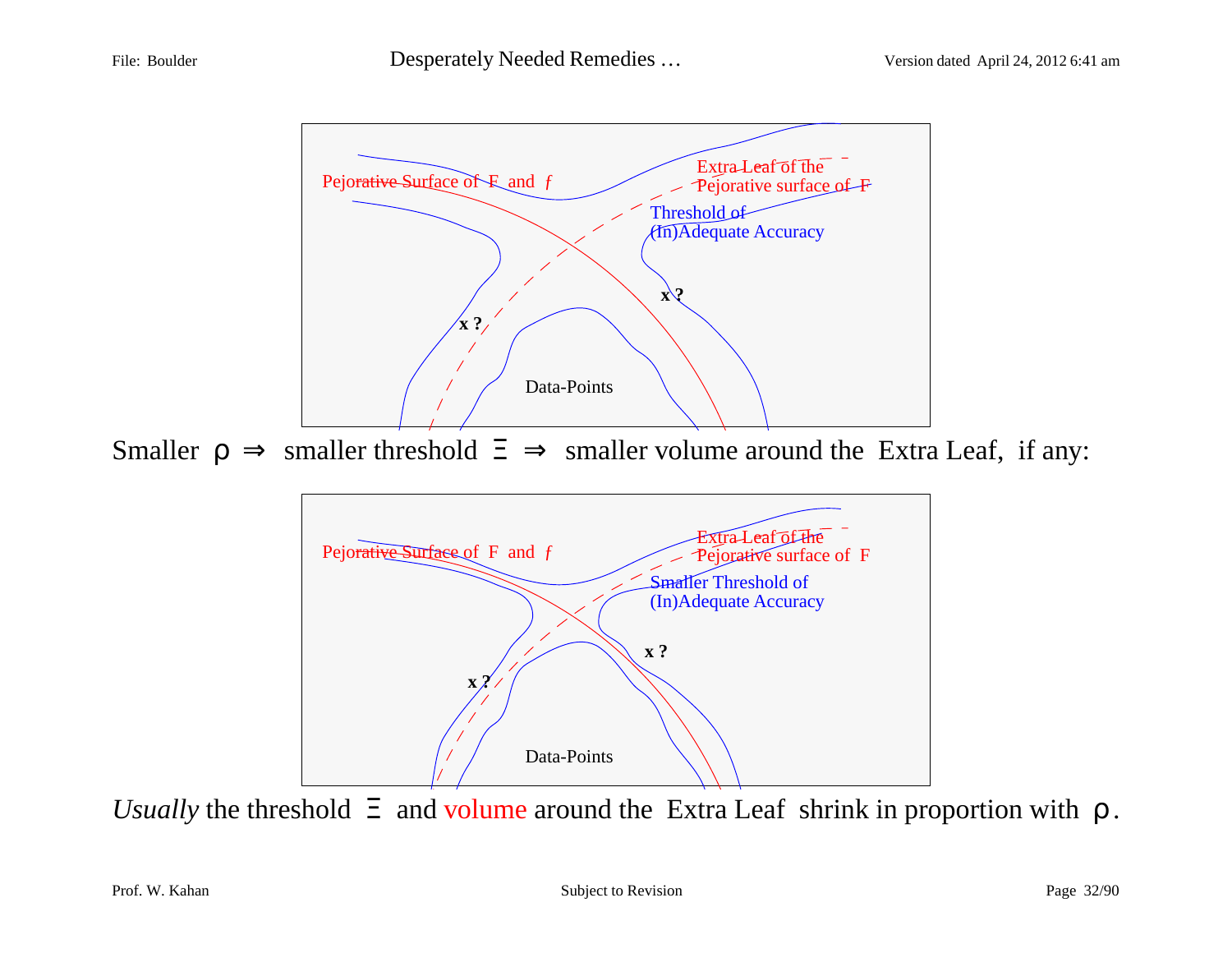#### Why is 16-byte-wide IEEE 754 (2008) *Quadruple* most likely extravagant enough?

Although the foregoing relations among arithmetic precision ( $\rho$ ), distance  $\pi(x)$  to a singularity, and consequent loss of perhaps all accuracy in F(**x**) are *Typical*, the next most common relations predict a loss of about half the digits carried by the arithmetic. In other words, many programs  $F(x)$  produce results with at least Const.  $-\log(\rho)/2$ correct dec. digits no matter how near **x** comes to a Pejorative Surface.

Some Examples:

- Nearly redundant Least-Squares problems.
- Nearly double zeros of polynomials, like the quadratic mentioned above.
- Most locations of extrema.
- Small angles between subspaces; see my web page's <.../Math128/NearstQ.pdf> .
- EDSAC's arccos described above. (Its Pejorative Surface looks like coarse sandpaper.)
- The financial Future Value function  $FV(n, i) := ((1 + i)^n 1)/i$  for interest rate i as a fraction, and integer n compounding periods, but *only* if FV is computed thus: *Presubstitute* n for  $0/0$ ;  $FV := ((1 + i)^n - 1)/((1 + i) - 1)$ . **Preserve Parentheses!** ( Because FV is the divided difference of a polynomial, it can also be computed quickly but unobviously without a division, and without losing more than a few sig. dec.)

Arithmetic precision is usually extravagant enough if it is somewhat more than twice as wide as the data's and the desired result's. Often that shrunken volume contains no data.

16-byte *Quad* has 113 sig. bits; 8-byte *Double* has 53; 4-byte *Float* has 24 .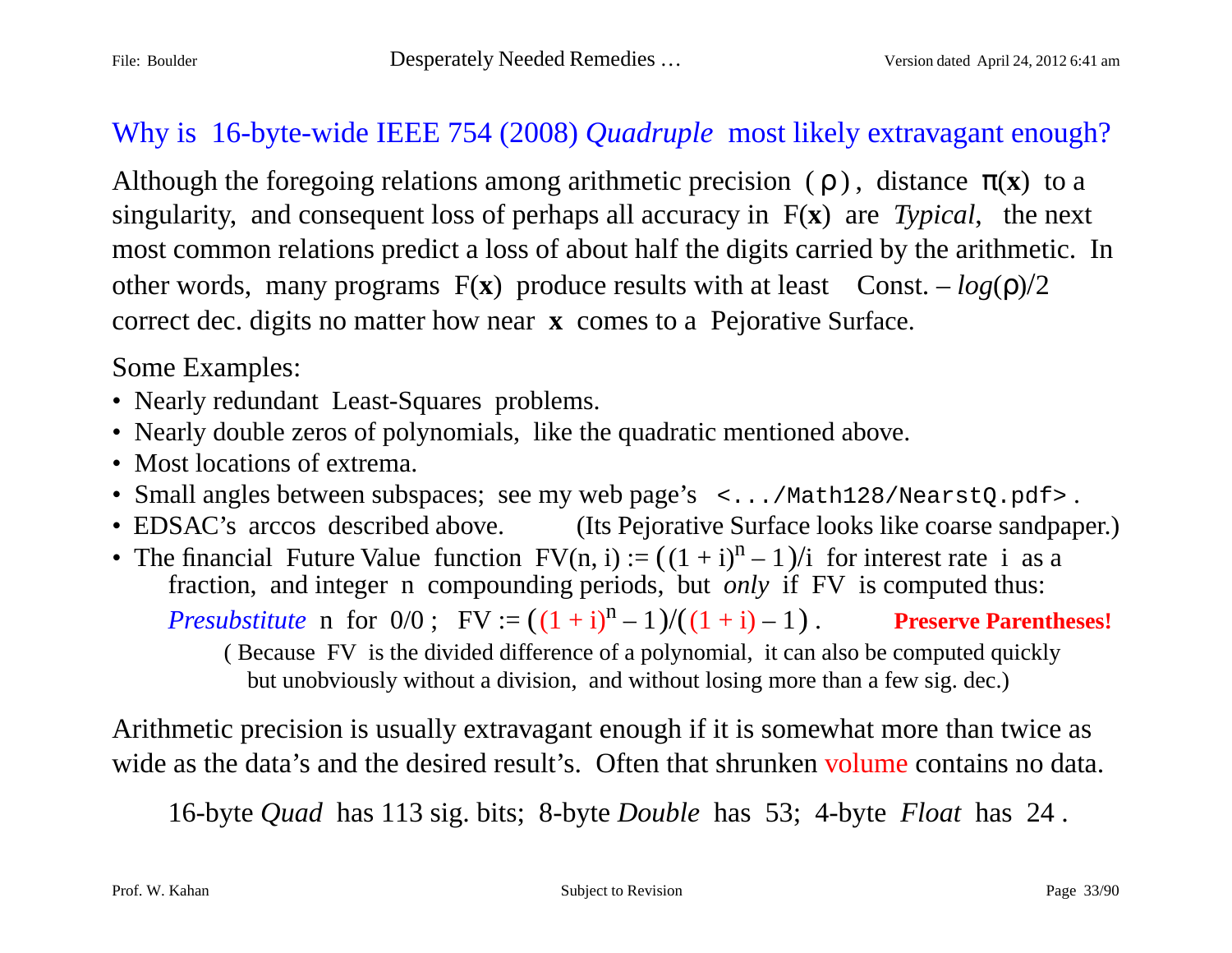What experience suggests strongly that carrying somewhat more precision in the arithmetic than twice the precision carried in the data and available for the result will vastly reduce embarrassment due to roundoff-induced anomalies?

During the 1970s, the original Kernighan-Ritchie *C* language developed for the DEC PDP-11 evaluated all Floating-Point expressions in 8-byte wide *Double* (56 sig. bits) no matter whether variables were stored as *Doubles* or as 4-byte *Floats* (24 sig. bits). They did so because of peculiarities of the PDP-11 architecture. At the time, almost all data and results on "Minicomputers" like the PDP-11 were 4-byte *Floats*.

Serendipitously, all Floating-Point computations in *C* turned out much more accurate and reliable than when programmed in FORTRAN, which must round every arithmetic operation to the precision of its one or two operand(s), or the wider operand if different.

Alas, before this serendipity could be appreciated by any but a very few error-analysts, it was ended in the early 1980s by the *C*-standards committee (ANSI X3-J11) to placate vendors of CDC 7600 & Cybers, Cray X-MP/Y-MP, and CRAY I & II supercomputers. Now most C compilers evaluate Floating-Point FORTRANnishly and eschew *Quad*.

#### Experience suggests strongly that not everyone likes *Quad* to be the default.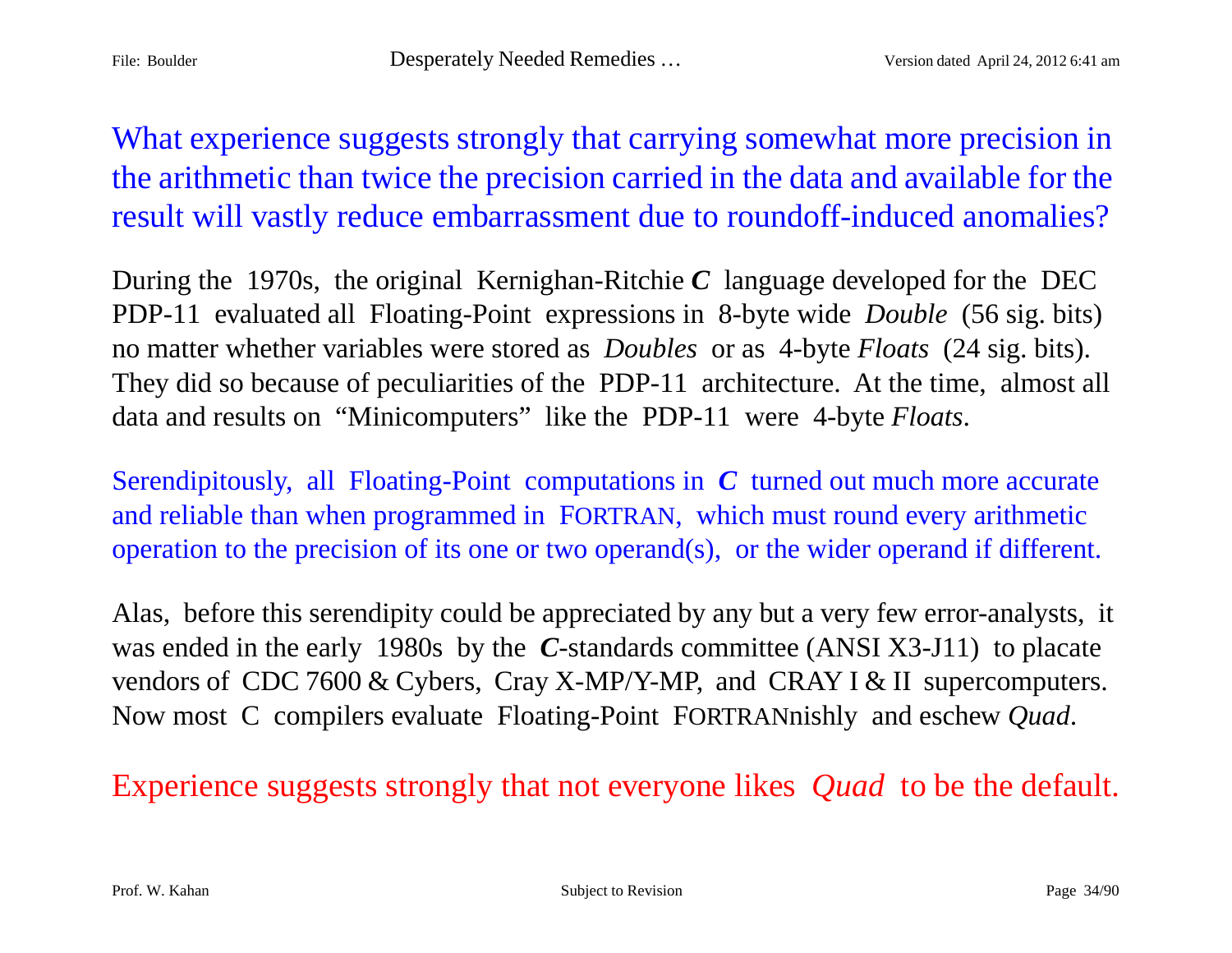# Why object to Default *Quad* evaluation & variables?

- 1• Languages, compilers, software and practices would have to change. This, like any other non-compatible change in the computing industry, incurs horrendous costs.
- 2• *Quad* occupies twice the memory of *Double*, especially in the cache, and takes twice as long to move through the memory system, discouraging its use in large arrays of intermediate results.
- 3• *Quad* arithmetic can take 2 to 10 times as long as *Double*, depending upon how much of a processor's area and power consumption is allocated to *Quad*. For the forseeable future, *Quad* is likely to be microcoded, as it is on IBM mainframes, or simulated slower in software, as it is on Sun/Oracle SPARCs and Intel Processors.

Default evaluation in *Quad*, the humane option, is unlikely to be adopted widely. In consequence, at least for the forseeable future, the other option may be our only option:

• Enhance the likelihood of these difficult questions' resolution by supplying tools to reduce by orders of magnitude the cost in talent and time to resolve them.

## What tools?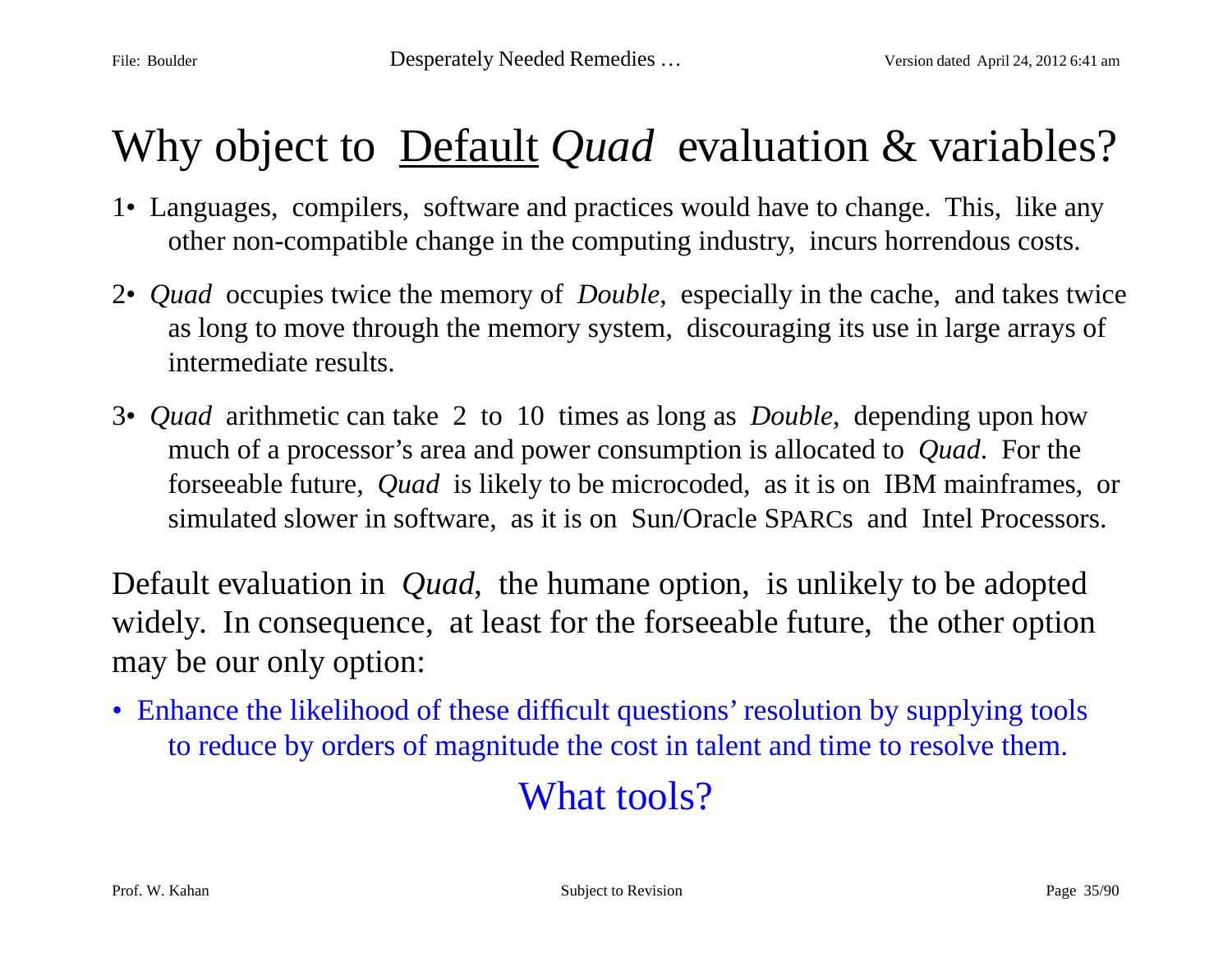## What tools?

Given a program F and data **x** at which F(**x**) has aroused suspicions for some reason, we hope to find the smallest part (subprogram, block, statement, …) of F that also arouses suspicions so that mathematical attention may be focussed upon it as a possible cause of the suspicious (mis)behavior of F(**x**) . Data **x** is precious; our tools must not change data lest the change chase away the program's suspicious (mis)behavior.

Our tools will help to modify program F so as to detect hypersensitivity to roundoff by rerunning F(**x**) with different roundings —

• different in Direction, • different in Precision.

We hope a few reruns will expose a small part of F responsible for its misbehavior; this happens surprisingly often. But it does not always happen; it cannot happen in *all* cases.

Rare examples F exist that produce the same utterly wrong result  $F(x)$  no matter how often rerun on different computer hardware, with different precisions, and with different redirected roundings, even if redirected randomly. The neatest such (counter)example I know was devised by Jean-Michel Muller in the mid-1980s and is discussed again on pp. 8 - 10 in the comprehensive handbook produced by him [2010] and his students: …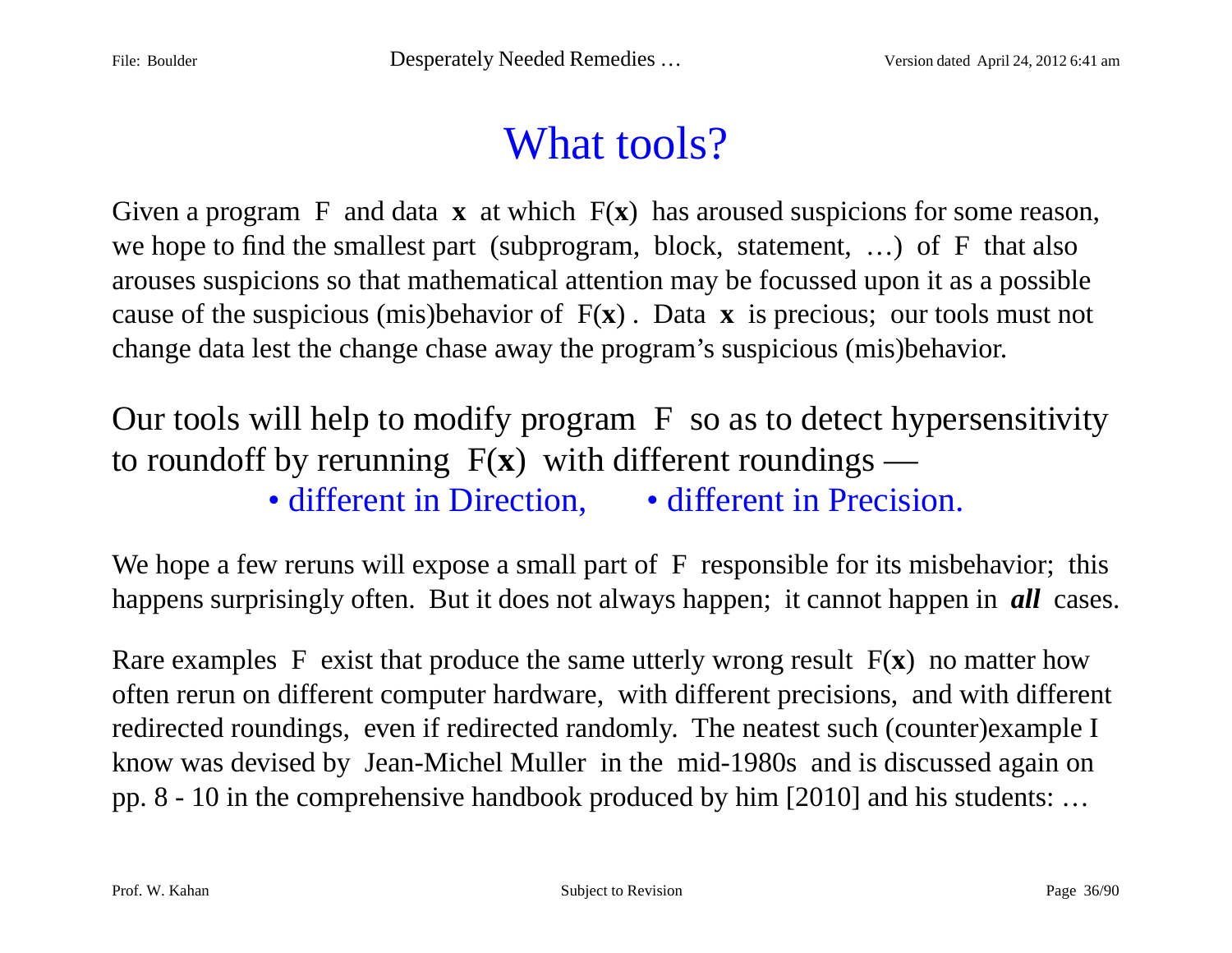## Jean-Michel Muller's (Counter)Example

His program implements a discrete dynamical system whose state at time N is the row  $[x_N, x_{N+1}]$ . Starting with  $x_0 := 2$  and  $x_1 := -4$ , the sequence  $x_2, x_3, x_4, ..., x_{N+1}, ...$  is generated by a recurrence  $x_{N+1} := 111 - (1130 - 3000/x_{N-1})/x_N$  for  $N = 1, 2, 3, ...$  in turn. An interesting challenge is the computation of, say,  $x_{50}$  using the Floating-Point hardware's arithmetic in any commercial computer or calculator, new or old.

They all get  $x_{50} \approx 100$ .

The correct value is  $x_{50} \approx 6.0001465345614$ .

Why do all those machines get *the same* utterly wrong result?

The recurrence has three fixed-points [5, 5], [6, 6] and [100, 100]. The first two are repulsive; the last is attractive. The given initial state [2, –4] would generate a sequence converging to the middle fixed-point if the sequence were not perturbed by roundoff.

Computerized algebra systems can *confirm* but, so far, only a human's mathematical analysis can *discover* a numerically stable way to compute the desired sequence:

 $x_{N+1} := 11 - 30/x_N$ ; …  $\rightarrow 6$ .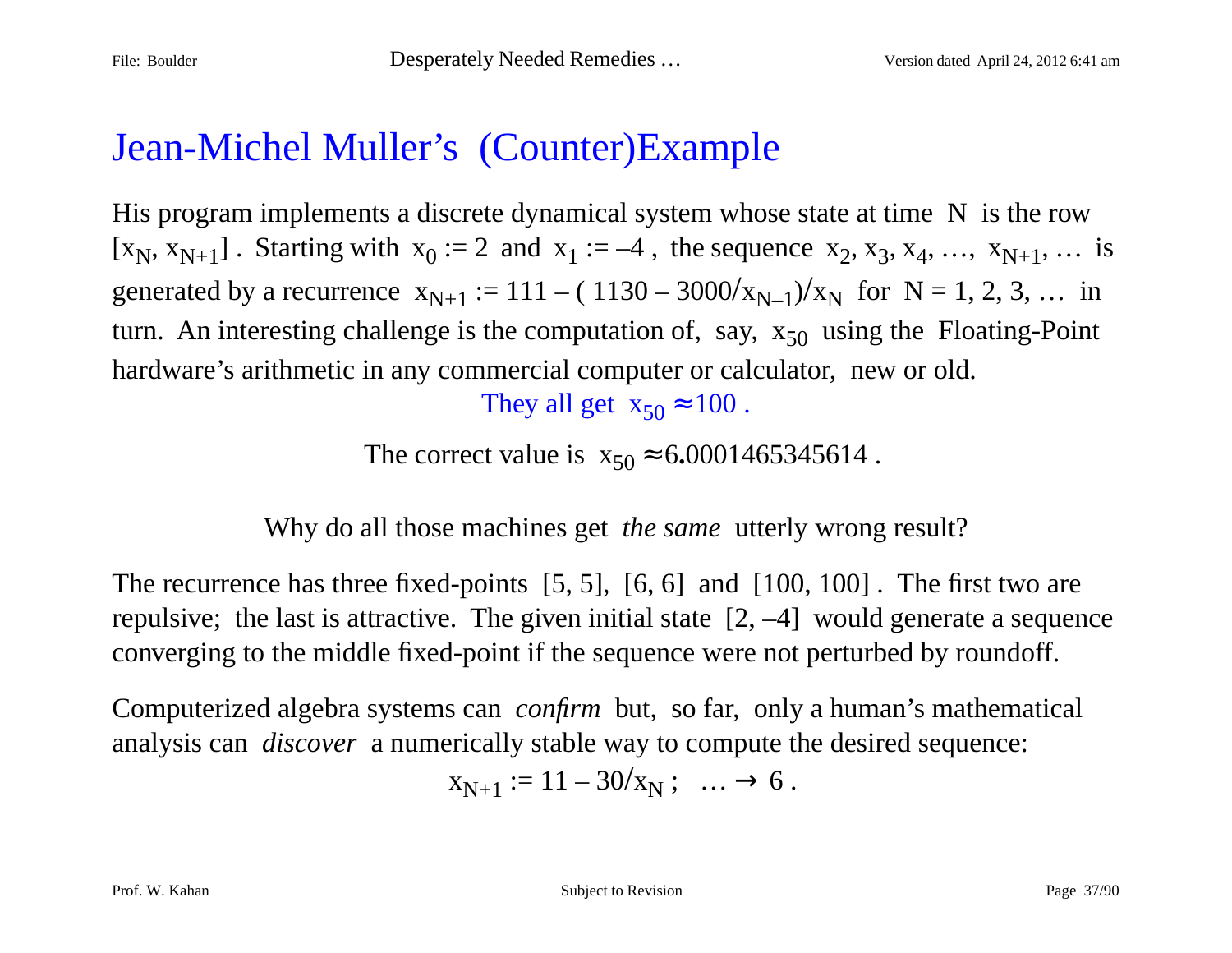### Is Jean-Michel Muller's (Counter)Example Unfair?

His example's  $x_{50}$  closely approximates  $x_{\infty} := \lim_{N \to \infty} x_N$ , which is a *discontinuous* function of  $x_0$  and  $x_1$  wherever  $x_\infty \neq 100$ . This is explained in §5 of my web page's <www.eecs.berkeley.edu/~wkahan/Mindless.pdf> .

Floating-Point computation of a non-trivial function at its discontinuity seems foolhardy:

- If the rank of a matrix is not maximal, one rounding error will likely increase it.
- If the Jordan Normal Form of a matrix is nondiagonal, roundoff will likely undo that.
- If **x** lies on a Pejorative Surface *S* of ƒ, roundoff will likely push **x** a little off *S*.

• • •

To counter objections to Muller's (Counter)Example, §6 of <.../Mindless.pdf> has a different example  $g(x) := t(q(x)^2)$  which is is infinitely differentiable for all  $x > 0$ , as is  $q(x)$ ; and  $t(z)$  is infinitely differentiable for all z. However, when the obvious program  $G(X) := T(Q(X)^2)$  is invoked to compute  $G(11)$ ,  $G(12)$ ,  $G(13)$ , ...,  $G(9999)$ , all but a few computed values turn out to be 0**.**0 , which is wrong. Depending upon the precision, radix, and rounding of the arithmetic, at most a few computed values turn out to be 1**.**0 correctly. No mindless diagnostic tool can expose the naive part of program G unless the Math. Library's EXP has been implemented in an unlikely way.

Fortunately, this simple contrived smooth example G is extremely atypical.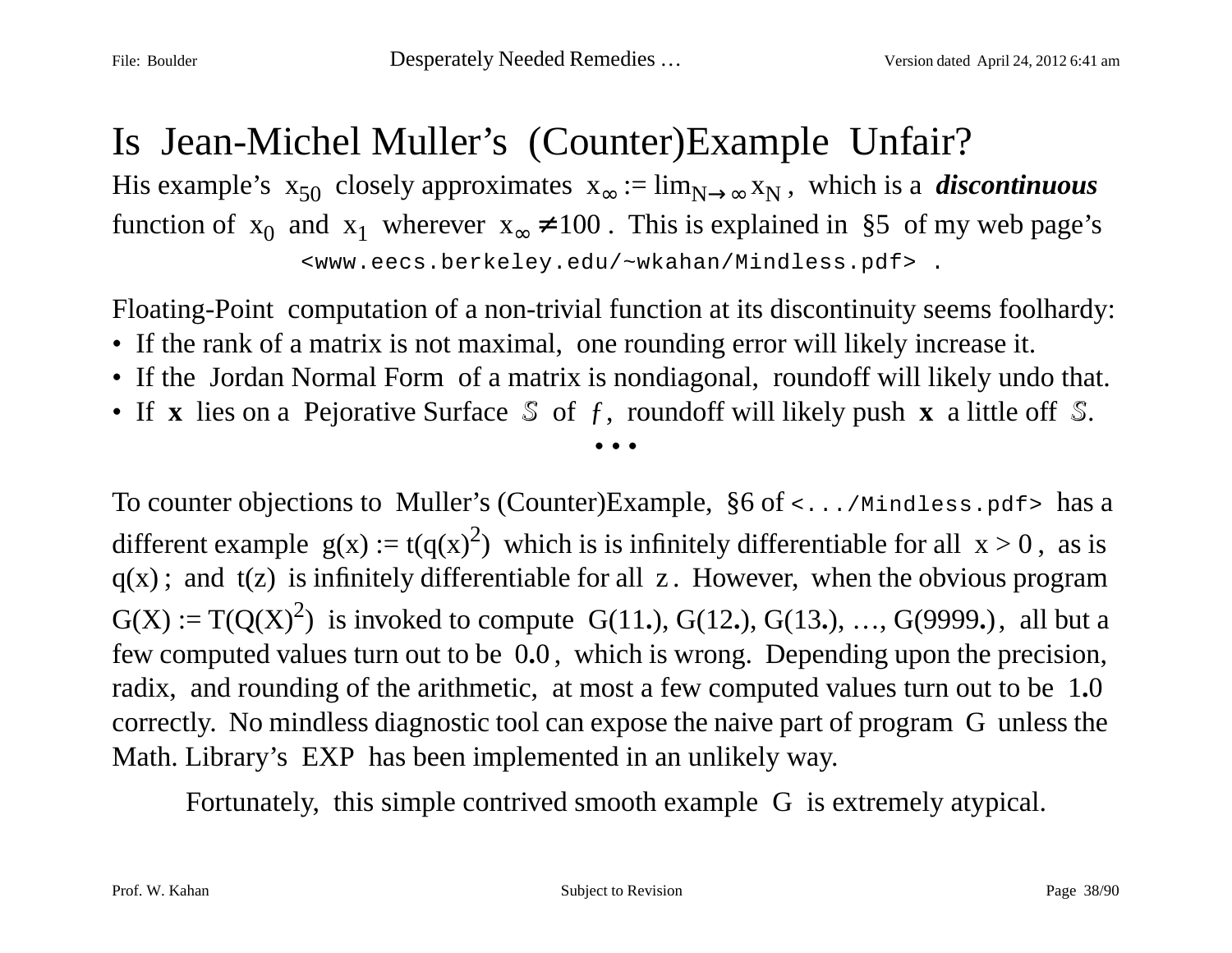## A Tool for Recomputation with Redirected Rounding

IEEE 754 provides four Rounding Modes selectable (ideally) by the programmer: The default Round-to-Nearest (even), Round Up, Round Down, Round-towards-Zero

These modes are ill-supported by programming languages; JAVA outlaws all but the first.

Given a program F and data **x** whose result F(**x**) has aroused suspicion, perhaps because **x** is closer to the Pejorative Surface of F than ensures adequate accuracy, the user/debugger of F would use this software tool to rerun all or parts of F(**x**) to find a part that seems hypersensitive to roundoff. The tool would change all the Floating-Point operations within a user-specified scope to round in a user-specified direction, and then rerun at least that scope's subprogram with *exactly* its input data that was supplied when the result of F(**x**) aroused suspicion. (Of course, suspicion is insufficient for conviction.)

A crucial property of the tool is that each rerun runs about as fast as did the unaltered code. This is crucial because loops traversed a few billion times in several seconds will have to be rerun; and rerunning them too slowly will preclude that they be rerun at all.

Also crucial is that reruns must replicate intermediate results exactly up to the point where rounding is first redirected. This may take special declarations to control resources on platforms offering both resource-sharing with diverse users, and concurrency using many processors or cores. If differently many of them act in different runs, bugs flitting in and out as resources change may never be caught.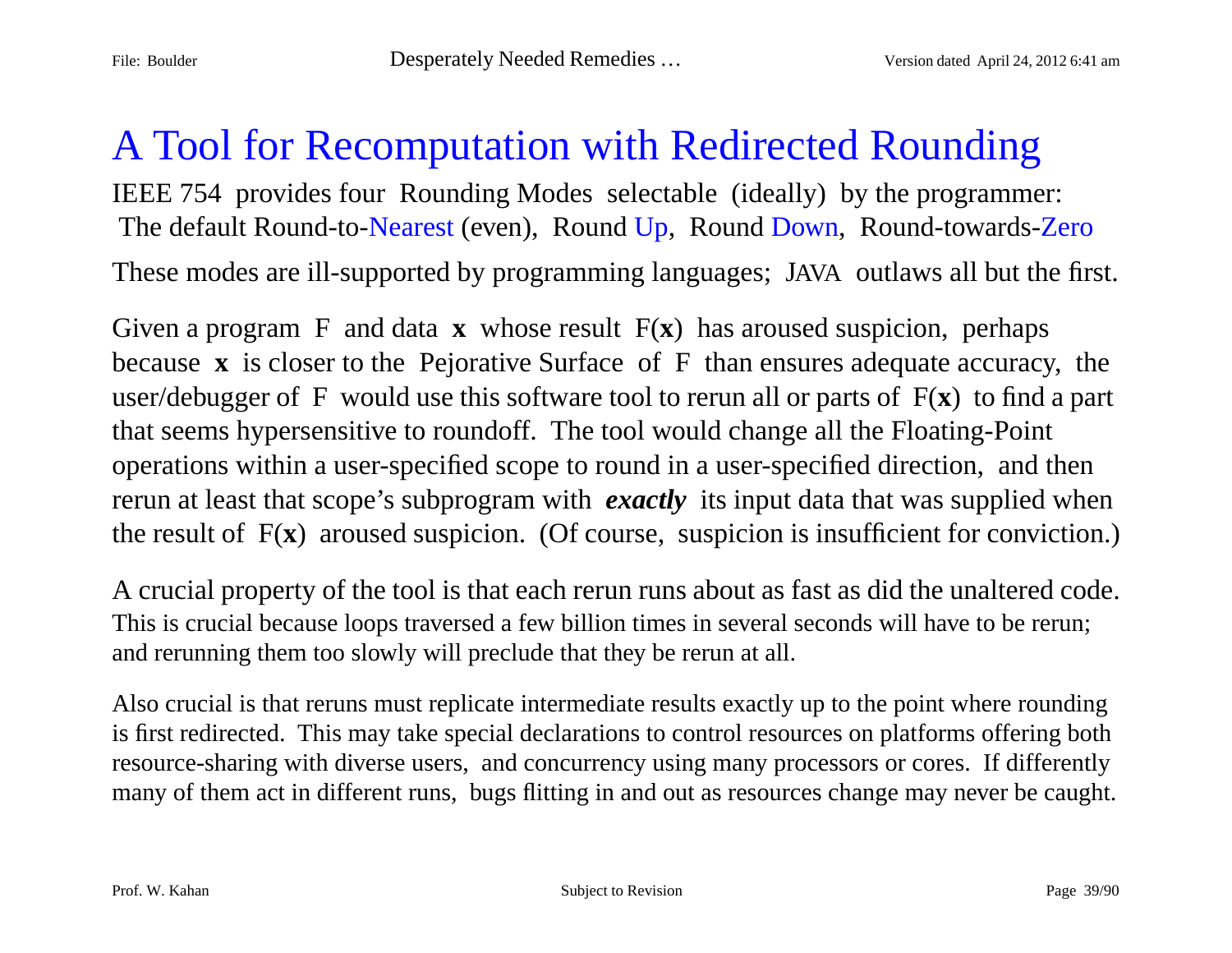### How Well does Recomputation with Redirected Rounding Work?

It works astonishingly well at exposing hypersensitivity to roundoff despite that, as we have just seen above, no mindless tool can do so infallibly. Rerunning with Redirected Roundings works on ten examples in <.../Mindless.pdf>, and on all the examples appearing in the lengthy list on  $p. 22$  of  $\lt$ .../NeeDebug.pdf>. A typical example is summarized here; it comes from the section titled "Difficult Eigenproblems" in <www.eecs.berkeley.edu/~wkahan/MathH110/HilbMats.pdf> .

The data consist of symmetric positive definite integer matrices A and H. Sought is a column **v** of the eigenvalues  $\lambda$  that satisfy  $A \cdot b = \lambda \cdot H \cdot b$  for some  $b \neq o$ . Three such columns get computed:

- One column **u** is computed by MATLAB's eig(A, H).
- Another column **w** is computed by MATLAB's eig(X\*A\*X, X\*H\*X) where X is obtained from the identity matrix by reversing its rows.
- A third column **v** is obtained from the squared singular values of a bidiagonal matrix derived in an unobvious way from the given A and H because they are both Hilbert matrices. (Rarely would we have an option to compute a third column.)

In the absence of roundoff we should get  $\mathbf{u} = \mathbf{v} = \mathbf{w}$ , but the three computed ( $\&$  sorted) columns disagree in their leading digits. …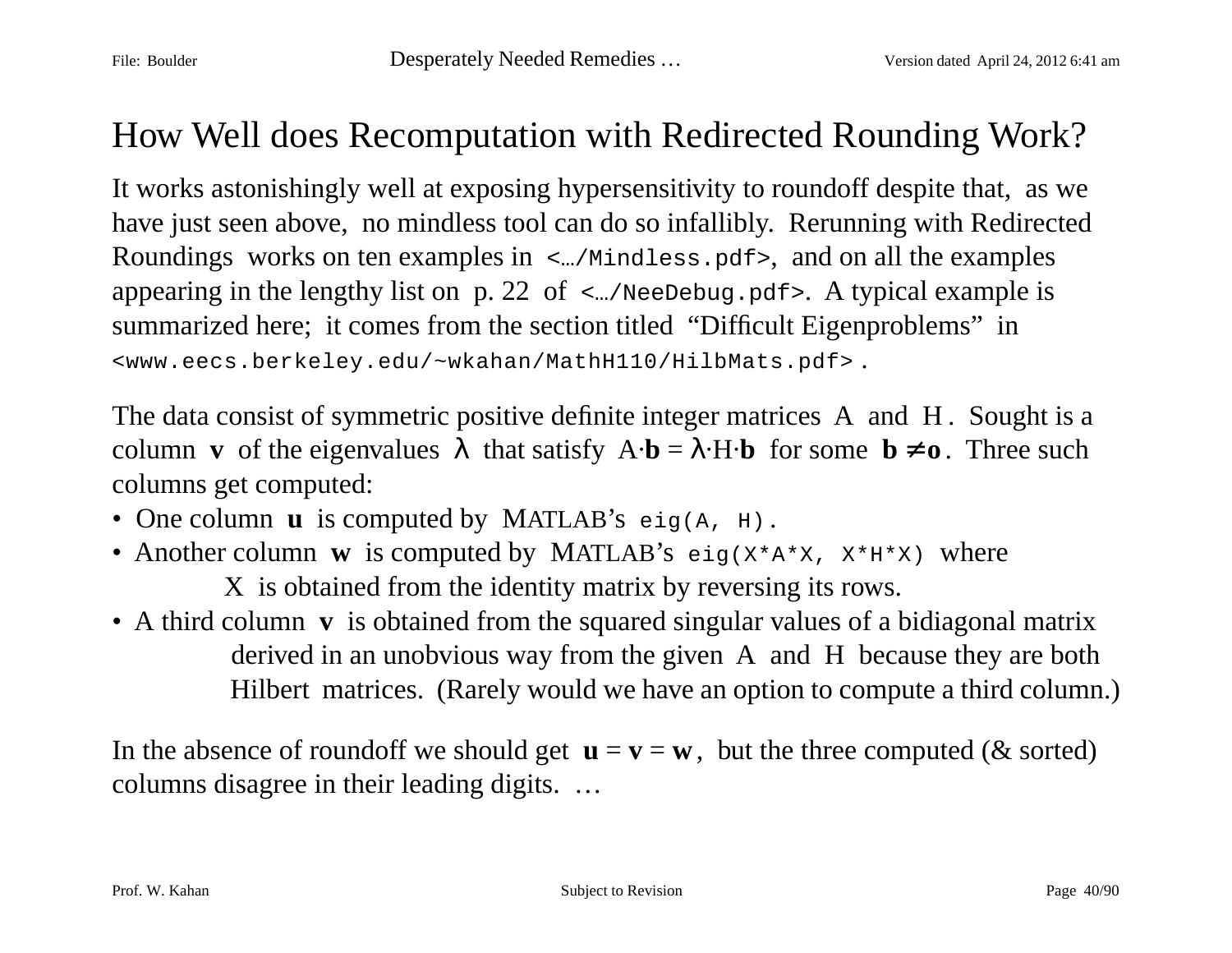Columns **<sup>u</sup>**, **<sup>v</sup>** and **<sup>w</sup>** were computed with arithmetic rounded the default way To Nearest. Column  $\Delta u_0 = u_0 - u$  shows how **u** changed when computed with rounding directed Toward Zero. Similarly ∆**u**↑ shows how rounding Up changed **<sup>u</sup>** , and ∆**<sup>u</sup>**↓ is for rounding Down. Likewise for ∆**v…** and ∆**w…** .

| $\mathbf{u}$ | $\Delta u_{\alpha}$ | $\Delta u \uparrow$ | $\Delta$ u $\downarrow$ | $\mathbf{v}$                                                                                                   | $\Delta$ <b>V</b> <sub>O</sub> | $\Delta v \uparrow$ | $\Delta v_{\perp}$ | W | $\Delta$ W <sub>O</sub> | $\Delta$ W $\uparrow$ | $ \Delta \mathbf{w}_{\downarrow} $ |
|--------------|---------------------|---------------------|-------------------------|----------------------------------------------------------------------------------------------------------------|--------------------------------|---------------------|--------------------|---|-------------------------|-----------------------|------------------------------------|
|              |                     |                     |                         | $\overline{0.255}$ -0.007 -0.004 -0.389 0.2095058938478430                                                     | $-3e-16$                       | $3e-16$             |                    |   | $-3e-16$ 0.247 $-0.029$ | 0.002                 | $-0.001$                           |
|              |                     |                     |                         | $0.386$  -0.060 -0.006 -0.136 0.3239813175038243                                                               | $-9e-16$                       | $7e-16$             |                    |   | $-9e-16[0.377]-0.101]$  | 0.001                 | $-0.000$                           |
|              |                     |                     |                         | $0.512$ -0.133 -0.006 -0.133 0.4391226809250292 -12e-16 12e-16 -12e-16 0.502 -0.137                            |                                |                     |                    |   |                         | 0.001                 | 0.001                              |
|              |                     |                     |                         | $0.631$ -0.126 -0.006 -0.126 0.5528261852845718 -19e-16 22e-16 -19e-16 0.622 -0.129                            |                                |                     |                    |   |                         | 0.002                 | 0.002                              |
|              |                     |                     |                         | $0.740$ -0.114 -0.005 -0.115 0.6612493756197405 -22e-16 26e-16 -22e-16 0.731 -0.115                            |                                |                     |                    |   |                         | 0.003                 | 0.004                              |
|              |                     |                     |                         | $0.833$ -0.098 -0.004 -0.099 0.7603044306722687 -26e-16 36e-16 -26e-16 0.825 -0.098                            |                                |                     |                    |   |                         | 0.003                 | 0.005                              |
|              |                     |                     |                         | $0.908$  -0.078 -0.002 -0.079 0.8461150279850096 -33e-16 36e-16 -33e-16 0.903 -0.077                           |                                |                     |                    |   |                         | 0.003                 | 0.005                              |
|              |                     |                     |                         | $0.962$ $-0.056$ $-0.001$ $-0.056$ $0.9152685078254560$ $-39e-16$ $40e-16$ $-39e-16$ $0.959$ $-0.055$ $-0.052$ |                                |                     |                    |   |                         |                       | 0.003                              |
|              |                     |                     |                         | $0.993$ -0.031 -0.000 -0.032 0.9649935940457747 -40e-16 42e-16 -40e-16 0.992 -0.032 -0.031                     |                                |                     |                    |   |                         |                       | 0.001                              |
|              |                     |                     |                         | $5.724$ -4.732 -3.016 -4.732 0.9932996529571477 -41e-16 44e-16 -41e-16 1.151 -0.159 -0.159                     |                                |                     |                    |   |                         |                       | $-0.005$                           |

Which column, if any, can be trusted? Rerunning each computation in three rounding modes reveals that **v** is almost unperturbed by redirected roundoff, but it perturbs **u** and **<sup>w</sup>** by about as much as they differ from **v** and each other. Afterwards an error-analysis confirms **<sup>v</sup>** 's accuracy and explains why MATLAB's **u** and **w** must be inaccurate.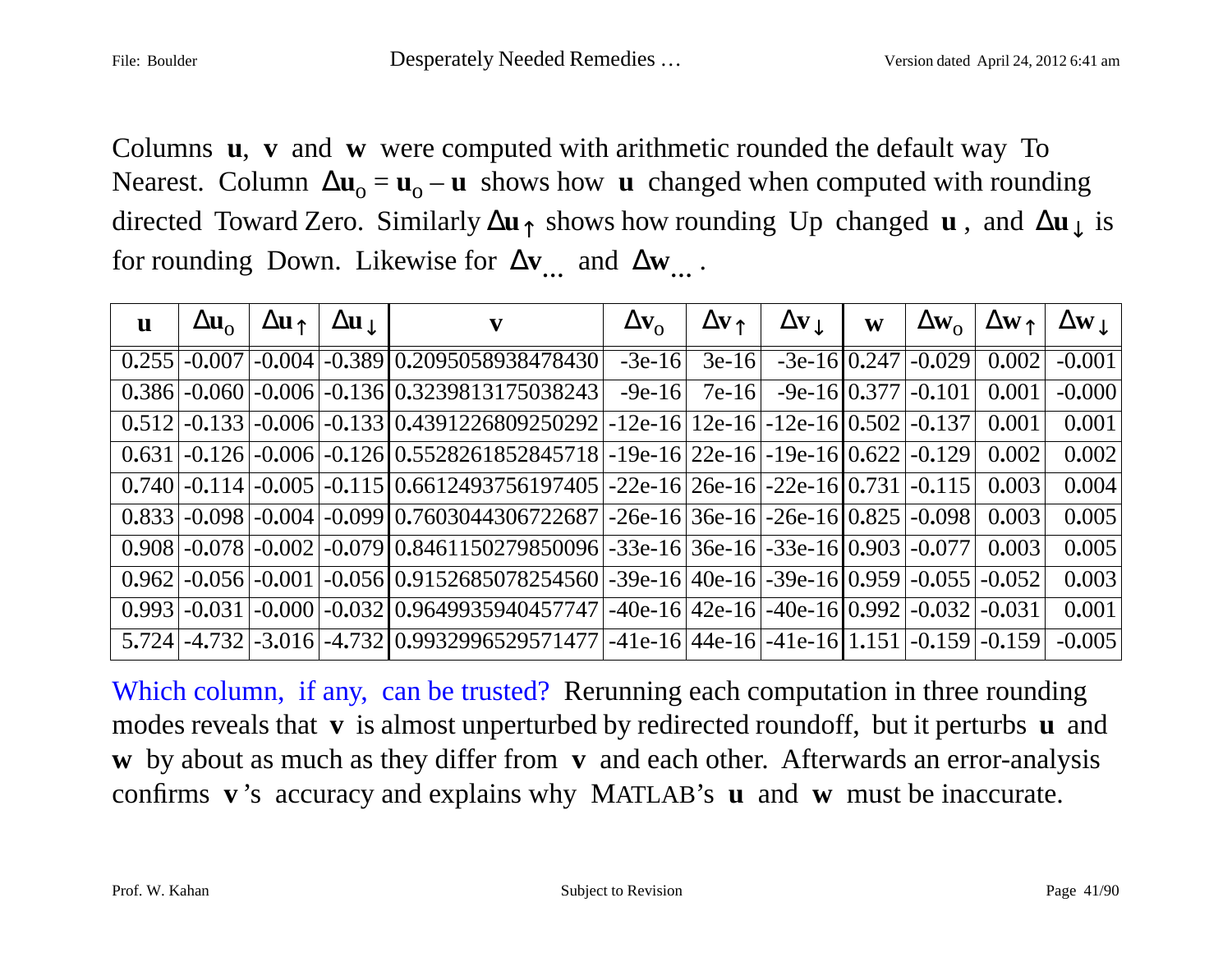### Redirected Rounding's Implementation Challenges

At first sight, Redirected Roundings appear to be implementable via a pre-processor that rewrites a chosen part of the text of the program being debugged and then recompiles it.

It's not always that easy.

Redirected Rounding is outlawed by JAVA and some other programming languages.

The most widespread computers redirect rounding, when they can, from a *Control Register* treated by most languages and compilers as a global variable. Some other computers redirect roundings from op-code bits that must be reloaded to change. In consequence, precompiled modules like DLLs may be affected unpredictably.

Many optimizing compilers achieve concurrency by keeping pipelines filled; to do so they interleave instructions from otherwise disjoint blocks of source-code, and "Inline" the Math. Library's functions. Then the scope of redirected rounding may be unpredictable.

For more see §14 of <www.eecs.berkeley.edu/~wkahan/Mindless.pdf>.

Redirected Rounding's goal may be easier to reach with a different software tool:

### Recomputation with Higher Precision

It doesn't have to be much higher.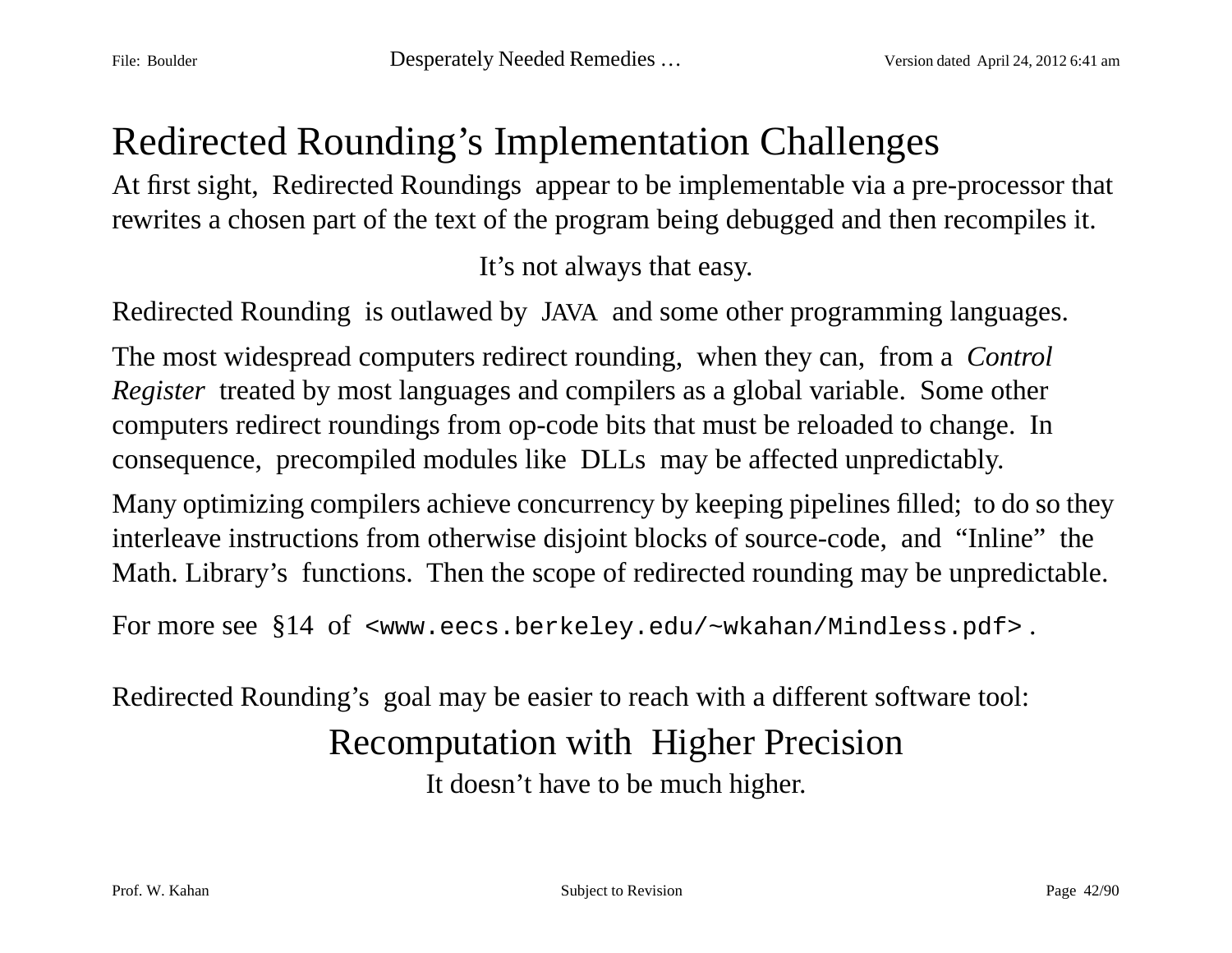## A Tool for (Slower) Recomputation with Higher Precision

This tool would ease the task of running two programs  $F(x)$  and  $F(x)$  in lock-step. Here F is derived from F by promoting all Floating-Point variables and some (probably not all) constants to a higher precision. Both programs could start with the same data **<sup>x</sup>** .

The programs are NOT intended to be run forward in lock-step until they first diverge. That would be pointless because so many numerical processes are forward-unstable but backwardstable; this means that small perturbations like roundoff can deflect the path of a computation utterly without changing its destination significantly. For instance, the path of Gaussian Elimination with row-exchanges ("Pivoting") can be deflected by an otherwise inconsequential rounding error if two candidates for pivots in the same column are almost equal. Deflection occurs often in eigensystem calculations; roundoff can change the order in which eigenvalues are revealed without much change to computed eigenvalues.



Paths followed during a program's computation of eigenvalues with …

- … no rounding errors
- … the usual rounding errors
- … and altered rounding errors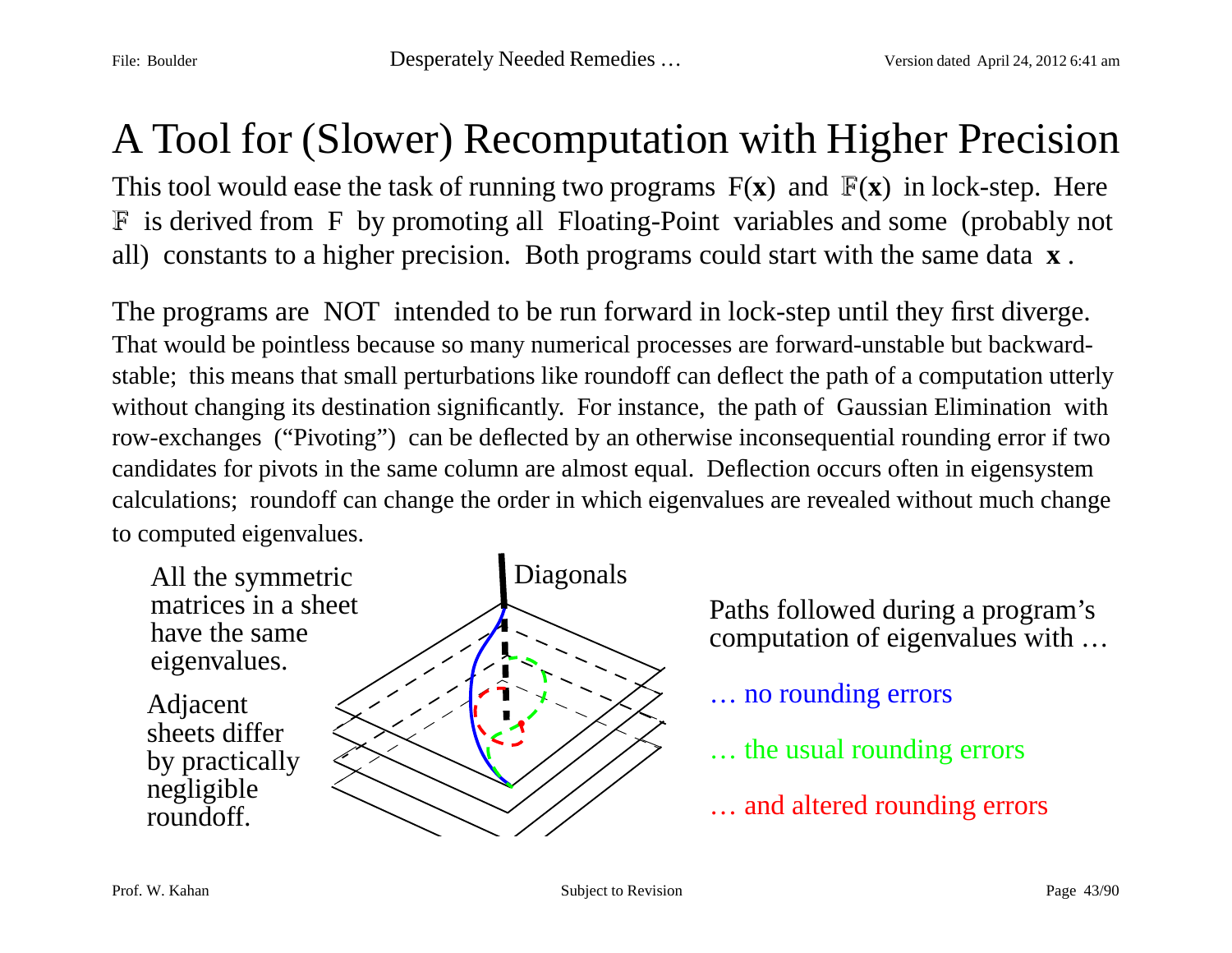Instead of running F and  $\mathbb F$  in lock-step from their beginnings, the user of this tool will choose places in program F that I shall call "stages". He will run F(**x**) up to a chosen stage and then copy the values of all the variables alive at that stage exactly to their counterparts in  $\mathbb{F}$ ; then run  $\mathbb{F}$  to its end to see how much its result disagrees with  $F(x)$ . If they disagree too much, a later stage will be chosen; if they agree closely, an earlier stage will be chosen. With luck two adjacent stages will straddle a short section of F that causes  $F(x)$  and  $F(x)$  to disagree too much. This section attracts focussed suspicion.



Keep in mind that *suspicion* is not yet *conviction*, which requires an error-analysis.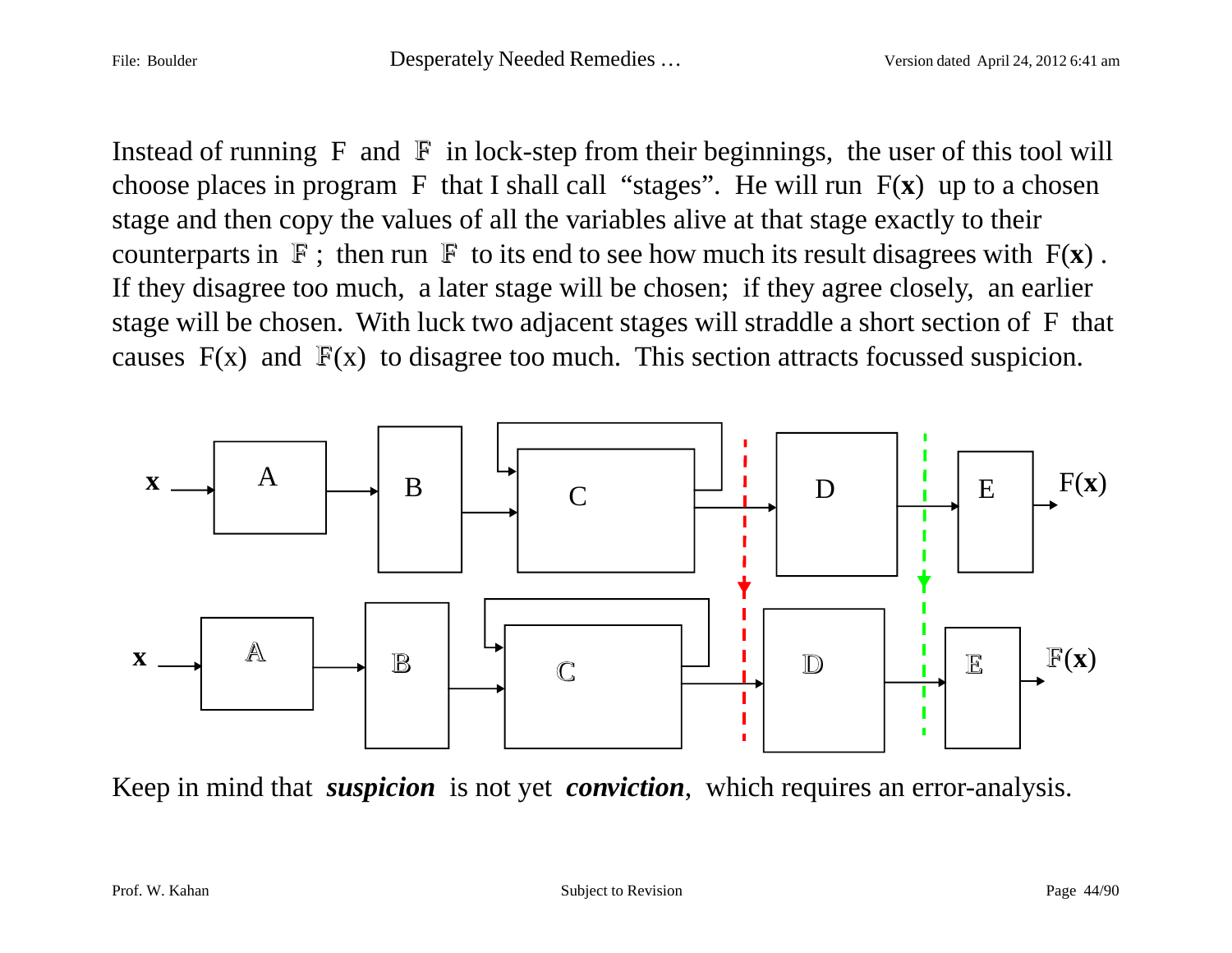### How Well does Recomputation with Higher Precision Work?

It almost always works, even if no short segment between stages of F can be blamed for a substantial disagreement between  $F(x)$  and  $\overline{F}(x)$ , as is the case for Muller's Example. If all of program F has to be replaced by a better idea, this fact is well worth knowing.

Copying to  $\mathbb F$  all the values of variables in  $\mathbb F$  alive at a stage can be extremely tedious without help from a software tool. And help is needed to keep track of all the technical decisions that cannot be taken out of the tool-user's hands. For instance …

- Which functions in F from its Math Library (*log*, *cos*, …) should not be replaced in F by their higher precision counterparts ?
- Which literal constants in F should not be replaced in  $\mathbb F$  by their higher precision counterparts ?
- Which iterations' termination criteria in F should be changed for  $\mathbb F$ , and how?
- What is to be done for  $\mathbb F$  about software modules in F obtained from vendors precompiled without source-code ?

A tool to help recompute with higher precision is more interesting than first appears. And after it works well it invites an error-analysis; learn how from N. Higham's book [2002].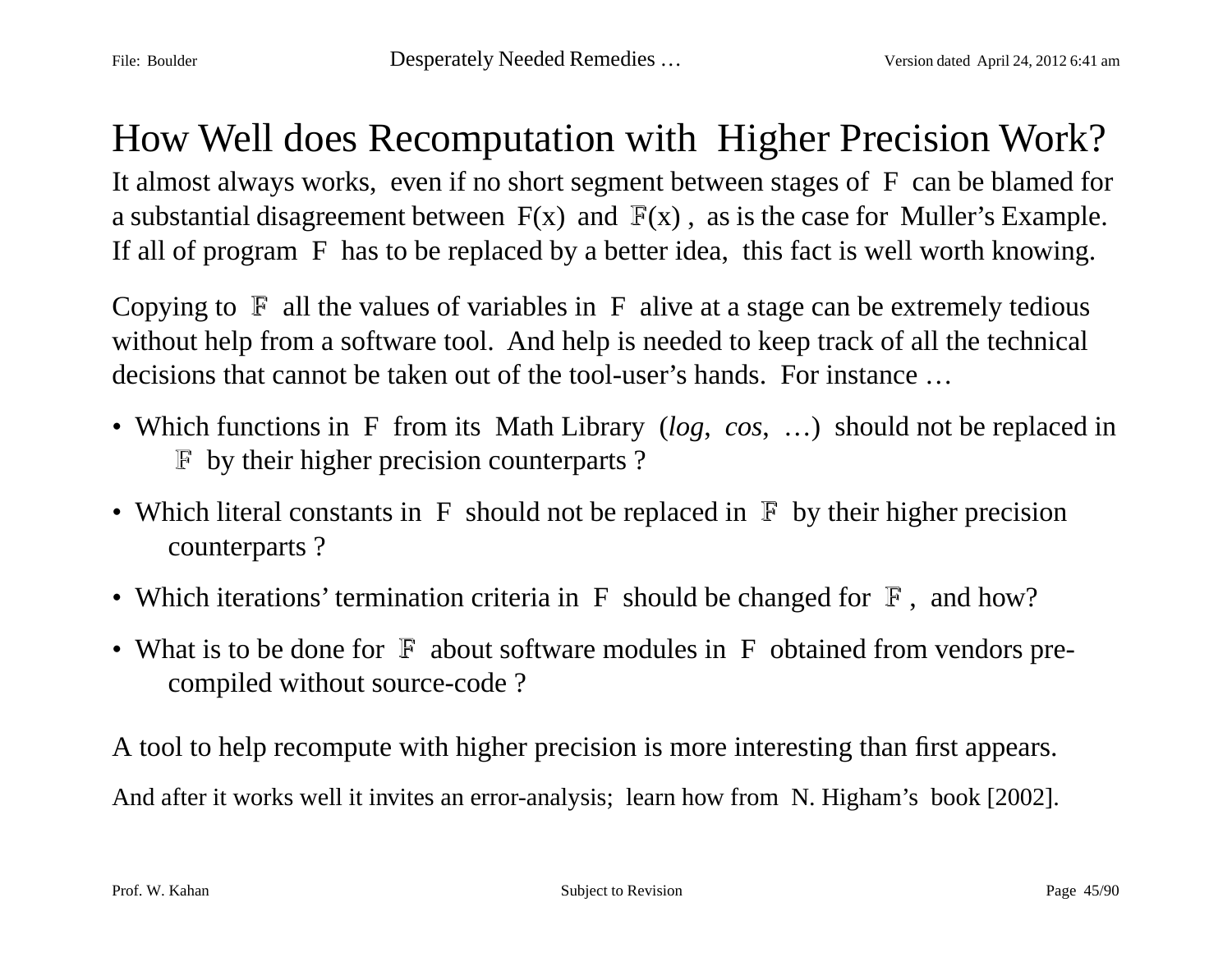And now for something entirely different ...

# **Floating-Point Exception-Handling**

### **Conflicting Terminology:**

Some programming languages, like *Java*, use "exception" for the policy, object or action, like a trap, that is generated by a perhaps unusual but usually anticipated event like a Time-Out, Division-by-Zero, End-of-File, or an attempt to Dereference a Null Pointer.

Here I follow IEEE 754's slightly ambiguous use of "Floating-Point Exception" for a class of events or one of them. There are five classes:

| <b>INVALID OPERATION</b> | like $\sqrt{-5.0}$ in a REAL arithmetic context         |
|--------------------------|---------------------------------------------------------|
| DIVISION-BY-ZERO         | actually creation of $\pm\infty$ from finite operand(s) |
| OVERFLOW                 | an operation's finite result is too big                 |
| UNDERFLOW                | an operations nonzero result is too close to 0          |
| INEXACT                  | an operation's result has to be rounded or altered      |
|                          |                                                         |

Each exception generates, by *Default* (unless the program demands otherwise), a value *Presubstituted* for the exceptional operation's result, continues the program's execution and, as a side-effect, signals the event by raising a *ƒlag* which the program can sense later, or (as happens most often) ignore.

When put forth in 1977, Presubstitution departed radically from previous practice.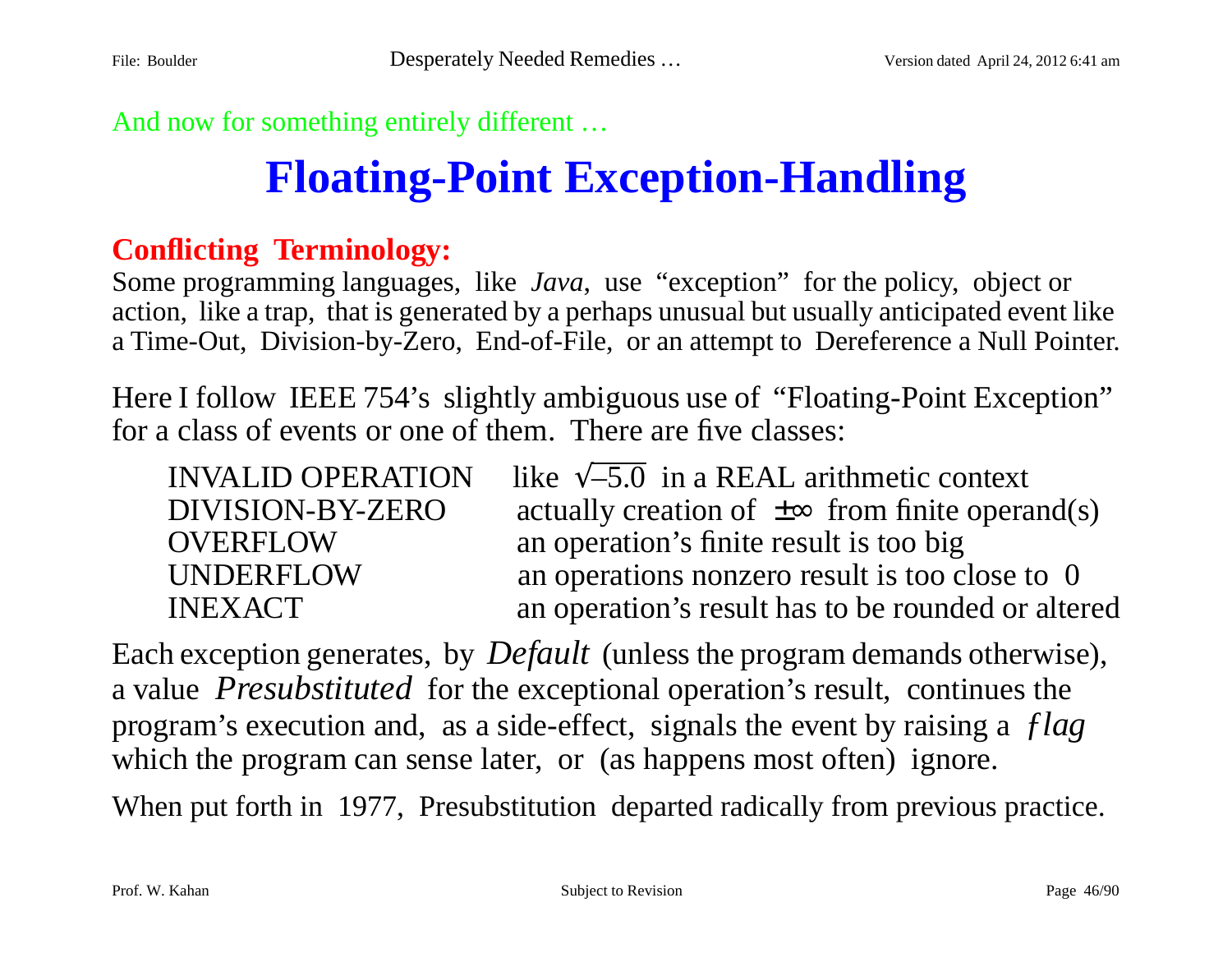When put forth in 1977, Presubstitution departed radically from previous practice which, at that time, was most often to ...

•... Ignore Inexact, and ignore Underflow after "flushing" it to zero.

•... Abort the program after Division-by-Zero, Overflow, and Invalid Operation as if they were Errors in a program that had failed to prevent them. And they probably were errors if they occurred when a programmer was debugging his program by running it upon input data devised to test it.

Aborting a promulgated "Debugged" program punished its user for running …

- •... the program upon "Invalid" input data beyond its purview, or
- •… a program that had not yet been fully debugged.

Punishment is a blunt instrument that too often befalls the innocent more than the guilty.

" The rain it falleth on the just And also on the unjust fella: But chiefly on the just, because The unjust steals the just's umbrella."

English jurist Lord Bowen (1835-94)

Sane computer professionals had preferred not to think about arithmetic exceptions. Instead they acquiesced too easily to policies that punish arithmetic exceptions as errors.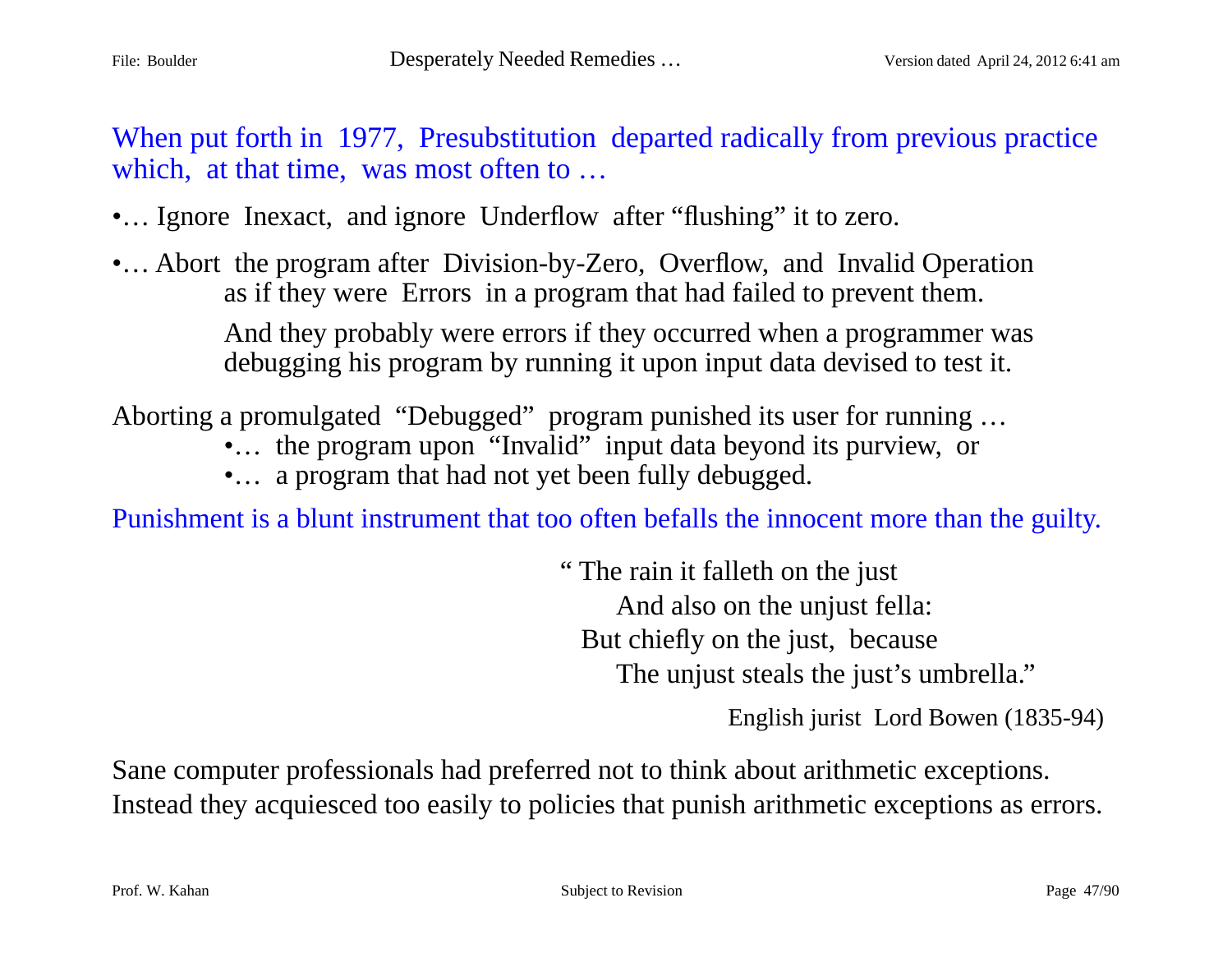### Floating-Point Exceptions turn into Errors ONLY when they are Handled Badly.

Tradition has tended to conflate "Exception" with "Error" and handle both via disruptions of control, either aborting execution or jumping/trapping to a prescribed handler. …

| FORTRAN:      | Abort, showing an Error-Number and, perhaps, a traceback.<br>Since 1990, FORTRAN has offered a little support for IEEE 754's defaults and flags.                    |
|---------------|---------------------------------------------------------------------------------------------------------------------------------------------------------------------|
| <b>BASIC:</b> | ON ERROR GOTO ; ON ERROR GOSUB   to a handler.                                                                                                                      |
| C:            | setimp/longimp  to a handler; ERRNO; abort.<br>Since 1999, C has let compiler writers choose to support IEEE 754's defaults and flags.                              |
| ADA:          | <i>Arithmetic Error</i> Falls Through to a handler or the caller, or aborts.                                                                                        |
| JAVA:         | try/throw/catch/finally; abort showing error-message and traceback.<br>JAVA has incorporated IEEE 754's defaults but outlawed its flags; this is <i>dangerous</i> ! |

These disruptions of control are appropriate when a programmer is debugging his own code into which no other provision to handle the exception has been introduced yet. Then the occurence of the exception may well be an error; an eventuality may have been overlooked.

Otherwise IEEE Standard 754 disallows these disruptions unless a program(mer) asks for one explicitly. They must *not be the default* for any Floating-Point Exception-class.

Why *not* ?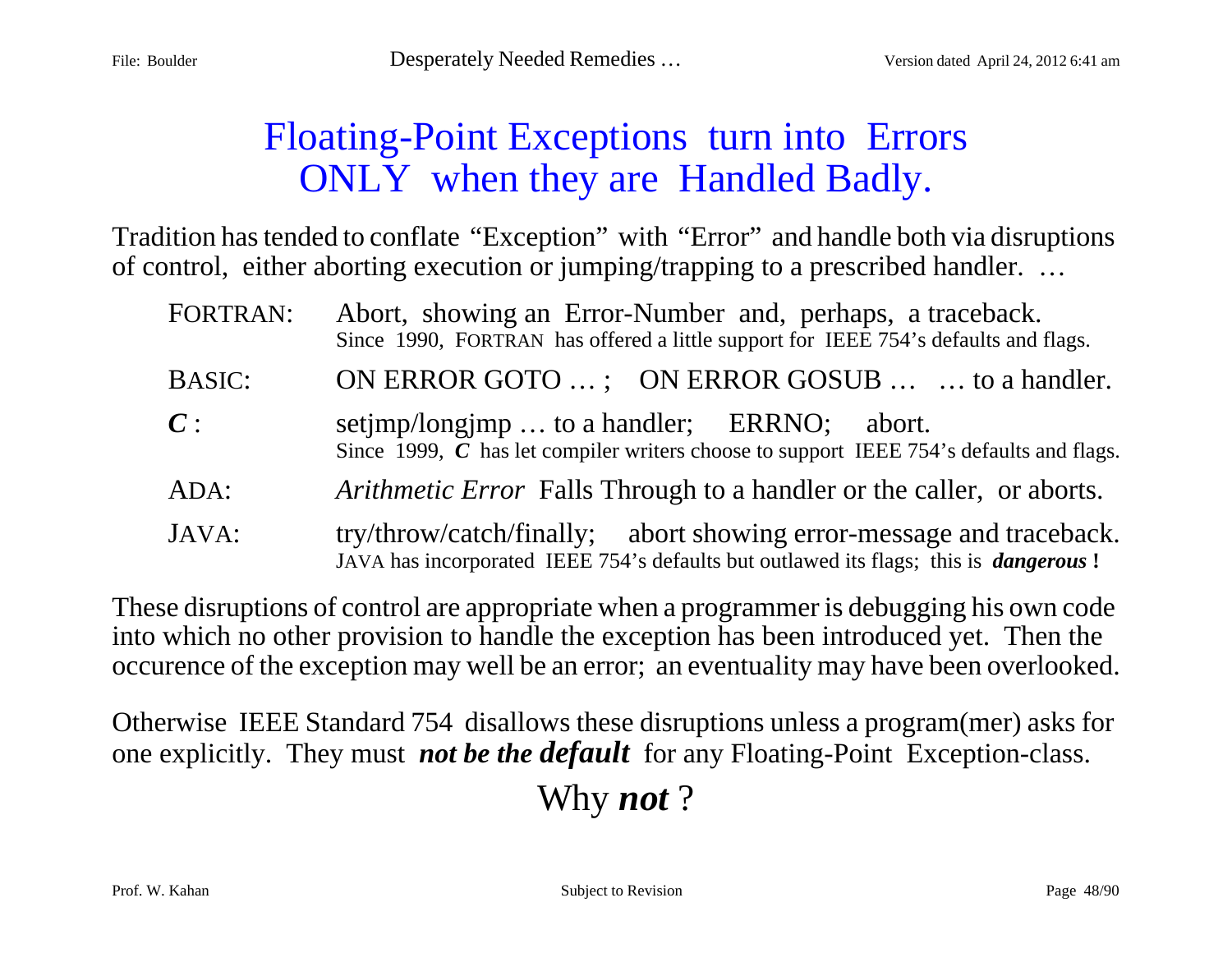## Why must a Floating-Point Exception's default not disrupt control? As we shall see, …

- Disruptions of control are Error-Prone when they may have more than one cause.
- Disruptions of control hinder techniques for formal validations of programs.
- IEEE 754's presubstitutions and flags seem easier (although not easy) ways to cope with Floating-point Exceptions, especially by programmers who incorporate other programmers' subprograms into their own programs.
- Disruptions of control can be perilous; but so can continued execution after some exceptions. The mitigation of this dilemma requires *Retrospective Diagnostics*.

### Error-Prone?

Prof. Westley Weimer's PhD. thesis, composed at U.C. Berkeley, exposed hundreds of erroneous uses of try/throw/catch/finally in a few million lines of non-numerical code. Mistakes were likeliest in scopes where two or more kinds of exceptions may be thrown. See <www.cs.virginia.edu/~weimer>.

Floating-Point is probably more prone to error because every operation is susceptible, unless proved otherwise, to more than one kind of Exception.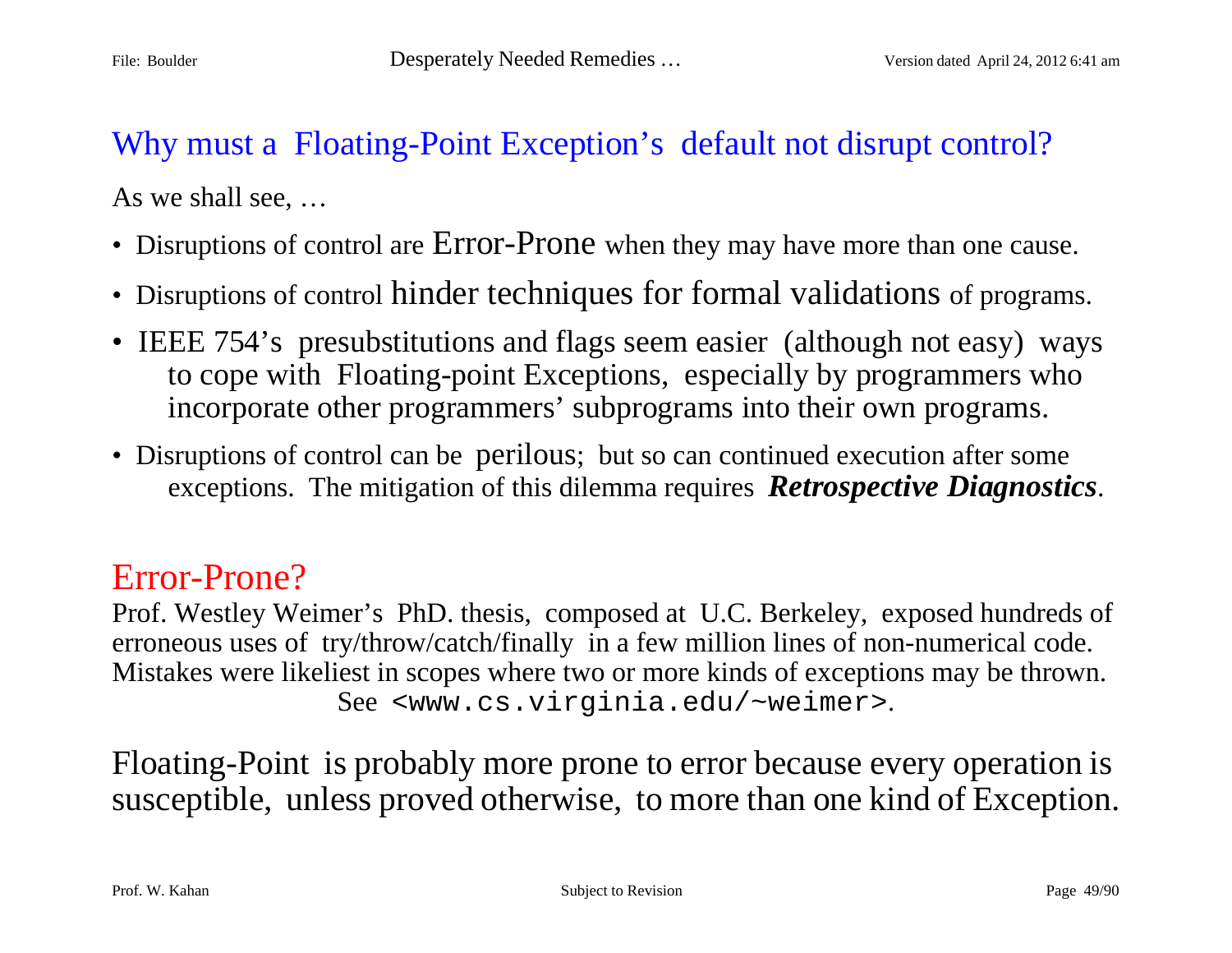Every Floating-Point operation is susceptible, unless proved otherwise, to more than one kind of exception. A program with many operations could enter a handler from any one of them, and for any of a few kinds of exception, and quite possibly unanticipatedly.

A program that handles Floating-point Exceptions by disruptions of control resembles a game …

| End          | 98           | 97                     | 96              | 95              | 94                         | 93             | 92     | 91         | 90      |
|--------------|--------------|------------------------|-----------------|-----------------|----------------------------|----------------|--------|------------|---------|
| 80           | 81           | $\bullet$ 2            | 83              | 84              | 85                         | 86             | 87     | 88         | 89      |
| 79           | 78           | 77                     | 76              | 75              | $\nabla^4$                 | $\nabla 3$     | 72     |            | 70      |
| 60           | 61           | 62                     | 63              | $64 -$          | 65                         | 66             | 67     | 68         | 69      |
| 59           | 58           | 57                     | $\sqrt{56}$     | 55              | 54                         | $\frac{1}{53}$ | 52     | 51         | 50      |
| 40           | 41           | $-42$                  | 43              | 44              | $\blacktriangleright$ 45   | 46             | 47     | $\cdot$ 48 | Σ<br>49 |
| 39           | $-38$        | 37                     | 36              | 35              | 34<br>$\blacktriangledown$ | 33             | 32     | 31         | 30      |
| 20           | 21           | 22                     | 23              | 24 <sup>7</sup> | 25                         | 26             | $27\,$ | 28         | 29      |
| 19           | 18           | $\blacktriangleleft$ 7 | 16 <sub>7</sub> | 15              | ▸<br>14                    | $\cdot$ 13     | 12     |            | 10      |
| <b>Start</b> | $\mathbf{1}$ | $\overline{2}$         | $\rightarrow$ 3 | $\overline{4}$  | 5                          | $6\,$          |        | 8          | 9       |

Snakes-and-Ladders

… with an important difference …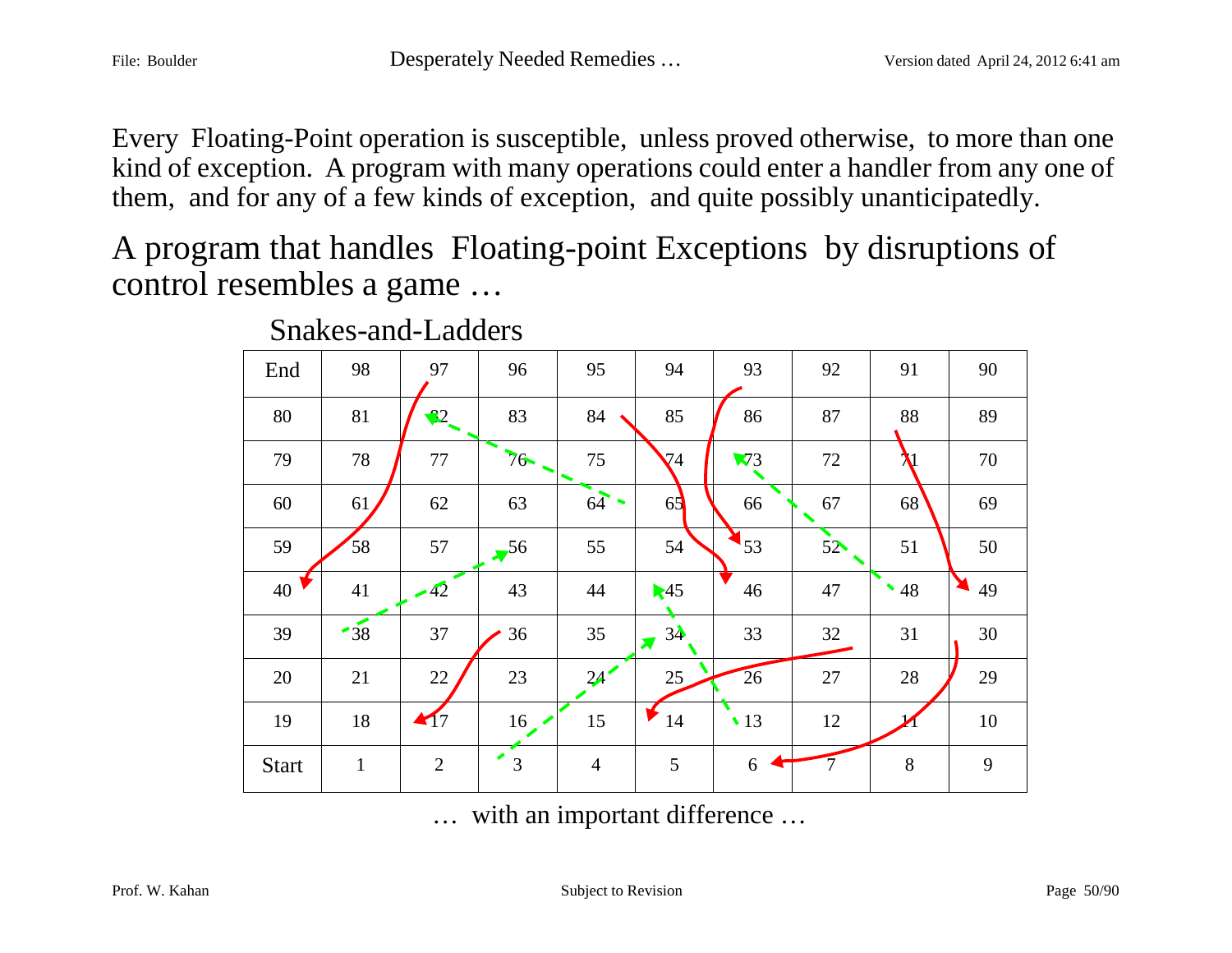### … with an important difference, for Floating-point Exceptions, …

| End          | 98             | 97             | 96              | 95             | 94                        | 93         | 92             | 91               | 90 |
|--------------|----------------|----------------|-----------------|----------------|---------------------------|------------|----------------|------------------|----|
| 80           | 81             | $\sqrt{2}$     | 83              | 84             | 85                        | 86         | 87             | 88               | 89 |
| 79           | 78             | 77             | $76-$           | 75             | $\nabla$                  | $\nabla 3$ | 72             | $\gamma_{\rm l}$ | 70 |
| 60           | 6 <sup>1</sup> | 62             | 63              | $64 -$         | 65                        | 66         | 67             | 68               | 69 |
| 59           | 58             | 57             | $\sqrt{56}$     | 55             | 54                        | 53         | 52             | 51               | 50 |
| 40           | 41             | 42             | 43              | 44             | 45                        | 46         | 47             | $\cdot$ 48       | 49 |
| 39           | 38             | 37             | 36              | 35             | 34 <sub>1</sub><br>$\sum$ | 33         | 32             | 31               | 30 |
| 20           | 21             | 22             | 23              | 24             | 25                        | 26         | 27             | 28               | 29 |
| 19           | 18             | 17             | 16 <sub>o</sub> | 15             | 14                        | 13         | 12             | $\overline{11}$  | 10 |
| <b>Start</b> | $\mathbf{1}$   | $\overline{2}$ | 3               | $\overline{4}$ | 5                         | 6          | $\overline{7}$ | 8                | 9  |

#### Invisible Snakes-and-Ladders

None or else too many of the origins of jumps into an Exception handler are visible in the program's source-text. This hinders its formal validation.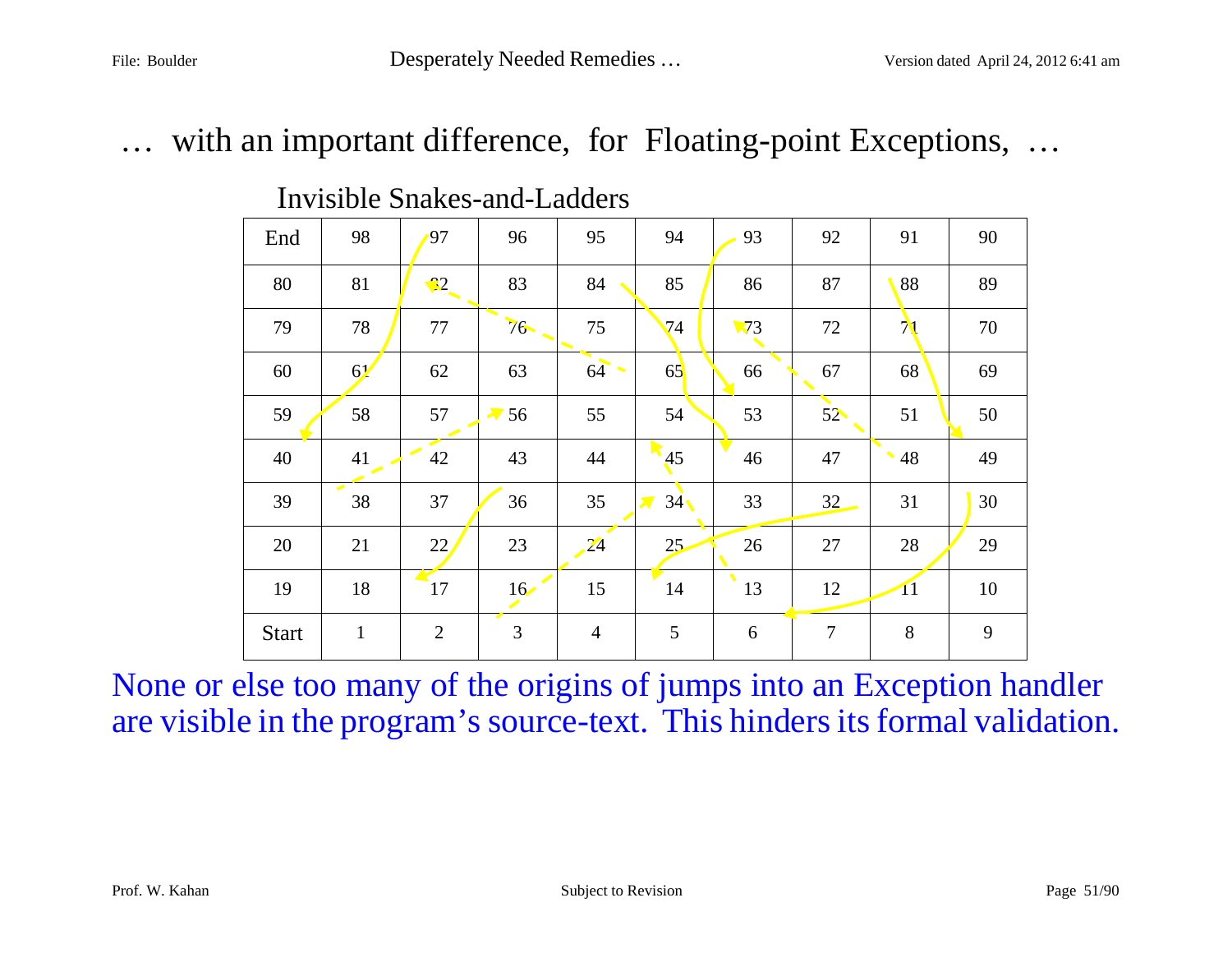Among programming languages, the predominant policy for handling exceptions, including Floating-Point exceptions, either disrupts control or else ignores them.

UNDERFLOW, INEXACT are usually ignored.

INVALID OPERATION, DIVIDE-BY-ZERO, OVERFLOW usually disrupt control.

A policy that predisposes every unanticipated Exception to disrupt control can have very bad consequences. *e.g*. …

- The USS Yorktown in 1997
- The Ariane 5 in 1996
- Air France #447 in 2009
- Searches abandoned

Let's look into these examples ...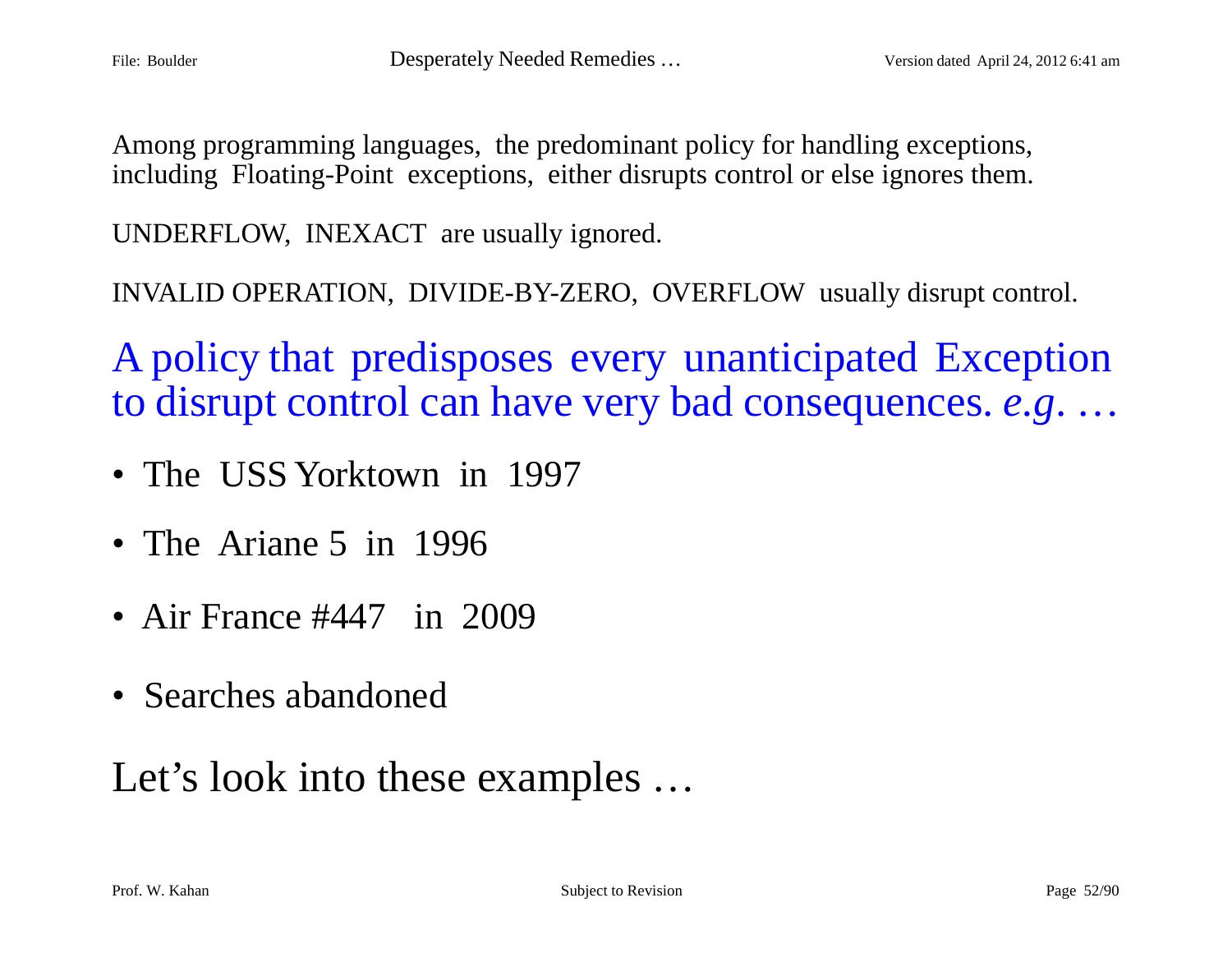### USS Yorktown (CG-48) *Aegis* Guided Missile Cruiser, 1984 — 2004

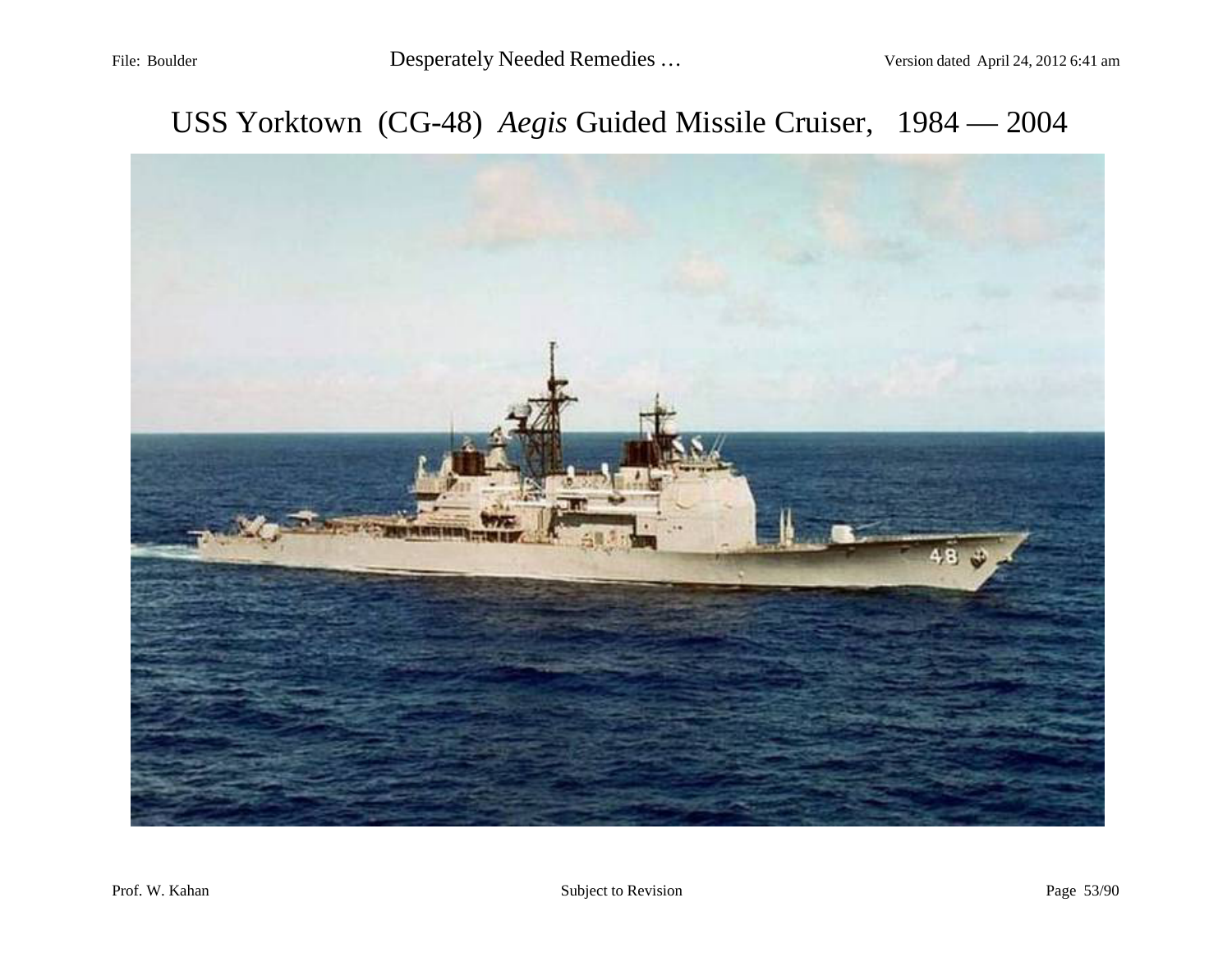Now decommissioned, the USS Yorktown was among the first warhips extensively computerized to reduce crew (by 10% to 374) and costs (by \$2**.**8 million per year).

On 21 Sept. 1997, the Yorktown was maneuvering off the coast of Cape Charles, VA, when a crewman accidentally ENTERed a blank field into a data base. The blank was treated as a zero and caused a Divide-by-Zero Exception which the data-base program could not handle. It aborted to the operating system, Microsoft Windows NT  $\overline{4.0}$ , which crashed, bringing down all the ship's LAN consoles and miniature remote terminals.

### The Yorktown was paralyzed for  $2\frac{3}{4}$  hours, unable to control steering, engines or weapons, until the operating system had been re-booted. 4 --

Fortunately the Yorktown was not in combat nor in crowded shipping lanes.

See <www.gcn.com/Articles/1998/07/13/Software-glitches-leave-Navy-Smart-Ship-dead-in-the-water.aspx>

**. . . . . . . . . . . . . . . . . . . . . . . . . . . . . . . . . . . . . . . . . . . . . . . . . . . . . . . . . . . . . . . . .**

If IEEE 754's default had been in force, the division by zero would have insinuated into the data-base an  $\infty$  and/or NaN, which would have been detected afterwards without a crash.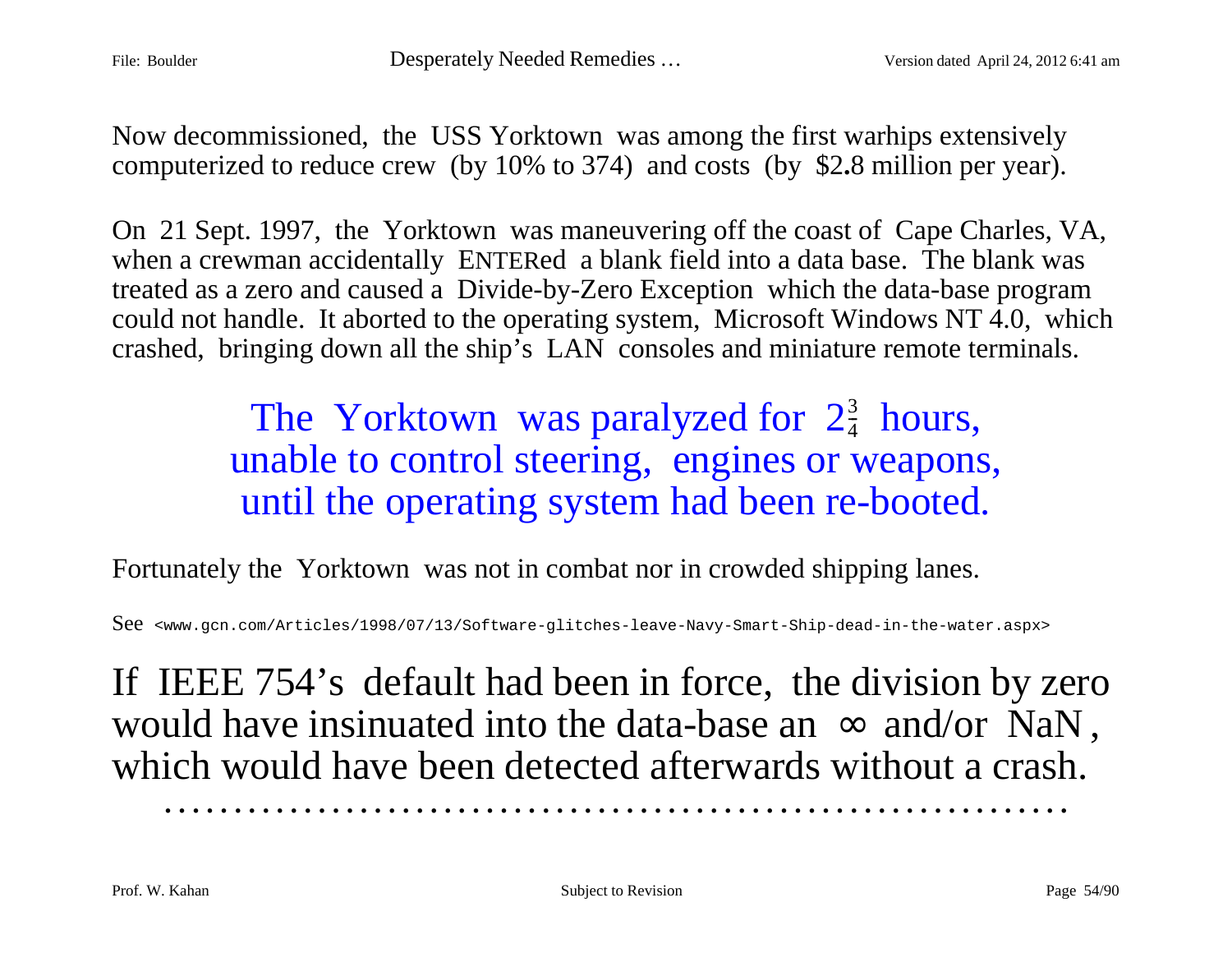### **The half-a-billion-dollars Ariane 5 disaster of 4 June 1996**

The Ariane 5 is a French rocket that serves nowadays to lift satellites into orbit.

On its maiden flight it turned cartwheels shortly after launch and was blown up, scattering half a billion dollars worth of payload and the hopes of European scientists over a marsh in French Guiana. The disaster was traced to an Arithmetic Error,— Overflow,– in a software module monitoring acceleration (due to gravity and tidal forces) and used only while the rocket was on the launch-pad. This module's output was destined to be ignored after rocket ignition, so it was mistakenly left enabled; but it aborted upon overflow.

A commission of inquiry blamed the disaster upon software tested inadequately. What software failure could not be blamed upon inadequate testing?

Since then the question "Who is to blame?" has spawned dozens of responses : <www.rvs.uni-bielefeld.de/publications/compendium/incidents\_and\_accidents/ariane5.html> …updated to 13 July 2005 by Prof. Peter B. Ladkin

Nobody else has blamed the *Fall-Through* policy of the programming language ADA.

If the overflow had not been trapped, but instead had raised a flag and generated an  $\infty$  or any other value, both would have been ignored, and the Ariane 5 would not have crashed.

## A trap too often catches creatures it was not set to catch.

**. . . . . . . . . . . . . . . . . . . . . . . . . . . . . . . . . . . . . . . . . . . . . . . . . . . . . . . . . . . . . . . . .**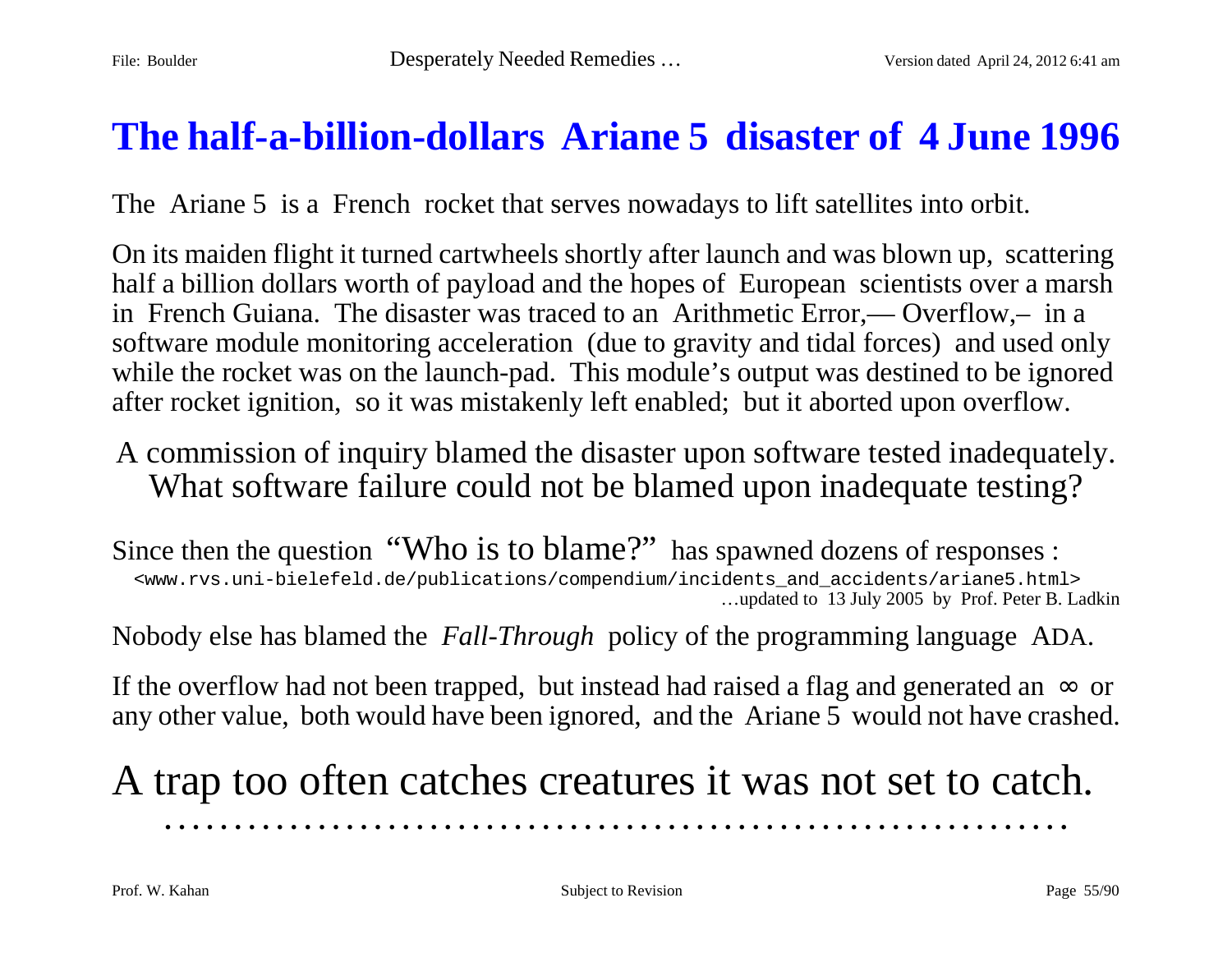# Air France #447 (Airbus 330) lost 1 June 2009

Modern commercial and military jet aircraft achieve their efficiencies only because they fly under control of computers that manage control surfaces (ailerons, elevators, rudder) and throttle. Only computers have the stamina to stay "on the razor's edge" of optimal altitude, speed, and an angle of attack barely short of an *Abrupt Stall*.



35000 ft. over the Atlantic about 1000 mi. NE of Rio de Janeiro, AF#447 flew through a mild thunderstorm into one so violent that its super-cooled moisture condensed on and blocked all three *Pitot Tubes*. They could no longer sense airspeed. Bereft of consistent airspeed data, the computers relinquished command of throttles and control surfaces to the pilots with a notice that *did not explain why*. The three pilots struggled for perhaps ten seconds too long to understand why the computers had disengaged, so the aircraft stalled at too steep an angle of attack before they could institute the standard recovery procedure. Three minutes later, AF#447 pancaked into the ocean killing all 228 aboard. The computers had abandoned AF#447 too soon. See <www.bea.aero/fr/enquetes/vol.a.point.enquete.af447.27mai2011.en.pdf>, NOVA6207 from PBS, and <www.aviationweek.com/aw/jsp\_includes/articlePrint.jsp?headLine=High-Altitude%20Upset%20Recovery&storyID=news/bca0711p2.xml>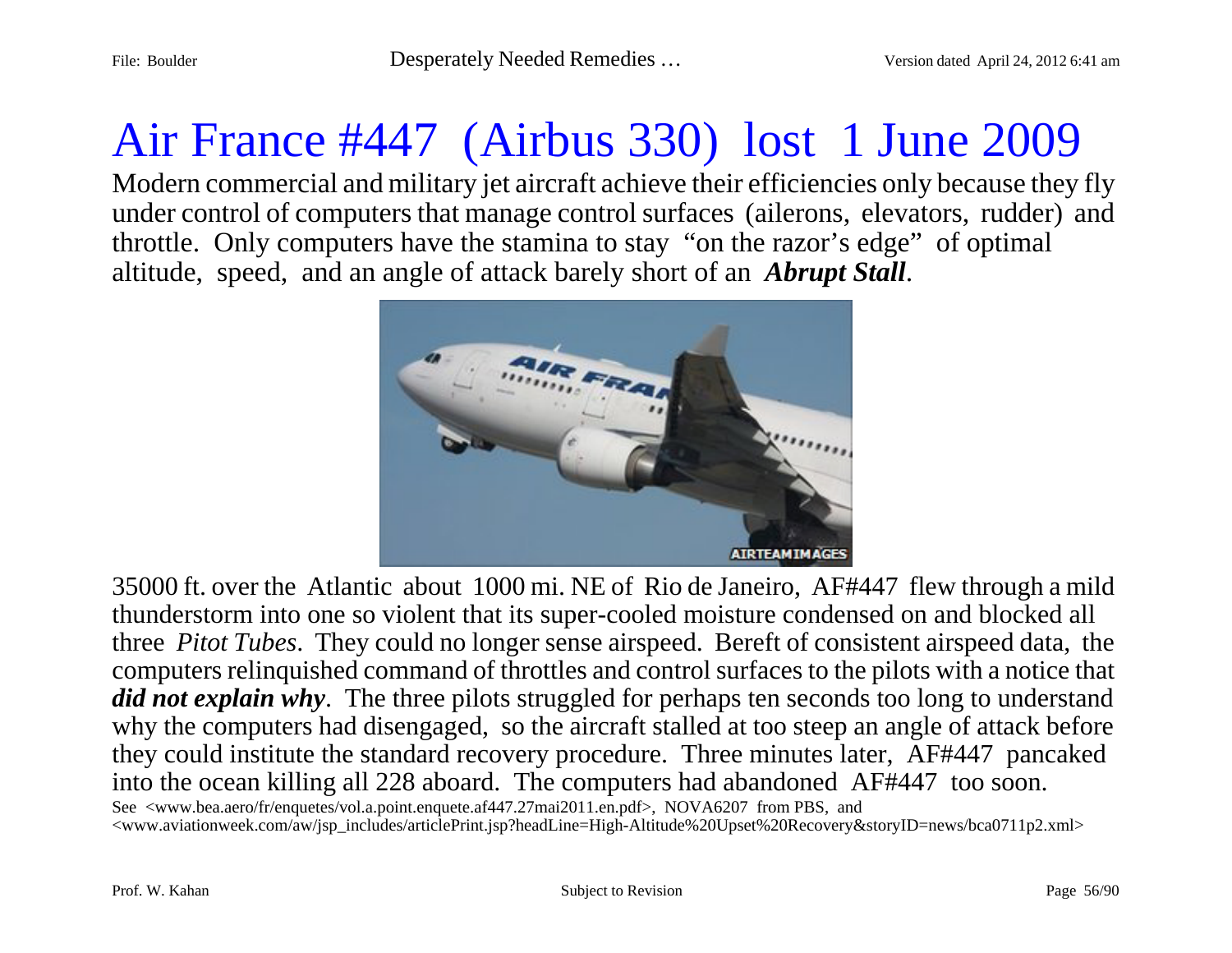# Naval embarrassment. Half a billion dollars lost. 228 lives lost.

What more will it take to persuade the computing industry and particularly the arbiters of taste and fashion in programming languages to reconsider whether abortion should be the only default response to unanticipated exceptions ?

Though a policy of continued execution after them may well pose a difficult question for the programmer,

especially where *Embedded Systems* are concerned,

who else is better equipped to incur the obligation to answer it?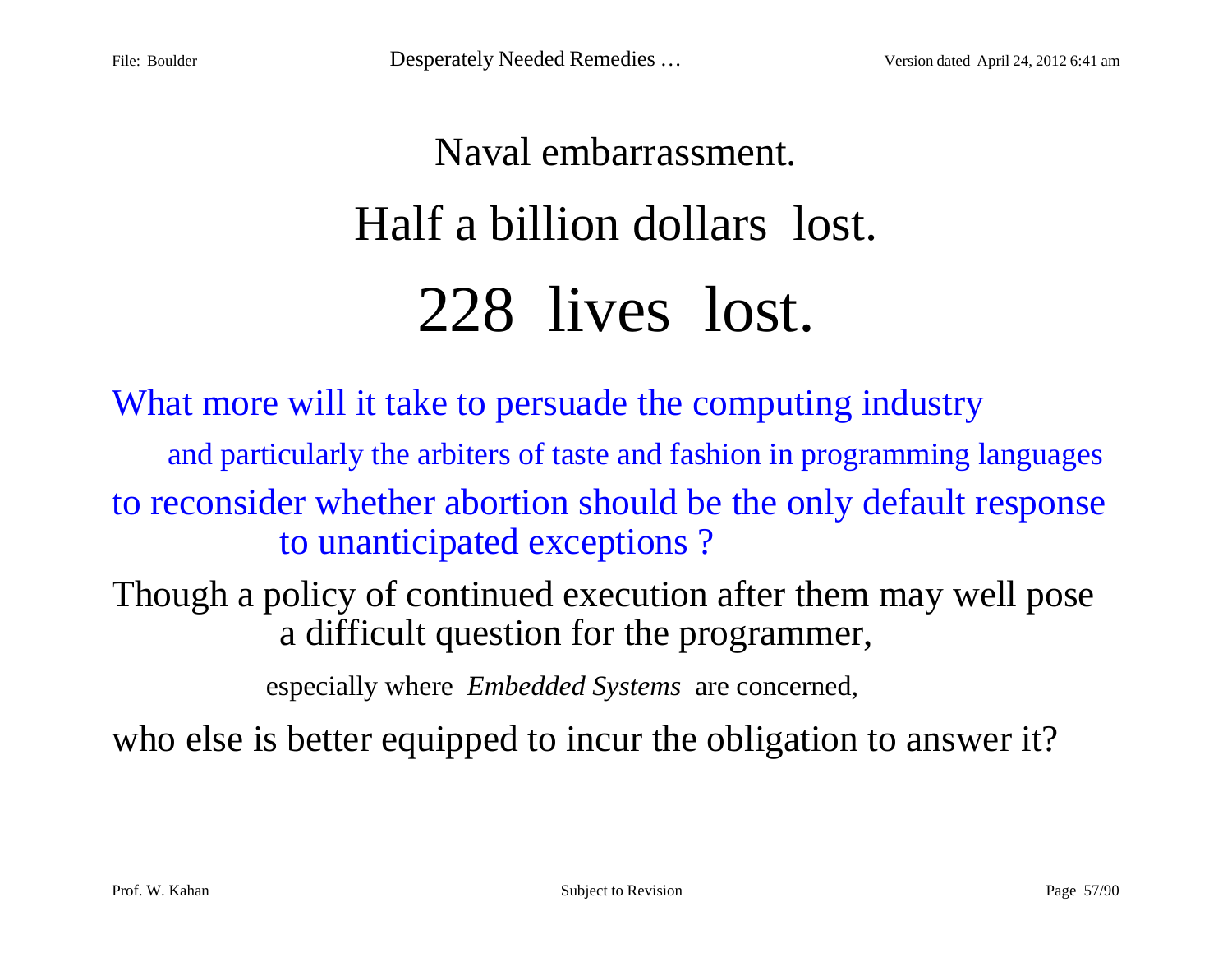A policy that aborts execution as soon as a severe Exception occurs can also

### **Prematurely Abort a Search :**

Suppose a program seaches for an object Z that satisfies some condition upon  $f(Z)$ . *e.g*.,

- Locate a Zero Z of  $f(x)$ , where  $f(Z) = 0$ , or
- Locate a Maximum Z of  $f(x)$ , where  $f(Z) = max_x f(x)$ .

How can the search's trial-arguments x be restricted to the domain of  $f$  if its boundary is unknown? Is this boundary easier to find than whatever  $Z$  about  $f$  is to be sought?

### **Example:**

$$
shoe(x) := (tan(x) - arcsin(x)) / (x |x|^3)
$$
 except  $shoe(0) := +∞$ .

We seek a root  $Z > 0$  of the equation shoe(Z) = 0 if such a root exists. (We don't know.) We know  $x = 0.5$  lies in shoe's domain, but (pretend) we don't know its boundary.

Does your rootfinder find Z? Or does it persuade you that Z probably does not exist?

Try, say, each of 19 initial guesses x = 0**.**05, 0**.**1, 0**.**15, 0**.**2, …, 0**.**5, …, 0**.**9, 0**.**95 .

fzero in MATLAB 6.5 on a PC said it cannot find a root near any one of them. root in MathCAD 3.11 on an old Mac diverged, or converged to a huge *complex* no. Why did [SOLV] on HP-18C, 19C and 28C handheld calculators find what they didn't?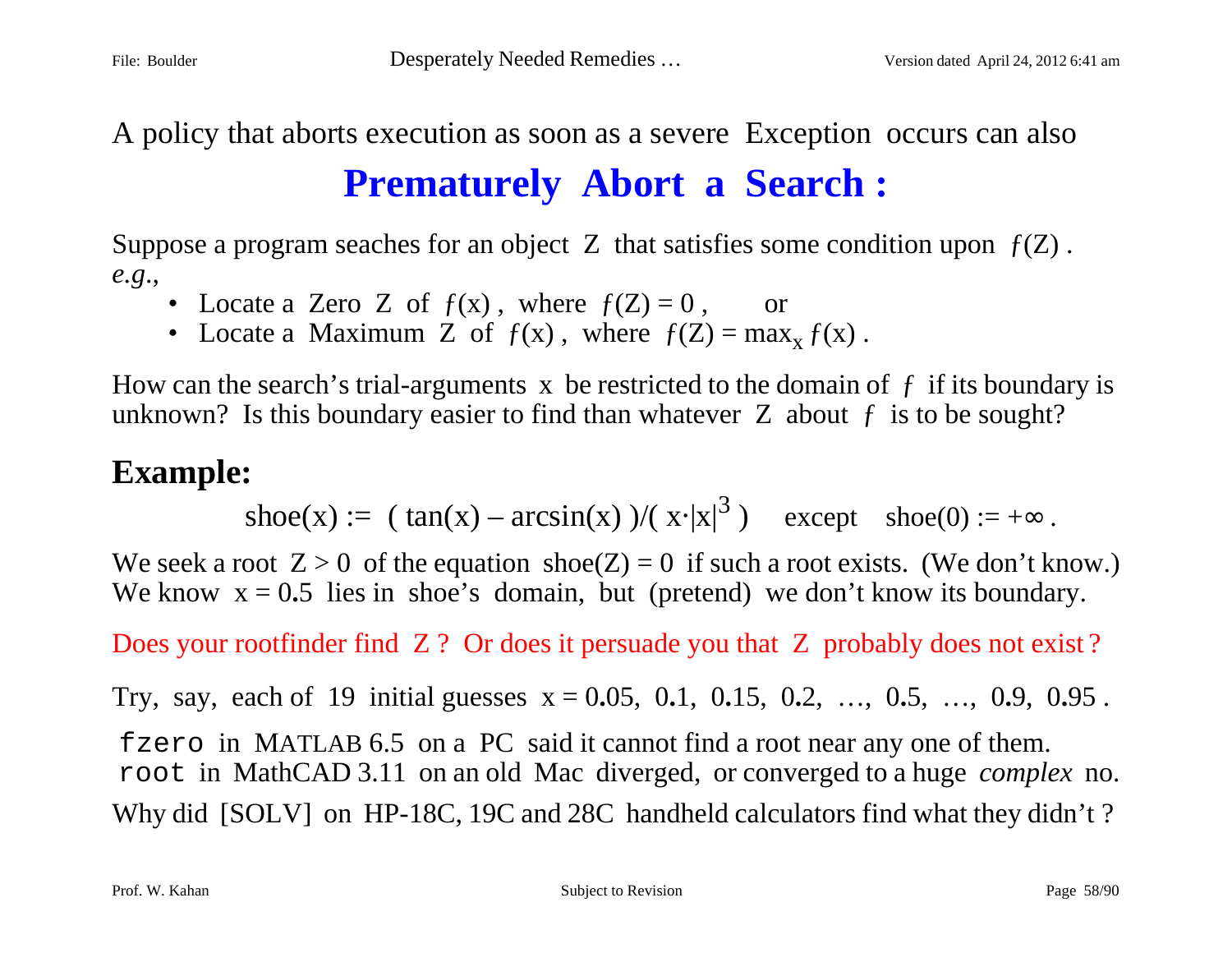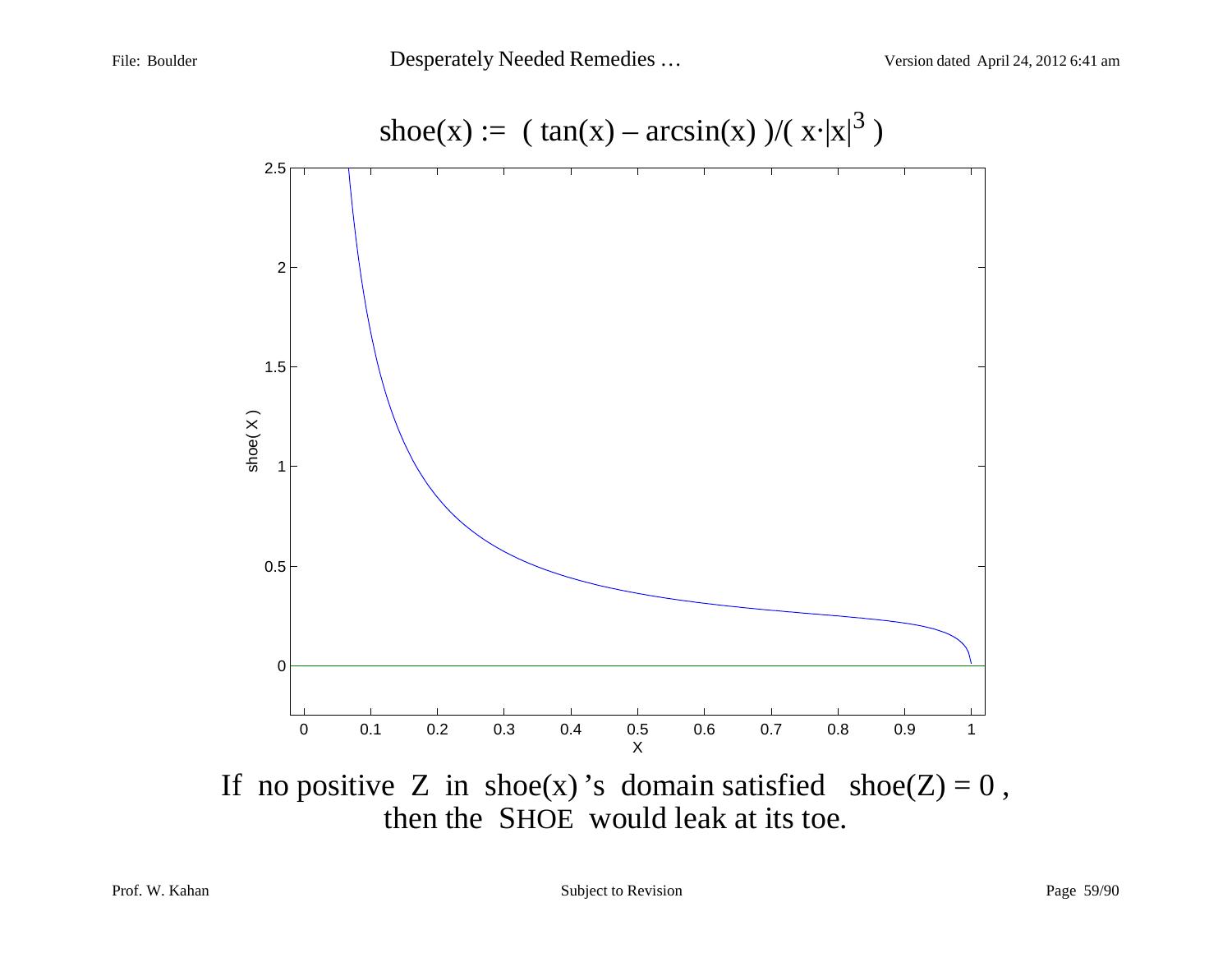File: Boulder **Desperately Needed Remedies ...** Version dated April 24, 2012 6:41 am



The HP-28C found the root  $Z = 0.999906012413$  from each of those 19 first guesses. What did the calculator know/do that the computers didn't? ... **Defer Judgment.** See P.J. McClellan [1987] I think some Casio calculators too may know how to do it.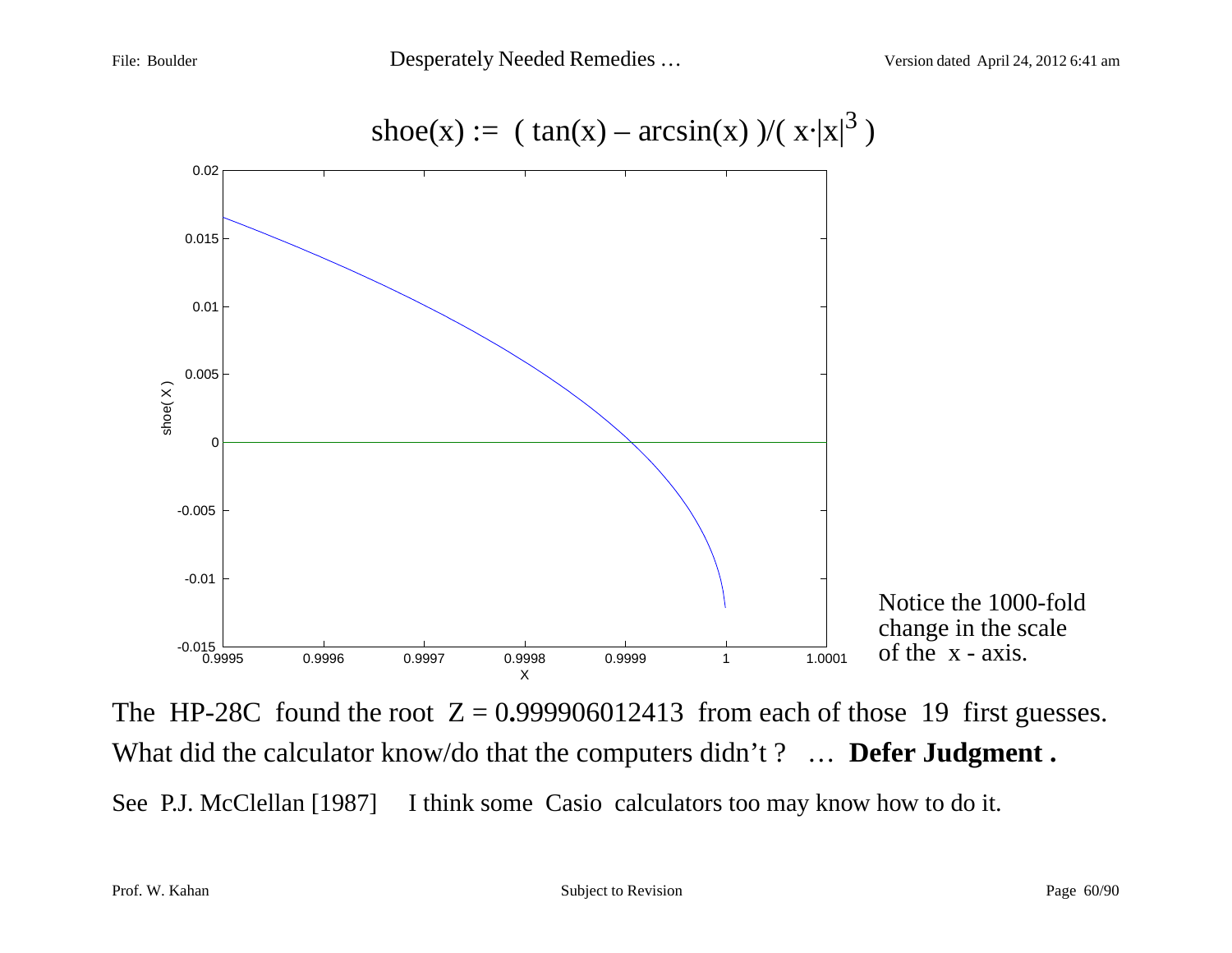# **Damned if you do and damned if you don't Defer Judgment**

Choosing a *default* policy for handling an Exception-class runs into a …

## **Dangerous Dilemma:**

- Disrupting the path of a program's control can be dangerous.
- Continuing execution to a perhaps misleading result can be dangerous.

## Computer systems need 3 things to mitigate the dilemma :

- 1• An *Algebraically Completed* number system for *Default Presubstitutions*.
- 2• Sticky ƒlags to Memorialize *Leading Exceptions* in each Exception-class.
- 3• *Retrospective Diagnostics* to help the program's **User** debug it. The program's **User** may be another program composed by maybe a different programmer.

These things, to be explained hereunder, are intended for Floating-Point computations. How well they suit other kinds of computations too is for someone else to decide. Mathematicians do not need these 3 things for their symbolic and algebraic manipulations on paper.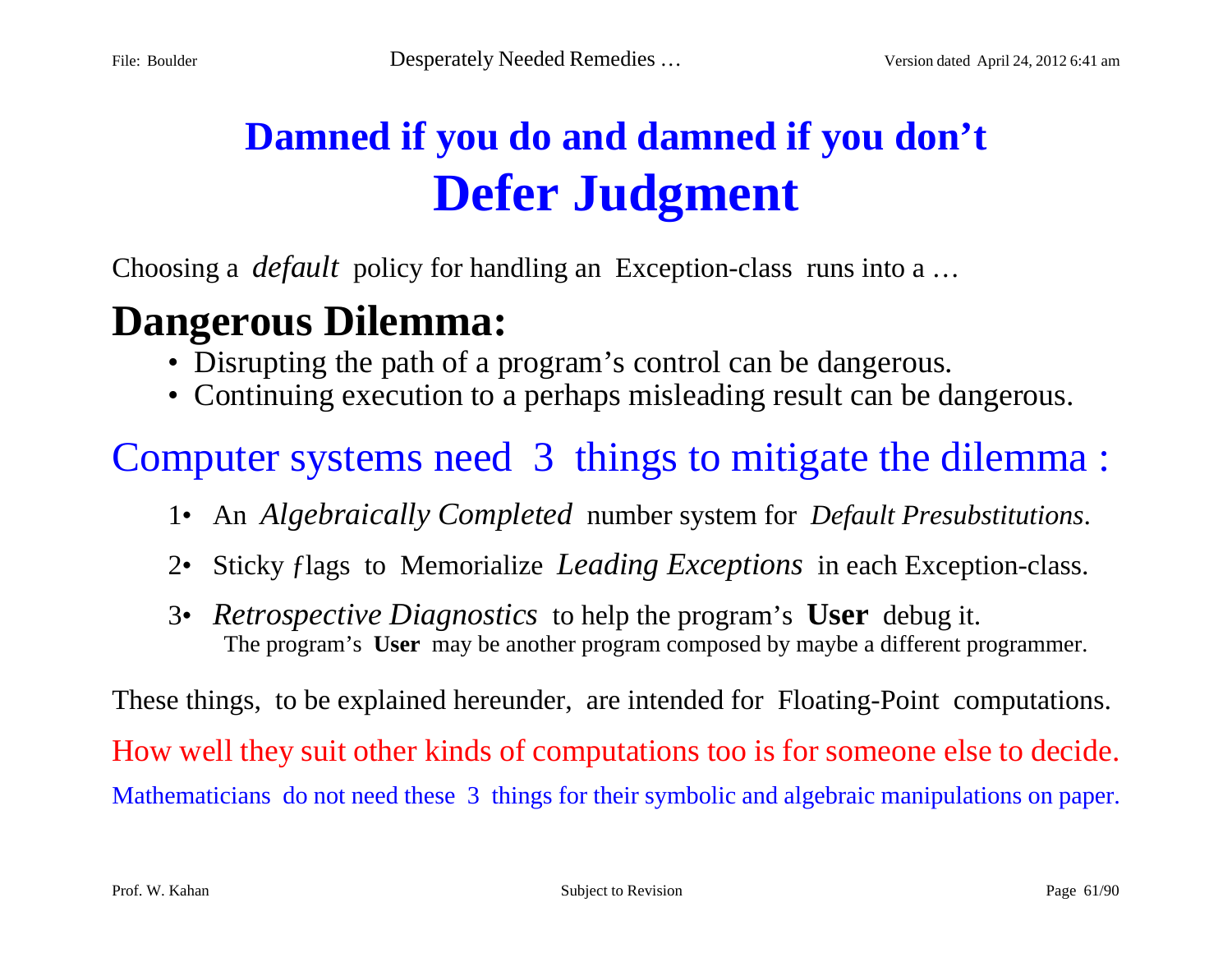Three Proper Algebraic Completions of the Real Numbers IEEE 754's:



Proper *Algebraic Completion* maintains *Algebraic Integrity* while providing a result for *every* operation.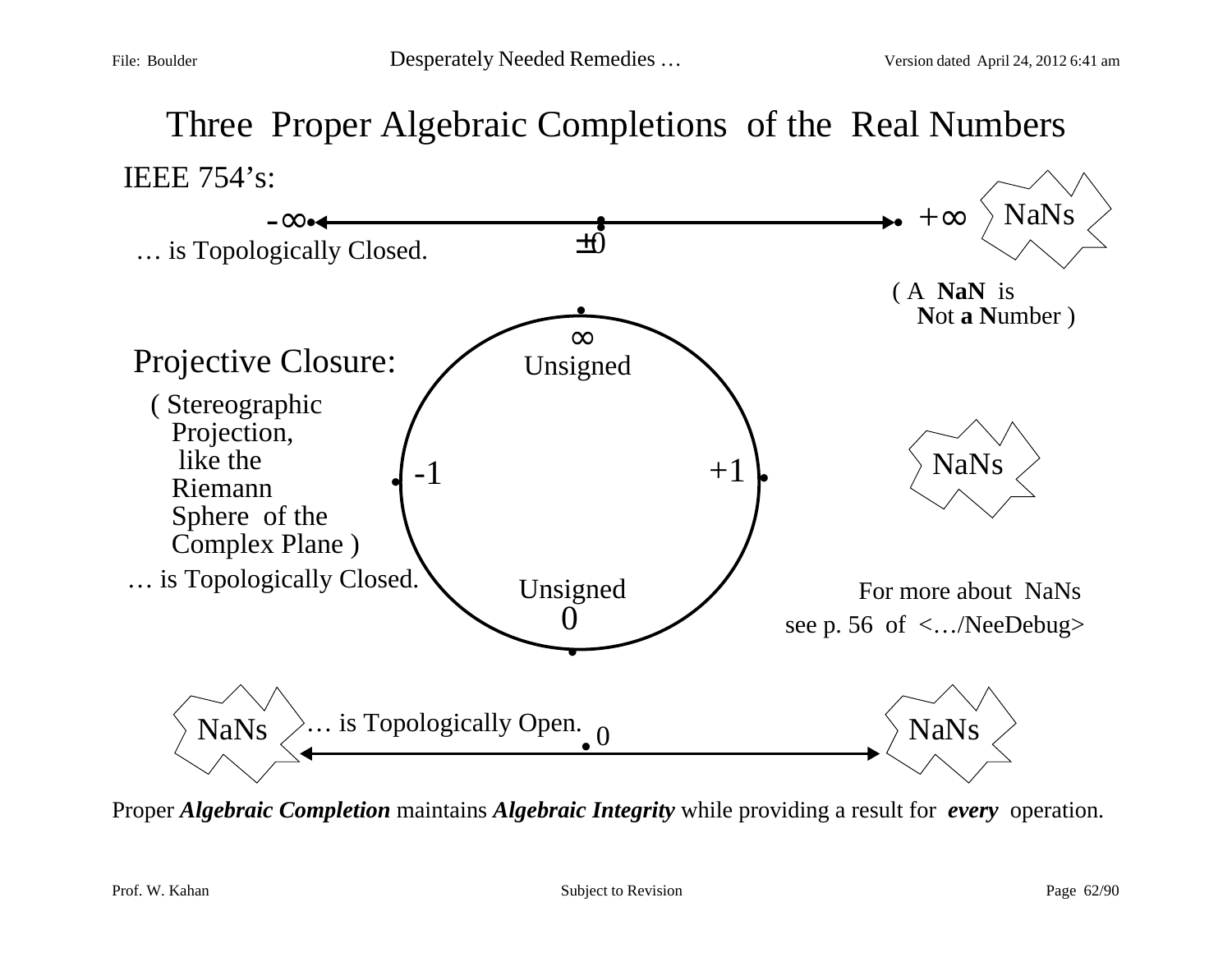### **Algebraic Integrity:** *Non-Exceptional* evaluations of algebraically equivalent expressions over the Real Numbers produce the same values.

To conserve Algebraic Integrity as much as possible, every Proper Algebraic Completion must ensure that, if Exceptions cause evaluations of algebraically equivalent expressions over the Algebraically Completed Real Numbers to produce more than one value, they can produce at most two, and if these are not  $+\infty$  and  $-\infty$  then at least one is NaN.

 Among a few others, the Completion chosen by IEEE Standard 754 does this. Other Completions, like *APL*'s  $0/0 := 1$  and MathCAD's  $0/0 := 0$ , destroy Algebraic Integrity.

|  | For example, compare evaluations of three algebraically equivalent expressions: |  |
|--|---------------------------------------------------------------------------------|--|

|    |           |           | x $\  2/(1 + 1/x)   2 \cdot x/(1 + x)   2 + (2/x)/(-1 - 1/x)$ |
|----|-----------|-----------|---------------------------------------------------------------|
|    | $+\infty$ | $-\infty$ | $-\infty$                                                     |
|    |           |           | NaN !                                                         |
| ±∞ |           | NaN!      |                                                               |

Unlike Real, Floating-Point evaluations usually conserve Algebraic Integrity at best approximately after the occurrence of roundoff and over/underflow, so some algebraically equivalent expressions evaluate more accurately than others.

For more about Algebraic Completion and Algebraic Integrity see pp. 51 - 53 of <…/NeeDebug> .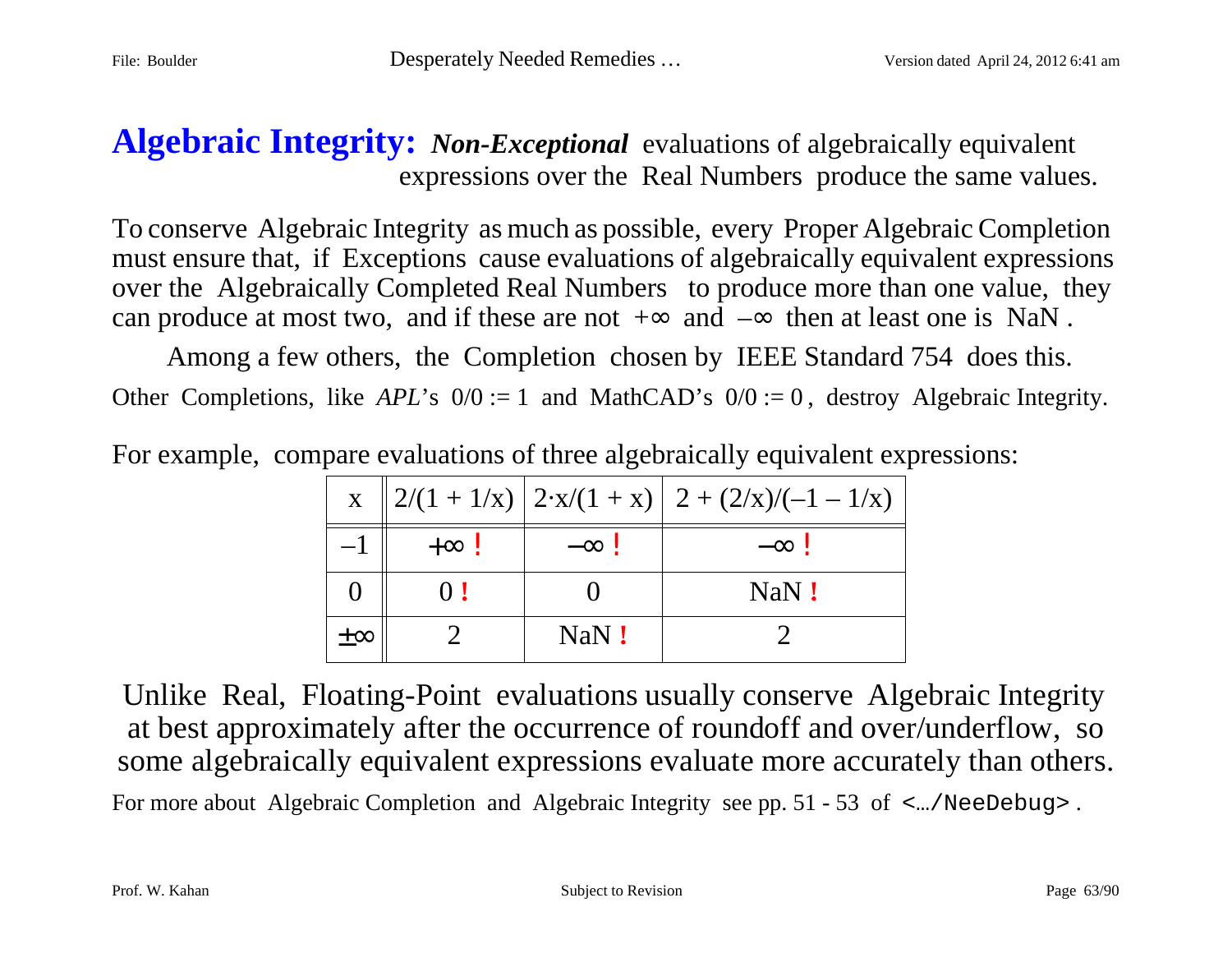## **1• Presubstitution …**

… provides, within its scope, each Exception-class with a short process that supplies a value for any Floating-Point Exception that occurs, instead of aborting execution.

IEEE Standard 754 provides five presubstitutions by default for …

| <b>INVALID OPERATION</b>                                            | defaults to NaN Not-a-Number |  |  |  |  |  |
|---------------------------------------------------------------------|------------------------------|--|--|--|--|--|
| <b>OVERFLOW</b>                                                     | defaults to $\pm\infty$      |  |  |  |  |  |
| DIVIDE-BY-ZERO ( $\infty$ from finite operands)                     | defaults to $\pm\infty$      |  |  |  |  |  |
| <b>INEXACT RESULT</b>                                               | defaults to a rounded value  |  |  |  |  |  |
| UNDERFLOW is GRADUAL and ultimately glides down to zero by default. |                              |  |  |  |  |  |

These presubstitutions descend partly from the chosen Algebraic Completion of the Reals, partly from greater risks other presubstitutions may pose if their Exceptions are ignored.

Untrapped Exceptions are too likely to be overlooked and/or ignored.

- From past experience, INEXACT RESULT and UNDERFLOW are almost always ignored regardless of their presubstitutions if these are at all plausible. Ignored underflow is deemed least risky if GRADUAL.
- DIVIDE-BY-ZERO might as well be ignored because  $\infty$  either goes away quietly (finite/ $\infty = 0$ ) or else almost always turns into NaN during an INVALID OPERATION , which raises *its* flag.
- INVALID OPERATION should not but will be ignored inadvertently. Its NaN is harder to ignore.

Consequently, each default presubstitution has a side-effect;– it raises a *ƒlag*. (See later.)

Ideally, a program should be allowed to choose different presubstitutions of its own.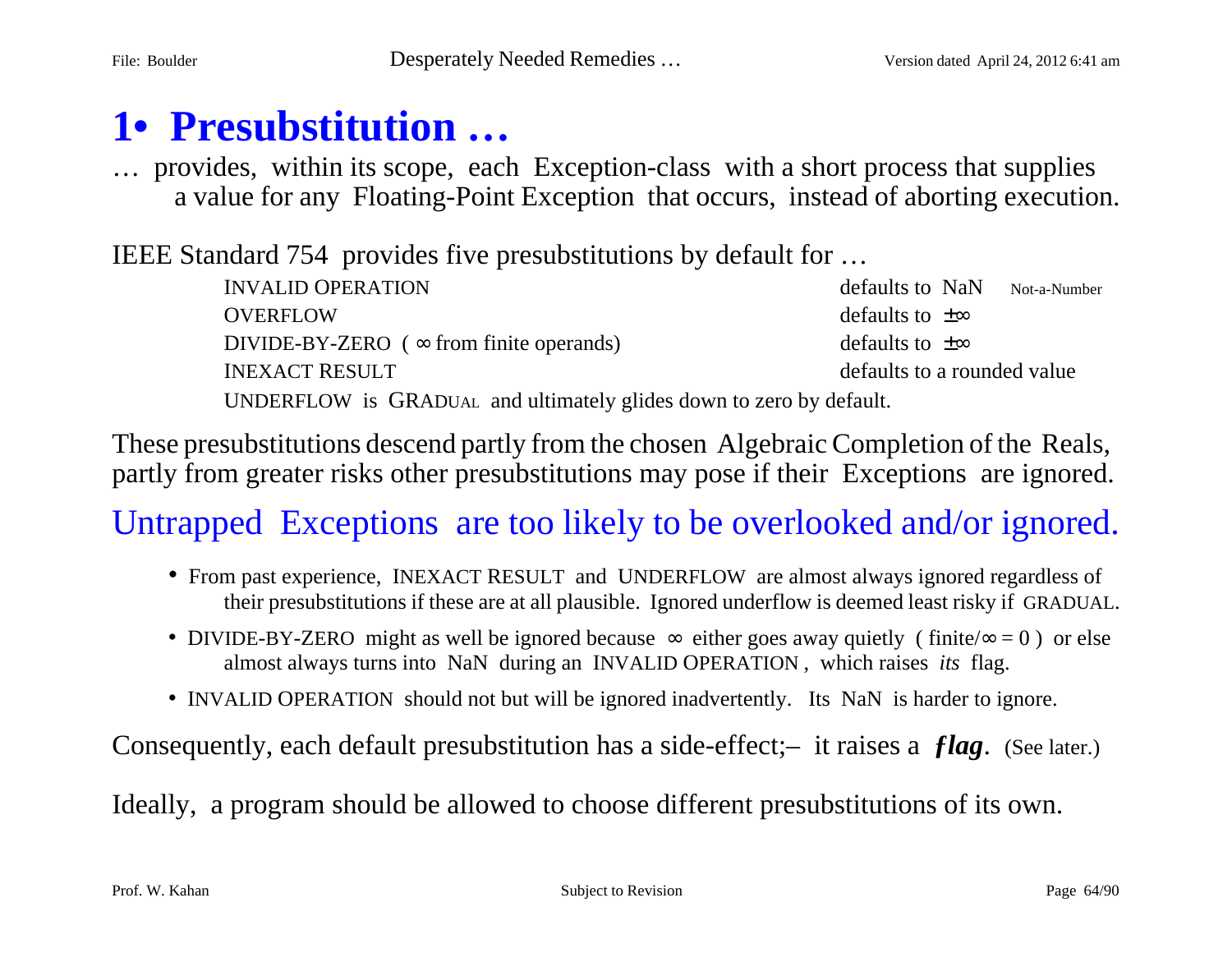Ideally,  $\text{I}\left(\text{I}\right)$  (on some computers today this ideal may be beyond reach) a program should be allowed to choose different presubstitutions of its own.

INEXACT RESULT's default presubstitution is *Round-to-Nearest* .

• IEEE 754 offers three non-default *Directed Roundings* (Up, Down, to Zero) that a program can invoke to replace or over-ride (only) the default rounding. … useful for debugging as discussed previously, and for *Interval Arithmetic*.

UNDERFLOW's default presubstitution is *Gradual Underflow*, deemed most likely ignorable.

• IEEE 754 (2008) allows a kind of *Flush-to Zero* (almost), but not as the default. … useful for some few iterative schemes that converge to zero very quickly, and on some hardware whose builders did not know how to make Gradual Underflow go fast. See <www.cs.berkeley.edu/~wkahan/ARITH\_17U.pdf> for details.

OVERFLOW's and DIVIDE-BY-ZERO's default presubstitution is  $\pm \infty$ .

• Sometimes *Saturation* to  $\pm$ (Biggest finite Floating-point number) works better.

INVALID OPERATIONs' default presubstitutions are all NaN .

- Better presubstitutions must distinguish among  $0/0$ ,  $\infty/\infty$ ,  $0.\infty$ ,  $\infty-\infty$ , ...
- The scope of a presubstitution, like that of any variable, respects block structure.
- Hardware implementation is easiest with *Lightweight Traps*, each at a cost very like the cost of a rare conditional invocation of a function from the Math. library.

For examples of non-default presubstitutions see <www.cs.berkeley.edu/~wkahan/Grail.pdf>, its pp. 1-8 explain the urgent need to implement them, and how to do it in pp. 8-10.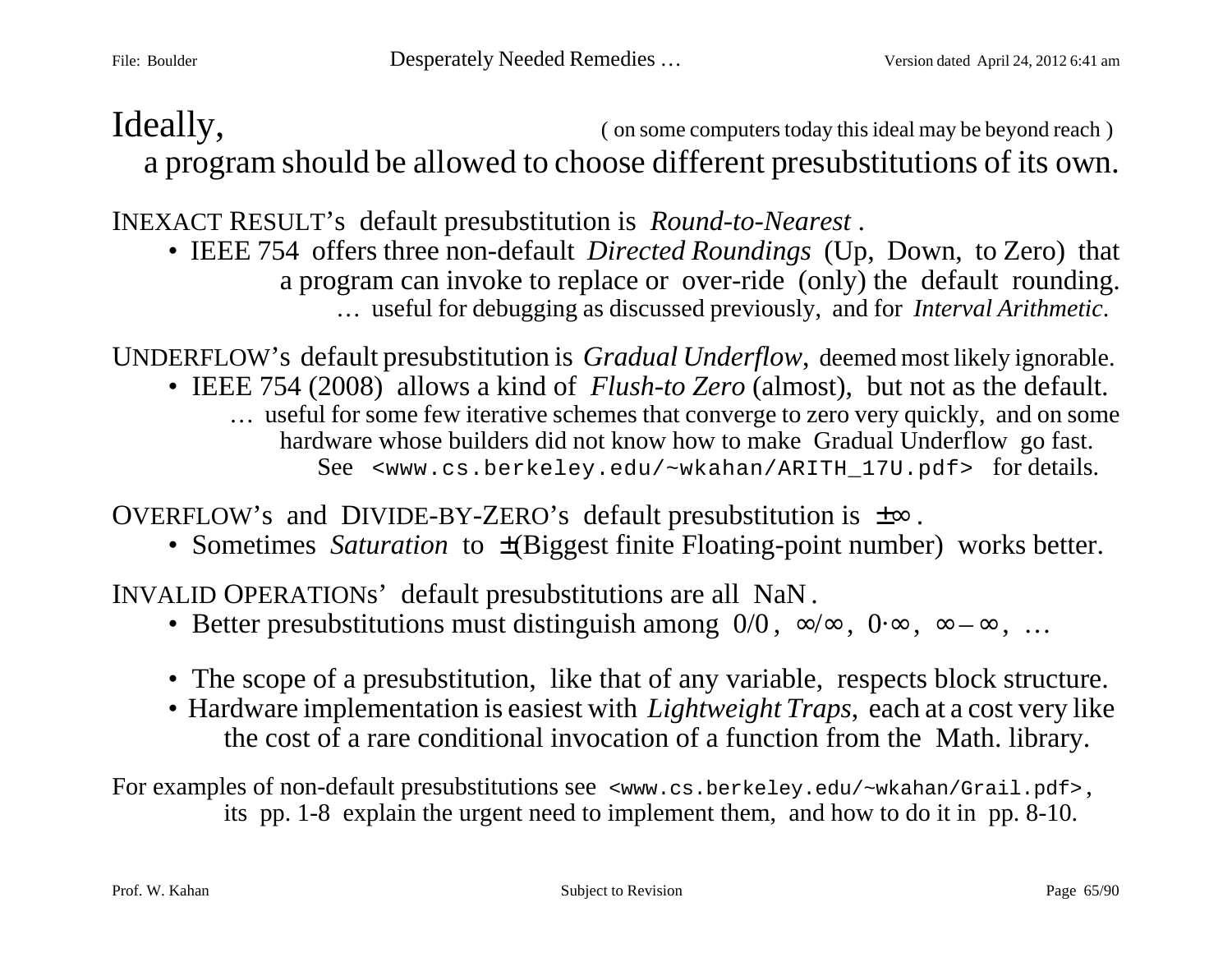# **2• Flags**

IEEE Standard 754 mandates a *Sticky ƒlag* for each Exception-class to memorialize its every Exception that has occurred since *its flag* was last clear. Programs may raise, clear, sense, save and restore each *ƒlag*, but not too often lest the program be slowed.

*The flag* of an Exception-class may be raised as a by-product of arithmetic.

*The flag* is a *function*, *a* flag a *variable* of data-type FLAG in memory like other variables.

*The ƒlag* is not a bit in hardware's *Status Register*. Such a bit serves to update *its ƒlag* when the program senses or saves it, perhaps after waiting for the bit to stabilize.

Any flag's data-type gets coerced to LOGICAL in conditional and LOGICAL expressions.

Any flag may also serve *Retrospective Diagnostics* by pointing to where it was raised.

An Exception that raises *its ƒlag* need not overwrite it if it's already raised; … faster **!** Three frequent operations upon flags are ...

- Swap a saved flag with *the* current one to restore the old and sense the new.
- Merge a saved flag into *the* current *flag* (like a logical OR) to propagate one.
- Save, clear and restore all (IEEE 754's five) *ƒlag*s at once.

Reference to *the ƒlag* is a Floating-Point operation the optimizing compiler must not swap with a prior or subsequent Floating-Point operation lest *the ƒlag* be corrupted. This constraint upon code movement is another reason to reference *ƒlags* sparingly.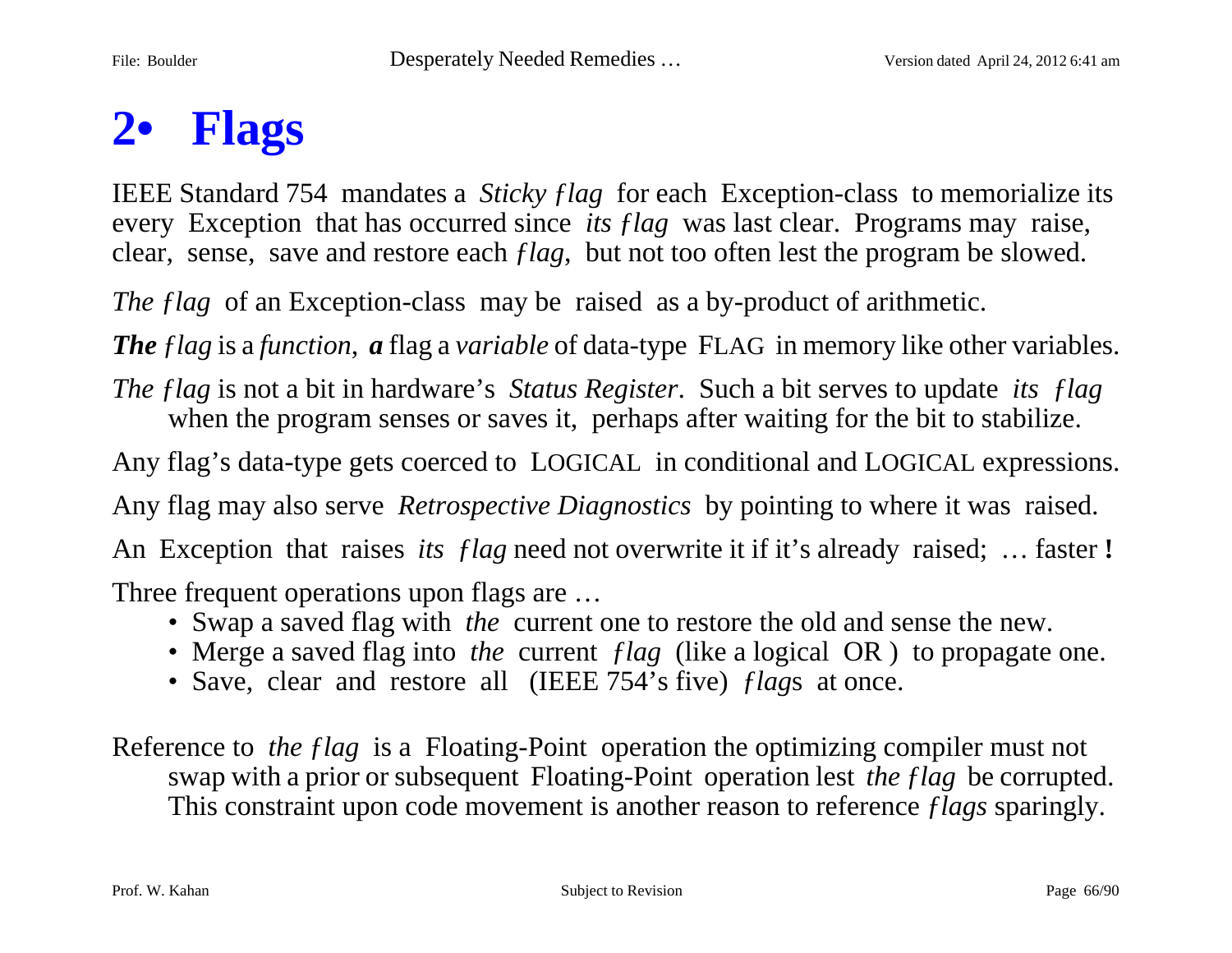### **Flags' Scopes**

Variables of data-type FLAG are scoped like other variables, in so far as they respect block structure, except for *the* five Exception-classes*'* five *ƒlag*s which, if supported at all, have usually been treated as GLOBAL variables. Why?

By mistake; they have been conflated with bits in a status register.

*The* Exception-classes' five *ƒlags* can implicitly be inherited and exported by every Floating-point operation or subprogram (or *Java* "method") unless it can specify otherwise in a language-supplied initial *Signature*.

The least annoying scheme I know for managing *ƒlag*s' inheritance and export is *APL*'s for *System Variables* []*CT* (Comparison tolerance) and []*IO* (Index Origin):

An *APL* function always inherits system variables and, if it changes one, exports the change unless this variable has been *Localized* by redeclaration at the function's start. If augmented by a command to merge a changed flag with *the ƒlag*, this scheme works well.

Still, because they are side-effects, …

# *ƒlag***s are Nuisances !**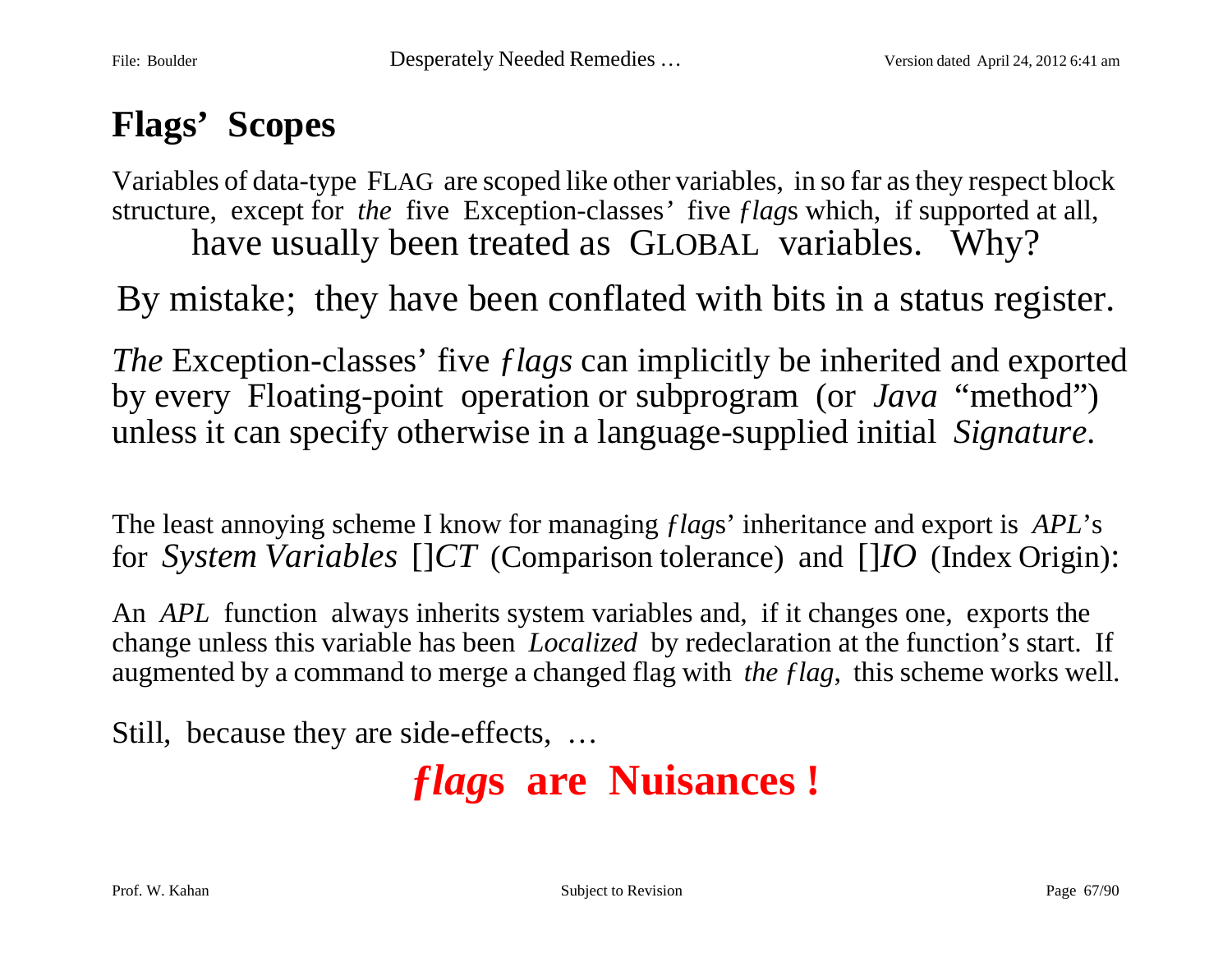# *ƒlag***s are Nuisances. Why bother with them?**

Because every known alternative can be worse :

Execution continued oblivious to Exceptions can be dangerous, and is reckless.

Java forbids *ƒlag*s, forcing a conscientious programmer to test for an Exceptional result after every liable operation. So many tests-and-branches are tedious and error-prone. Recall pp. 23-4 of <www.cs.berkeley.edu/~wkahan/JAVAhurt.pdf> . Similarly for … C's single flag ERRNO must be sensed immediately lest another Exception overwrite it.

What can *flags* do that try/throw/catch/finally cannot? If a throw is hidden in a subprogram invoked more than once in the try clause, the catch clause can't know the state of variables perhaps altered between those invocations.

Recall W. Weimer's discovery that try/throw/catch/finally is **error-prone**.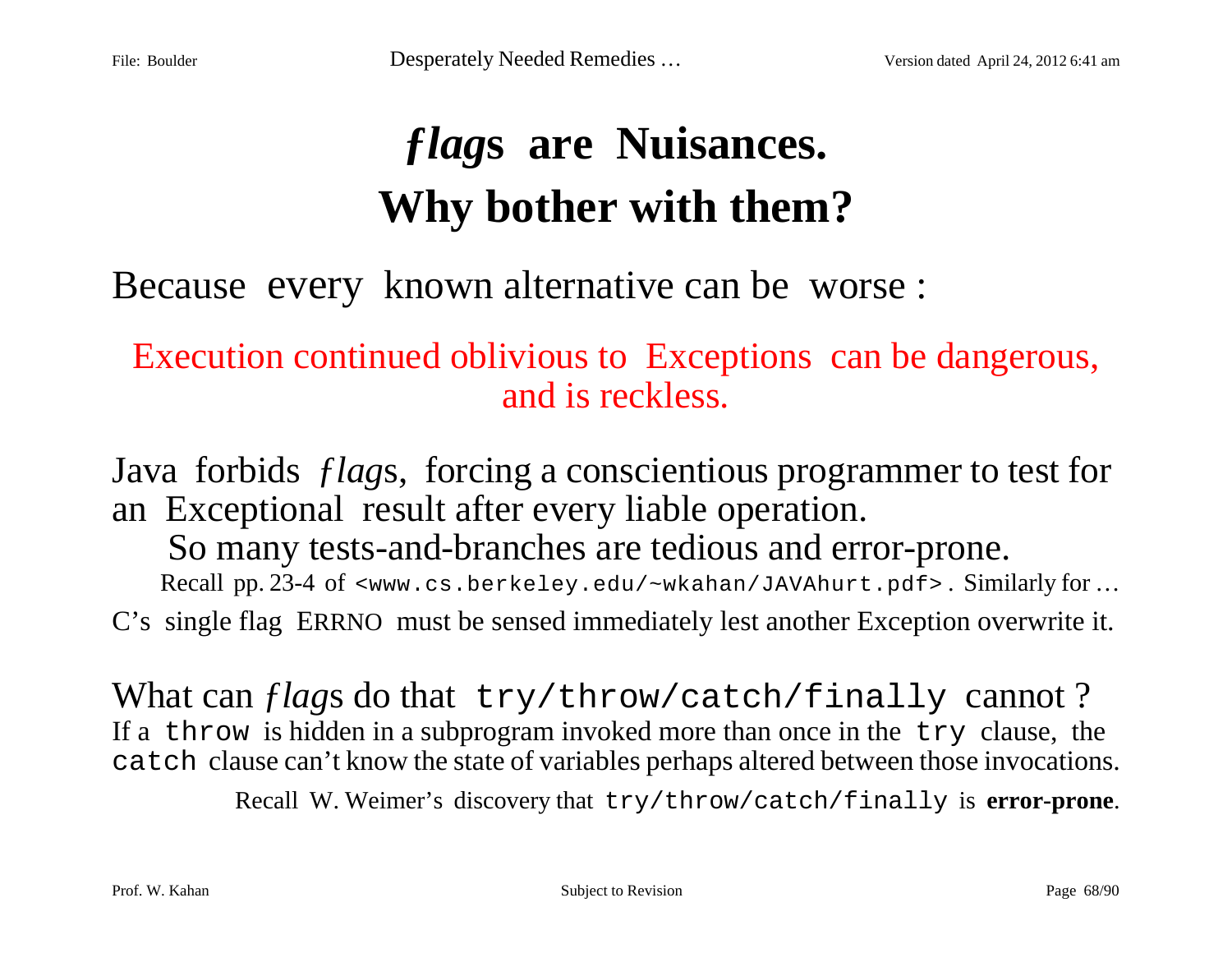A Floating-Point Exception *ƒlag* costs relatively little unless the program references it.

- Apt Presubstitutions render most (not all) Exceptions and their *flags* ignorable.
- Apt non-default presubstitutions render more Exceptions and *flags* ignorable.

We should try not to burn out conscientious programmers prematurely. Their task is difficult enough with presubstitutions and *ƒlag*s; too difficult without.

And *ƒlag*s let overlooked Exceptions be caught by *Retrospective Diagnostics* . …

# **3• Retrospective Diagnostics**

# We are not gods. Sometimes some of us overlook something.

At any point in a program's execution, usually when it ends, its *Unrequited Exceptions* are those overlooked or ignored so far. Evidence of one's existence is *its ƒlag* still standing raised.

*Retrospective Diagnostics* help a program's user debug Unrequited Exceptions by facilitating interrogation of NaNs and raised *ƒlag*s now interpreted as pointers (indirectly, and perhaps only approximately) to relevant sites in the program.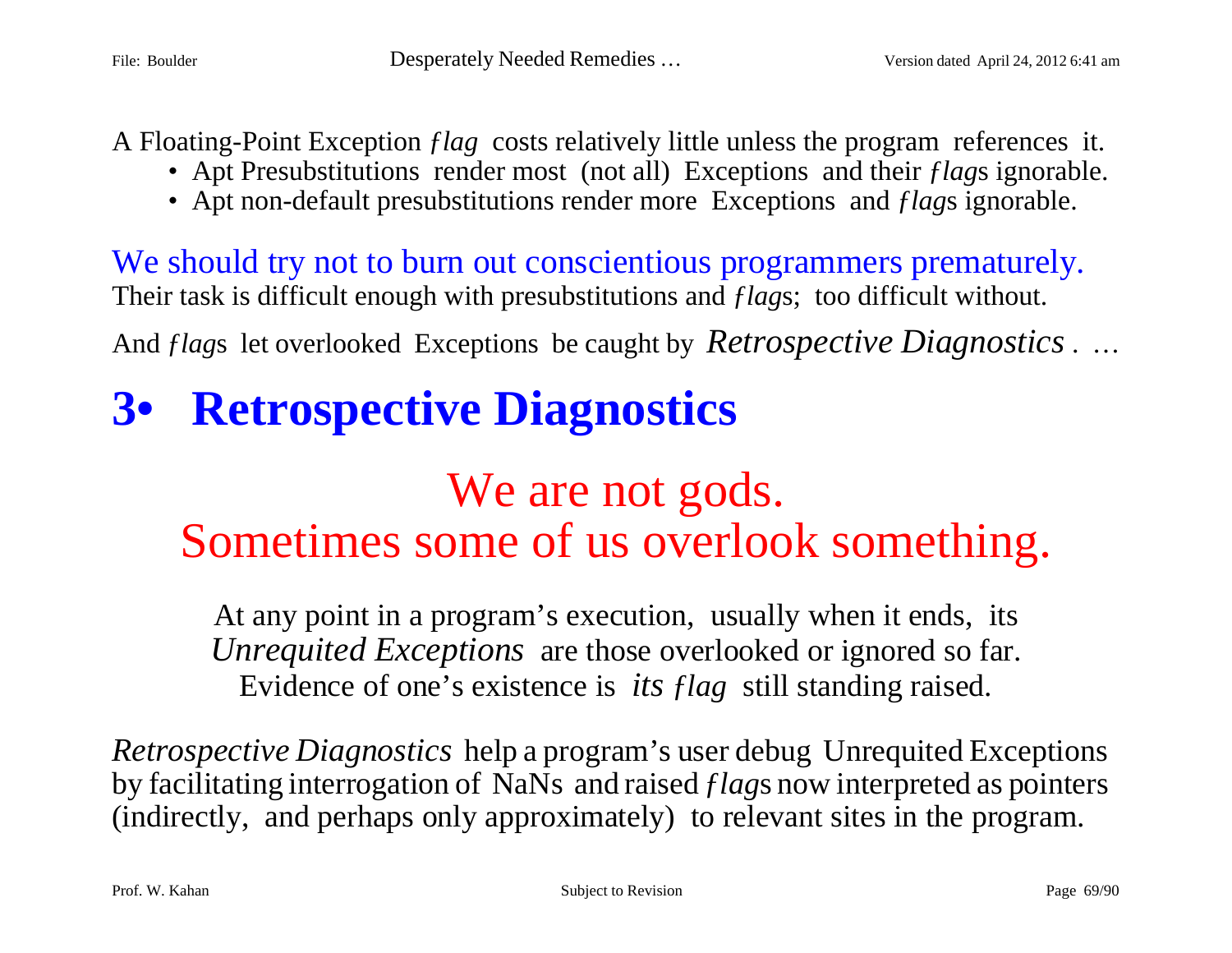### **Earliest Retrospective Diagnostics** See my web page's .../7094II.pdf

In the early 1960s, programs on the IBM 7090/7094 were run in batches. Each program was swept from the computer either after delivering its output, be it lines of print or card images or compile-time error-messages, or upon using up its allotment of computer time.

Often the only output was a cryptic run-time error-message and a 5-digit octal address.

I put a LOGICAL FUNCTION KICKED(…) into FORTRAN's Math. library, and altered the accounting system's summary of time used *etc*. appended to each job's output. Then … IF (KICKED(OFF)) ... executable statement ... in a FORTRAN program would do nothing but record its location when executed. If later the program's execution was aborted, a few extra seconds were allotted to execute the executable statement (GO TO …, PRINT …, CALL …, or REWIND …) after the last executed invocation of KICKED . Any subsequent abortion was final.

**. . . . . . . . . . . . . . . . . . . . . . . . . . . . . . . . . . . . . . . . . . . . . . . . . . . . . . . . . . . . . . . . .**

IBM's presubstitution for UNDERFLOW was 0**.**0 , and its other presubstitutions for …

- DIVISION-BY-ZERO a quotient of 0.0, or 0 for integers,
- OVERFLOW  $\pm$ (biggest floating-point number),
- … were defaults a programmer could override only by a demand for abortion instead.

I added options for Gradual Underflow, and for Division-by-Zero to produce a hugest number, and for an extended exponent upon Over/Underflow. I added sticky *ƒlag*s for a program to test *etc*. any time after the Exceptions, and added Retrospective Diagnostics.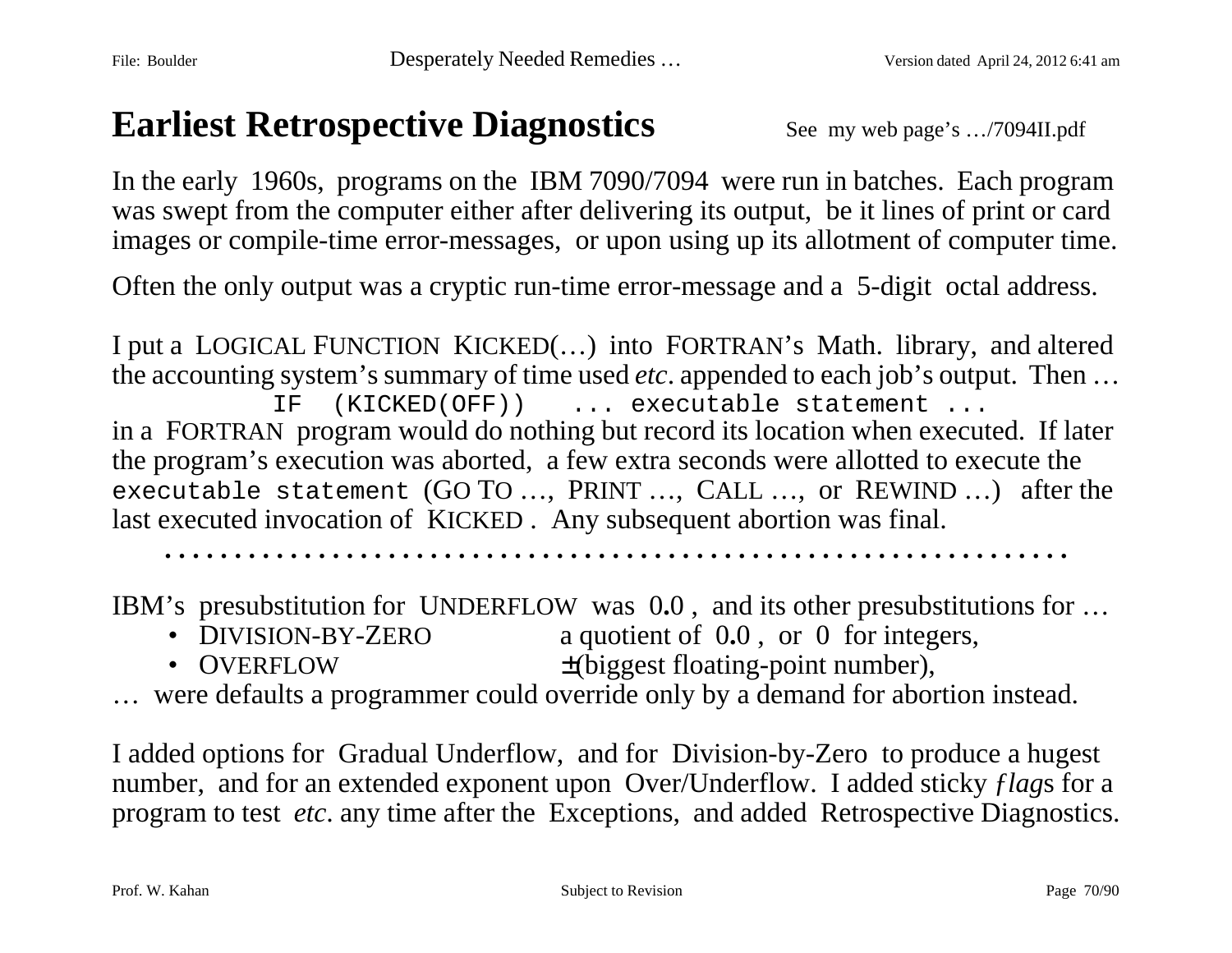### **Earliest Retrospective Diagnostics** continued

Each raised *ƒlag* held the nonzero 5-digit octal address of the 7090/7094 program's site that first raised the *ƒlag* after it had last been clear. I added tests for raised *ƒlag* to the accounting system's summary of time used *etc*. appended to each job's output; and for each *flag* still raised at the job's end I appended a message to the job's output saying ...

"You have an unrequited … name of Exception … at … octal address … "

This is the only change to IBM's system on the 7094 for which I was ever thanked. … by a mathematician whose results invalidated by a DIVIDE-BY-ZERO would have embarrassed him had he announced them to the world.

My other alterations to IBM's system were taken for granted as if IBM had granted them.

Attempts over the period 1964-7 to insinuate similar facilities, all endorsed by a SHARE committee, into IBM's subsequent systems were thwarted by …

… that's a long story for another occasion.

END OF REMINISCENCES.

**. . . . . . . . . . . . . . . . . . . . . . . . . . . . . . . . . . . . . . . . . . . . . . . . . . . . . . . . . . . . . . . . .**

Note how NaNs, *ƒlag*s and Retrospective Diagnostics differ from a system's event-log:

- The system's event-log records events *chronologically*, by time of occurrence.
- NaNs and *flags* point (indirectly) to (earliest) sites (hashed) in the program. If Exceptions were logged chronologically, they could slow the program badly, overflow the disk, and exhaust our patience even if we attempt data-mining.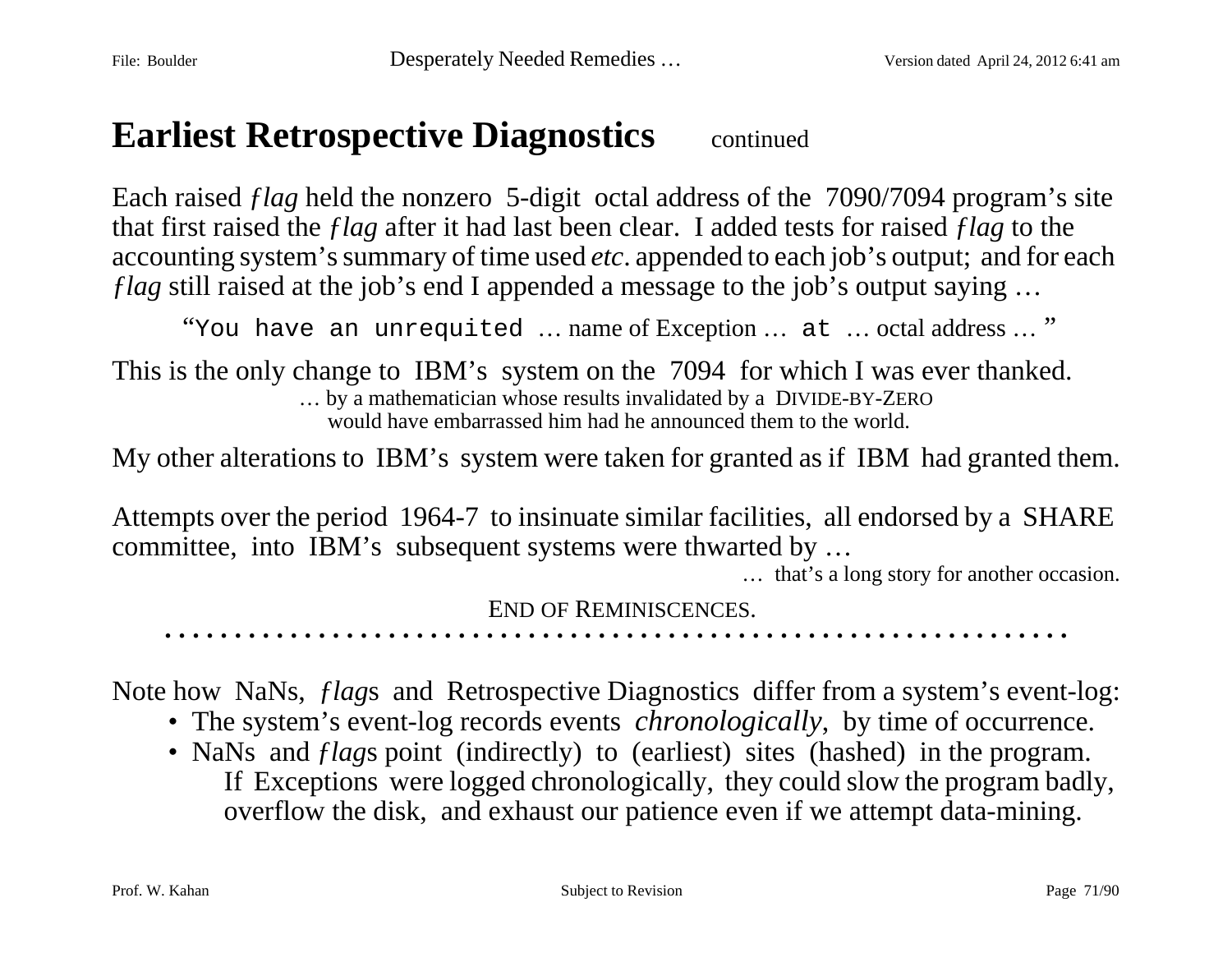### **Retrospective Diagnostics' Annunciator and Interrogator**

How shall a program's Unrequited Exceptions be brought to the attention of its user?

- If the program's user is another program denied access to the former's *ƒlag*s by the operating system, retrospective diagnostics are thwarted.
- If the program's user is another program with access to the former's *ƒlag*s, the latter program determines their use or may pass them through to the next user.
- If the program's user is human, the program can annotate its output in a way that makes the user ... • *Aware* that Unrequited Exceptions exist, and then
	-
	- *Able* to investigate them if so inclined.

"Aware":

• Don't do it this way:

On my MS-Windows machines, some error-messages display for fractions of a second.

• Do do it this way:

On my Macs, an icon can blink or jiggle to attract my attention until I click on it.

The Math. library needs a subprogram that creates an *Annunciator*, an icon that attracts a user's attention by blinks or jiggles, which a program can invoke to annotate its output.

Clicking on an Annunciator should open an *Interrogator*, dropping a menu that lists unrequited Exceptions and allows displayed NaNs to be clicked-and-dragged into the list. Clicking on an item in the list should reveal (roughly) whence in the program it came.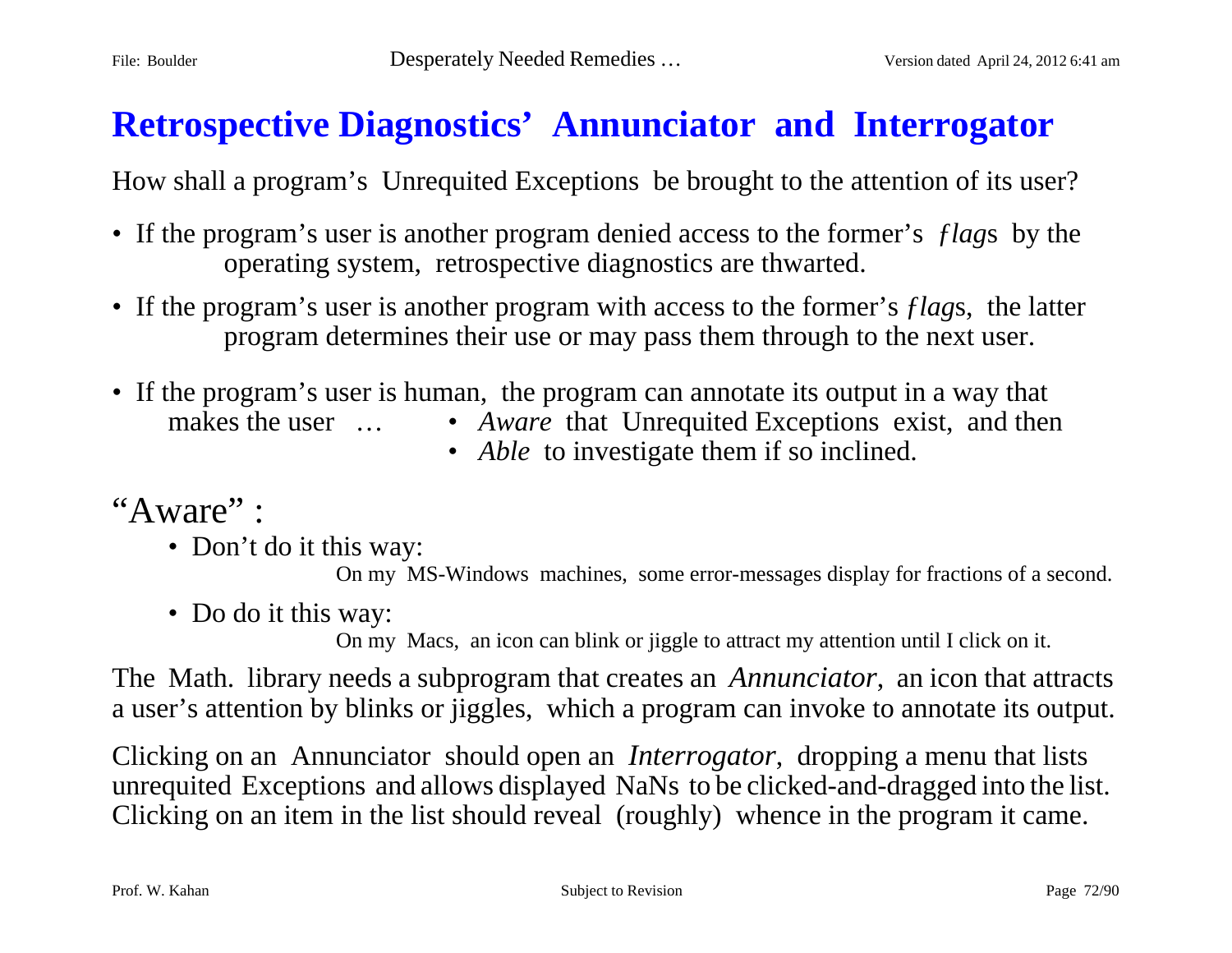## **Retrospective Diagnostics can Annoy …**

They can annoy the programmer with an implicit obligation to annotate output upon whose validity doubt may be cast deservedly by Unrequited Exceptions. This obligation is one of  **Due Diligence .**

Is programming a *Profession* ? If so, one of its obligations is *Due Diligence* .

Retrospective Diagnostics can annoy a program's user if the Annunciator resembles The little boy who cried "Wolf!"

by calling the user's attention to Unrequited Exceptions that seem never to matter. This may happen because the programmer decided to "Play it Safe", actually too safe.

My IBM 7094's retrospective diagnostics were usually torn off the end of a program's output and discarded.

*To warn or not to warn.* The dilemma is intrinsic in approximate computation by one person to serve an unknown other. They share the risk. And the *Law of Torts* assigns to each a share of blame in proportion to his expertise, should occasion for blame arise.

**. . . . . . . . . . . . . . . . . . . . . . . . . . . . . . . . . . . . . . . . . . . . . . . . . . . . . . . . . . . . . . . . .**

Retrospective Diagnostics may function better on some platforms than on others, and not at all on yet others. Debugging may be easier on some platforms than on others. Numerical software may be developed and/or run more reliably on some platforms than on others.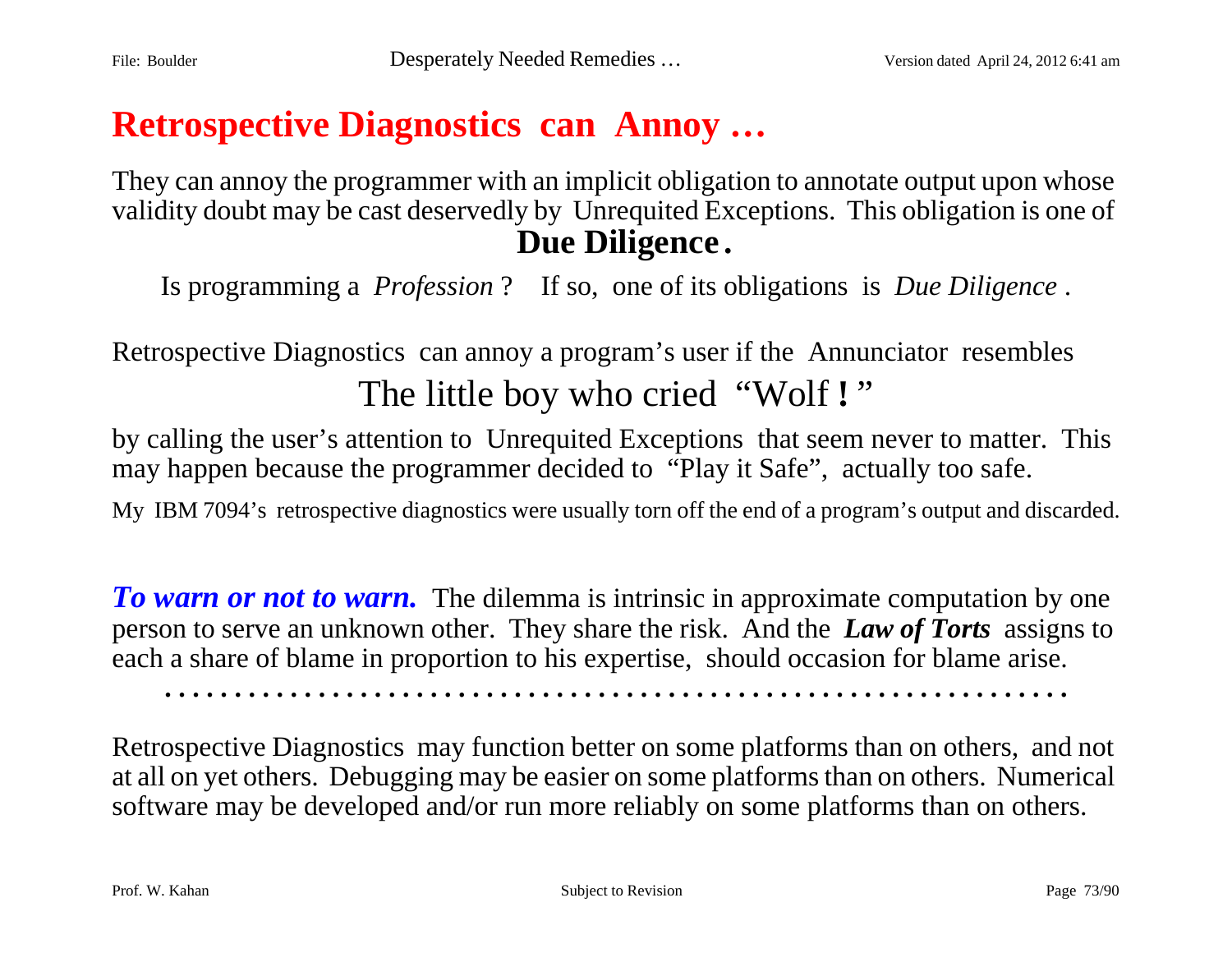## What Constellation of Competencies must be Collected to develop the Diagnostic Tools described herein?

Languages must be altered to support Quad by Default unless a program refuses it.

Languages must be altered to support …

- Scopes for (re)directed roundings, and
- Scopes for non-default Presubstitutions, and for *ƒlag*s.

Compilers must be altered to augment Symbol Tables and other information attached to object modules to help debuggers (and the loaders on some architectures) implement rerunning with redirected roundings or with higher precision.

Operating Systems must be altered to support Lightweight Traps for handling non-default Presubstitutions, and *ƒlag*s' and NaNs' Retrospective Diagnostics.

Debuggers must be augmented to support users of the foregoing capabilities.

Retrospective Diagnostics may function better on some platforms than on others, and not at all on yet others. Debugging may be easier on some platforms than on others. Numerical software may be developed and/or run more reliably on some platforms than on others.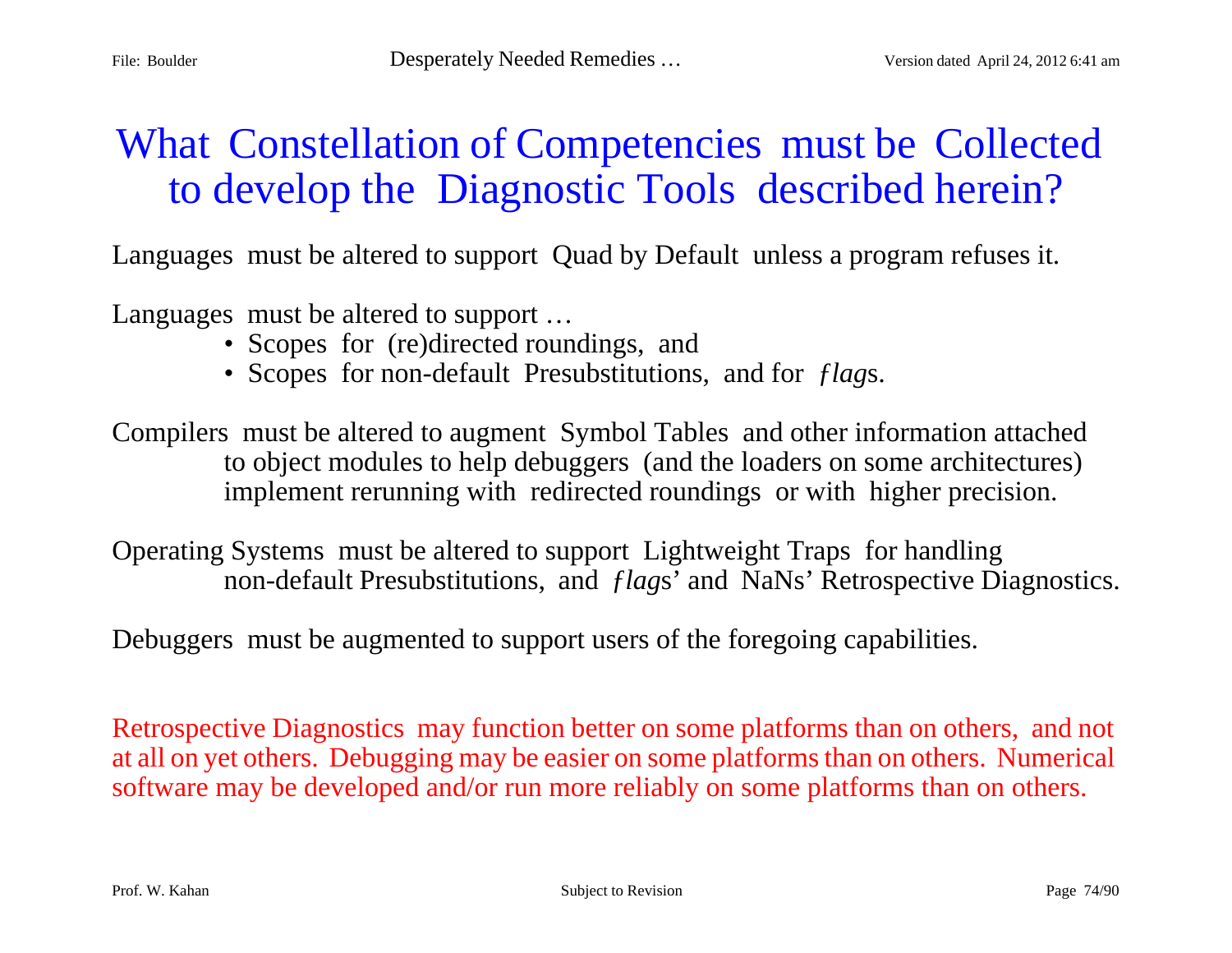"This … paper, by its very length, defends itself against the risk of being read." … attributed to Winston S. Churchill

# If there be better ideas about it,

and if the reader is kind enough to pass some on to me, this is not the subject's Last Word.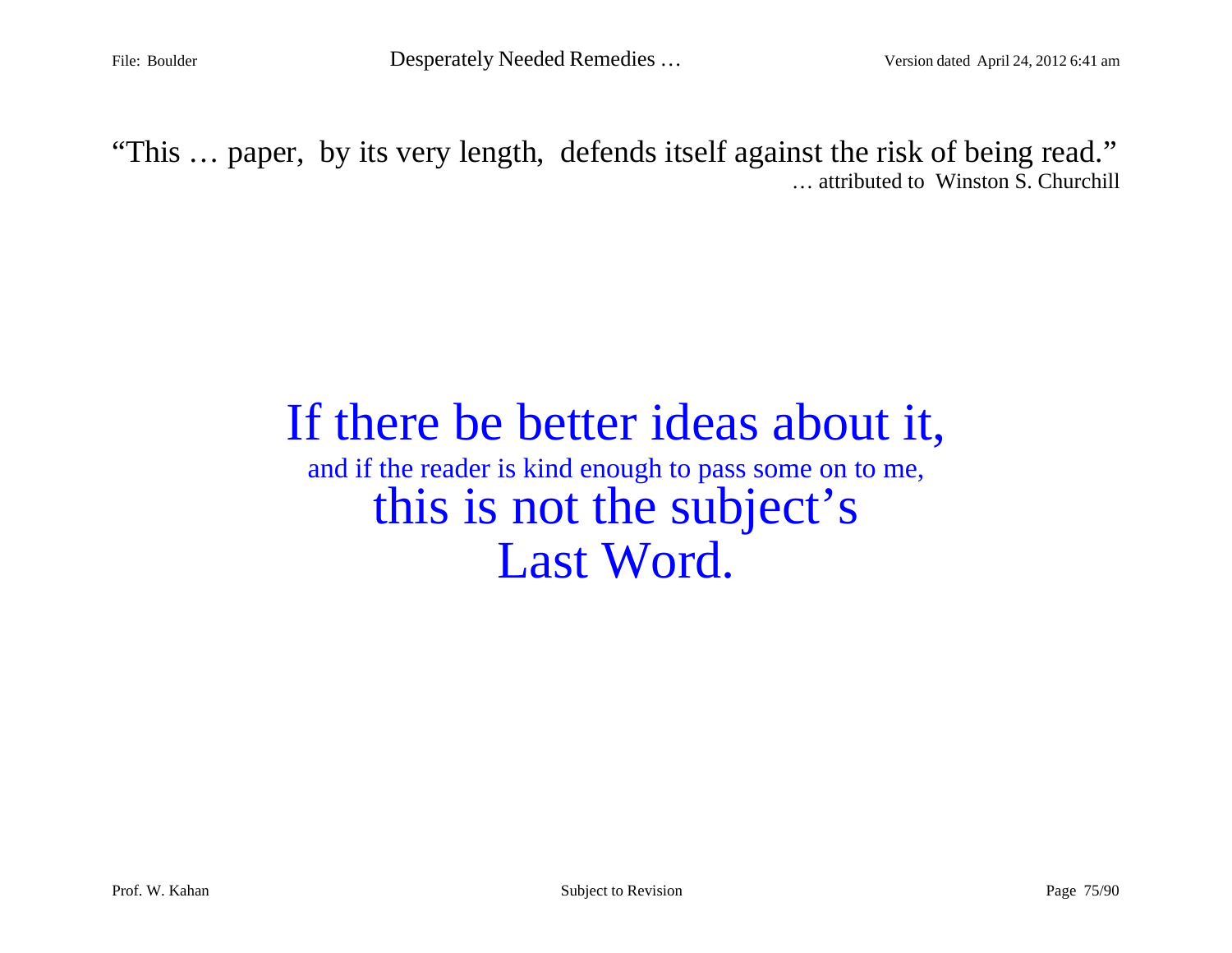### **Publications Cited**

Z. Drmac & Z. Bujanovic [2008] "On the failure of rank revealing QR factorization software — a case study" *ACM Trans. on Math. Software* **35** #2 Article #12, 28 pp.

Z. Drmac & Z. Bujanovic [2010] "How a numerical rank revealing instability affects Computer Aided Control System Design" 12pp. <www.slicot.org/REPORTS/SLWN2010-1.pdf>

N.J. Higham [2002] *Accuracy and Stability of Numerical Algorithms* 2d. ed. ≈700 pp. (SIAM, Philadelphia).

P.J. McClellan [1987] "An Equation Solver for a Handheld Calculator" pp. 30 - 34 of the Hewlett-Packard Journal **38** #8 (Aug. 1987).

J-M. Muller et al. [2010] *Handbook of Floating-Point Arithmetic*, xxii + 572 pp. (Springer/ Birkhäuser Boston, New York).

A. Ralston & E.D. Reilly Jr. [1983] eds. *Encyclopedia of Computer Science and Engineering* 2nd ed., 1694 pp. (Van Nostrand Reinhold) The articles by Wilkinson and Ralston persisted in the 4th ed. [2000] xxix+2034 pp. (Nature Publ. Group, London, England), but they disappeared from ...

E.D. Reilly [2004] ed. *Concise Encyclopedia of Computer Science* (based on the 4th ed. above) xxvi+875 pp. (Wiley, Chichester, England) which says nothing about roundoff *etc*. in Floating-Point.

A.B. Tucker Jr. [1997] ed. *The Computer Science and Engineering Handbook* 2650 pp. (CRC Press & ACM).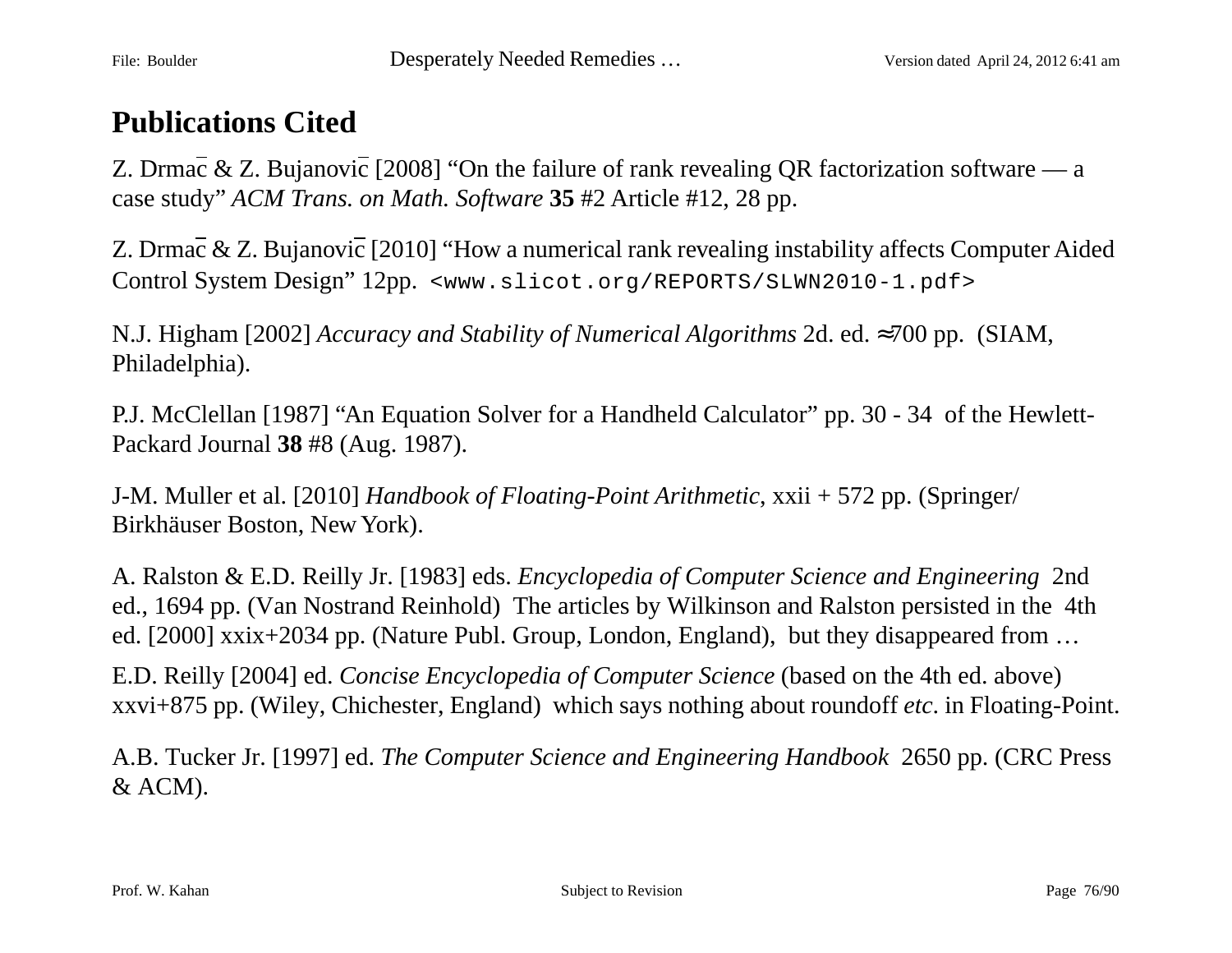## **Responses to Questions and Comments**

#### ... from the IFIP/SIAM/NIST WoCo conference, Boulder CO, 3 Aug. 2011

#### from **Dr. Jeffrey Fong**, NIST Gaithersburg U.S.

"This is a sobering lecture. Critical control using computers should be duplicated online to show results of at least two independent computations agree within reasonable bounds. Do you agree that is the cost-effective way to manage a high-consequence system, where the estimated cost of a failure multiplied by the failure probability exceeds the extra cost of decision support with online verification?"

#### Response:

Your question and my response betray our ages. In the 1950s, when we were young, experienced engineers distrusted floating-point computation enough to follow your recommendation: Do it at least two independently different ways. This was feasible because computers did fast what had previously been done by hand using electro-mechanical calculators and slide-rules. Collecting and organizing data to put into the computer, and then presenting its output in an intelligible format, took long enough that independent recomputation's additional cost was tolerable, assuming an independent numerical method could be found. In some cases, like flutter computations for an aircraft's wings, recomputation was unavoidable because no single numerical method was likely enough to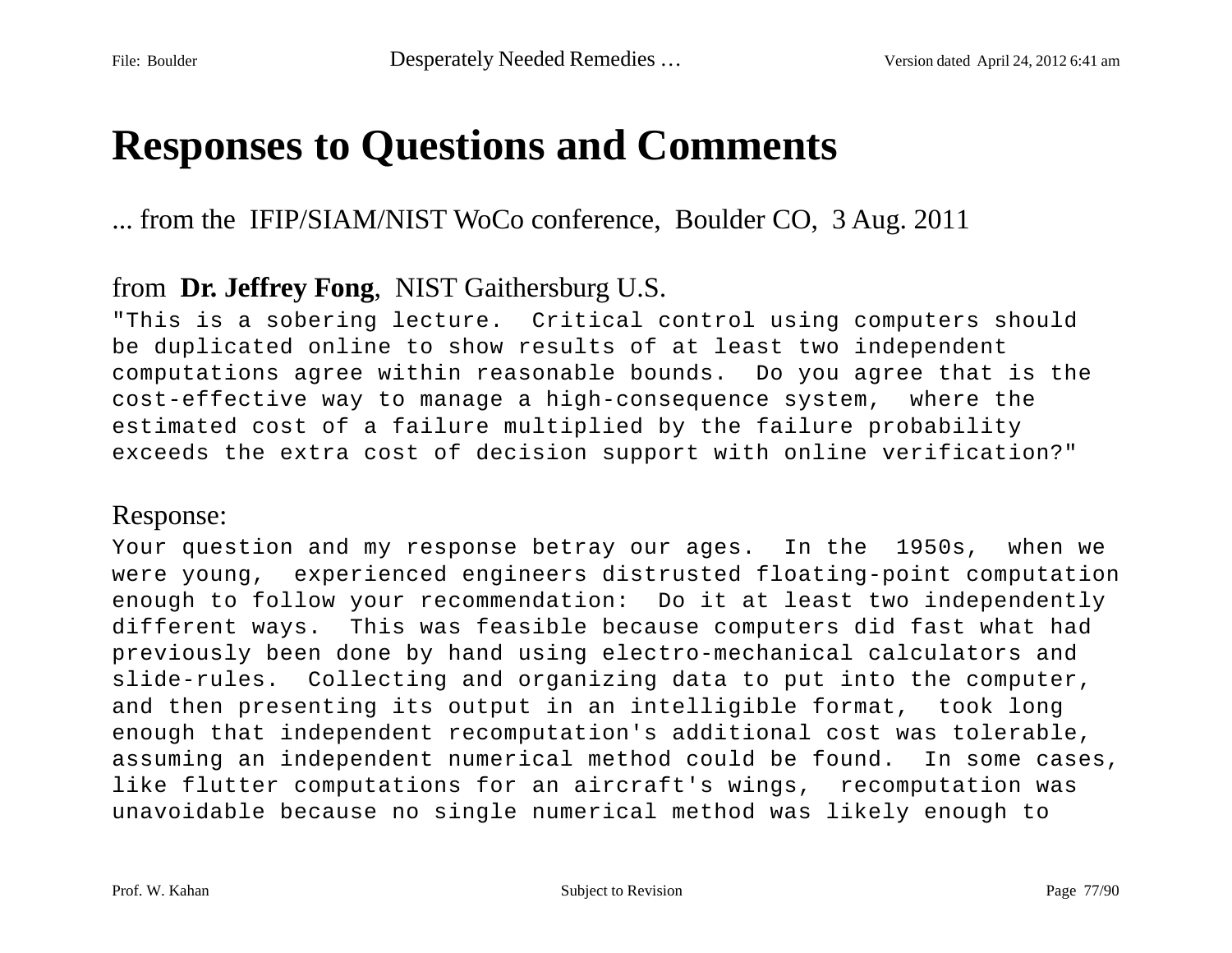produce reliable results. "Polyalgorithms" were proposed; these would recompute in several different ways in the hope that two or three would agree closely enough to be deemed correct.

Nowadays engineers use software packages whose numerical methods hardly ever fail despite known and unknown failure modes. Whether sufficiently different recomputation will be "cost-effective" can be decided only after assessments of too many imponderables:

- <> How likely is the chosen software package's numerical process to produce a misleading result?
- <> How likely is this misleading numerical result to cause a calamity?
- <> How much would such an imagined calamity cost, and to whom?
- <> Can a sufficiently different recomputation be found and implemented at a cost under budget and in time to meet impending deadlines? <> What are "reasonable bounds" for acceptance of different computed and recomputed results? Who determines these bounds, and how? <> What if computed and recomputed results differ excessively?

 "Who shall decide, when doctors disagree, ... ?" Epistles ... iii, l.1, by Alexander Pope (1688-1744)

"Critical control" by software in embedded systems, like a computer enhancing an aircraft's stability, would not afford their users much time to decide what to do about computational disagreements "online".

Still, like you, I would urge scientists and engineers to corroborate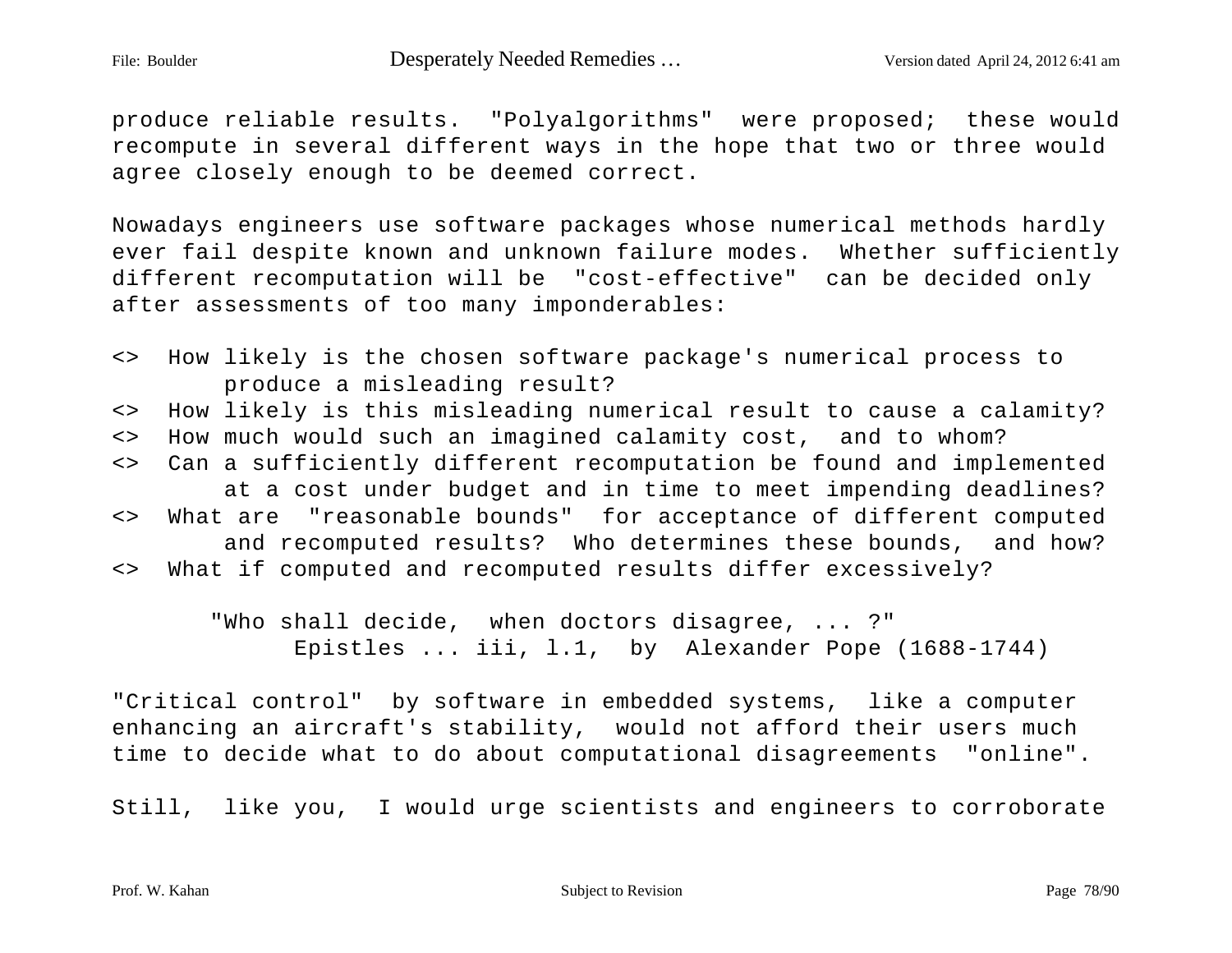(it won't be "verified") the result of a computation by a sufficiently different recomputation whenever time is available for both computations and for reconsideration if the two appear to disagree intolerably. Doing so exercises Due Diligence regardless of imponderable costs.

Enough philosophy. Now let's look at some examples:

- <> Column u = sort(eig(A, H)) differs so much from recomputed  $w = sort(eiq(X*A*X, X*H*X))$  on pp. 41-2 that their errors call out for reconsideration. They are due to a shared near-null-space of columns z that both A and H nearly annihilate.
- <> Single-precision's abrupt stall on p. 20 was thought to be corroborated by double-precision recomputation but, despite agreement, both were wrong, each for a different reason.
- <> Mishaps that befell the Yorktown, Ariane 5 and AF447 (pp. 54-6) could not have been averted by independent recomputation so long as the default (unvoiced) policy of abortion, upon any unanticipated exception deemed "error", precluded completion of one computation. Incidentally, the rocket's computers were triply redundant.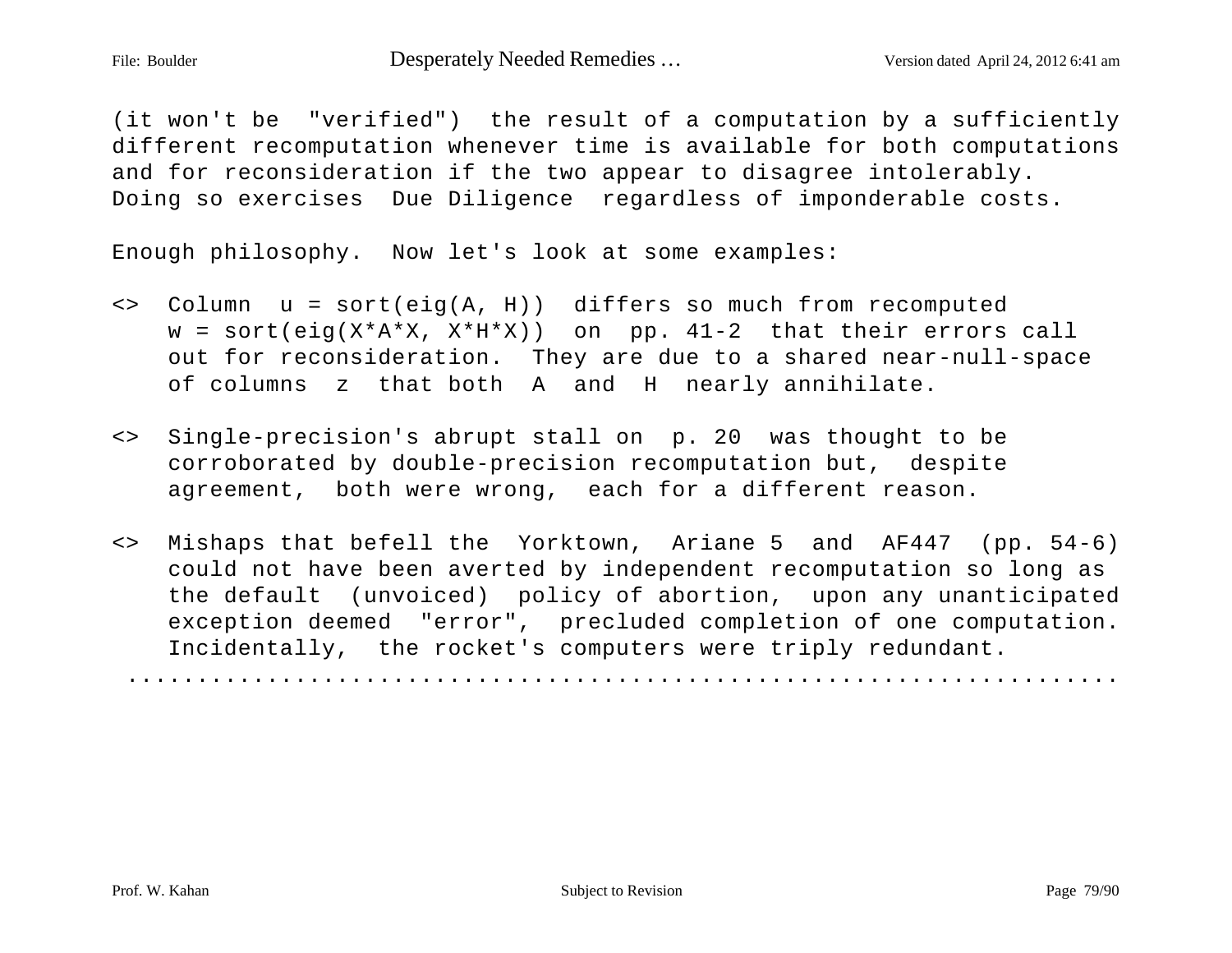#### from **Dr. John Reid**, JKR Associates, U.K.

"Fortran 2003 contains facilities for controlling the modes of roundoff, although vendors are not obligated to support them."

#### Response:

Linguistic support for modes (rounding, precision, exception-handling) and flags is crucial for their utility. Mere compiler access to them, which is what I have had, treats them as global variables requiring too many explicit saves and restores, and does not protect these from optimizing compilers that move mode and flag references ahead or after arithmetic evaluations, thus corrupting scopes. 1980s support for modes and flags by the SANE (Standard Apple Numerics Environment) on 680x0-based Macs overburdened the programmer with the Localization of modes and flags that should have been automatic; compare p. 67 here with "Apple Numerics Manual" 2d ed. (1988) Addison-Wesley, scrapped by John Sculley in the 1990s when he put "Power" processors into Macs.

Ideally a programmer indifferent to modes and flags should not have to mention them in his program except perhaps when debugging; see the next Response. ...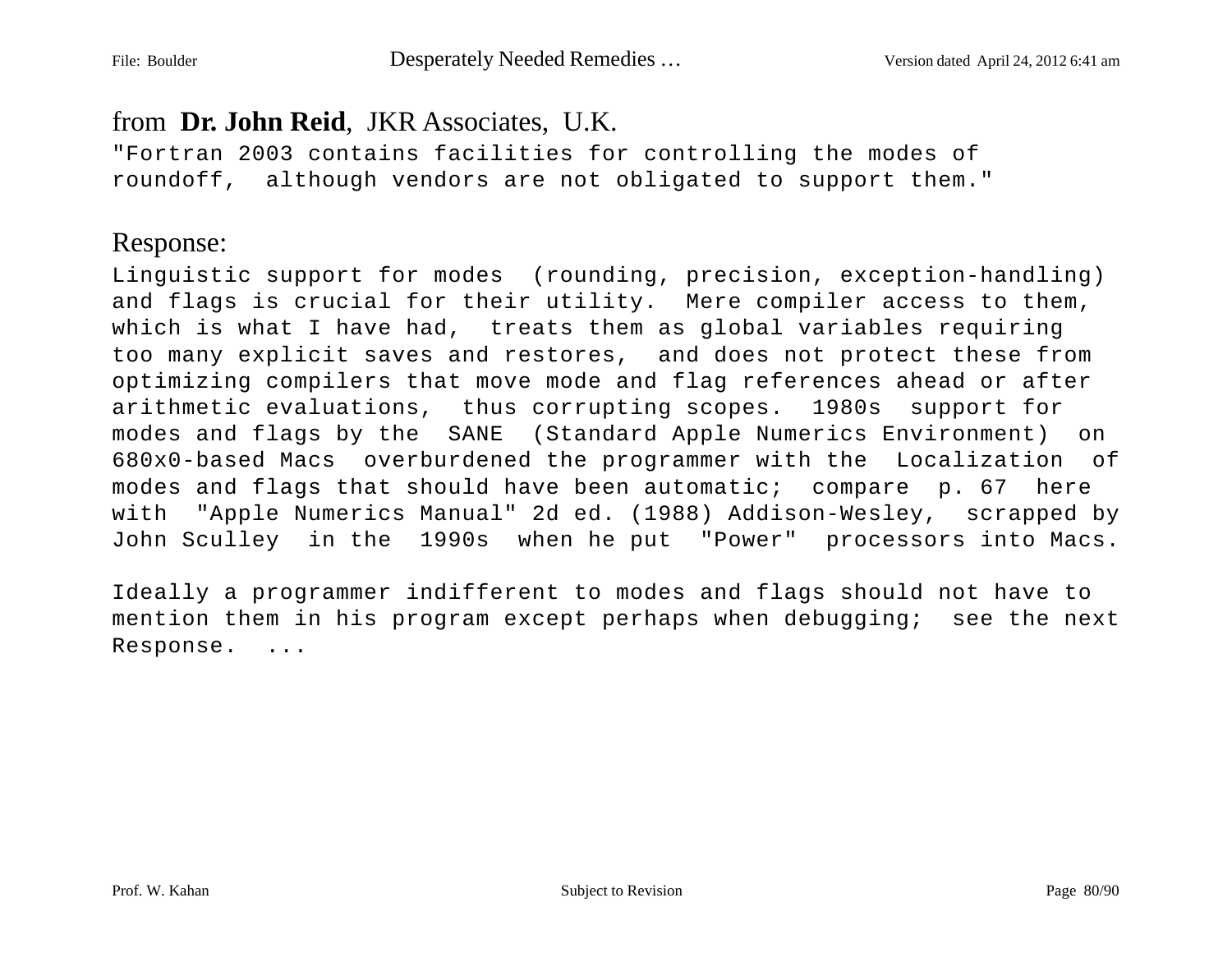#### from **Dr. John Reid**, JKR Associates, U.K.

"What I mostly do is write programs and check them for bugs. I therefore want the program to stop if a serious exception such as divide-by-zero occurs. My experience is that I have to request this. The default is to substitute a special value and continue, which is exactly the behavior that you want."

#### Response:

Like you, while debugging I have to bracket those blocks of the program where default presubstitutions would be unwelcome by statements that enable and disable traps, provided the language offers such statements. Then they must be removed before the program is put into service lest it abort prematurely. Its documentation must specify its output for inputs that precipitate an unwanted or unanticipated exception. I prefer NaNs to innocuous-looking but incorrect numerical output with a raised FLAG that is too likely to be ignored. However, NaNs can be dangerous too; for instance, among the inputs to an unwary program, NaNs can put it into an endless WHILE (Xnew .NE. Xold) DO loop.

MATLAB is different. It lacks access to FLAGs, and requires that blocks in which default presubstitutions are acceptable be bracketed by statements that disable and re-enable WARNING messages. WARNINGs are now diverse, with elaborate links to MATLAB's debugger, much more complicated than FLAGs and less helpful to the programmer who wishes to cope with all exceptions in his program without troubling its user.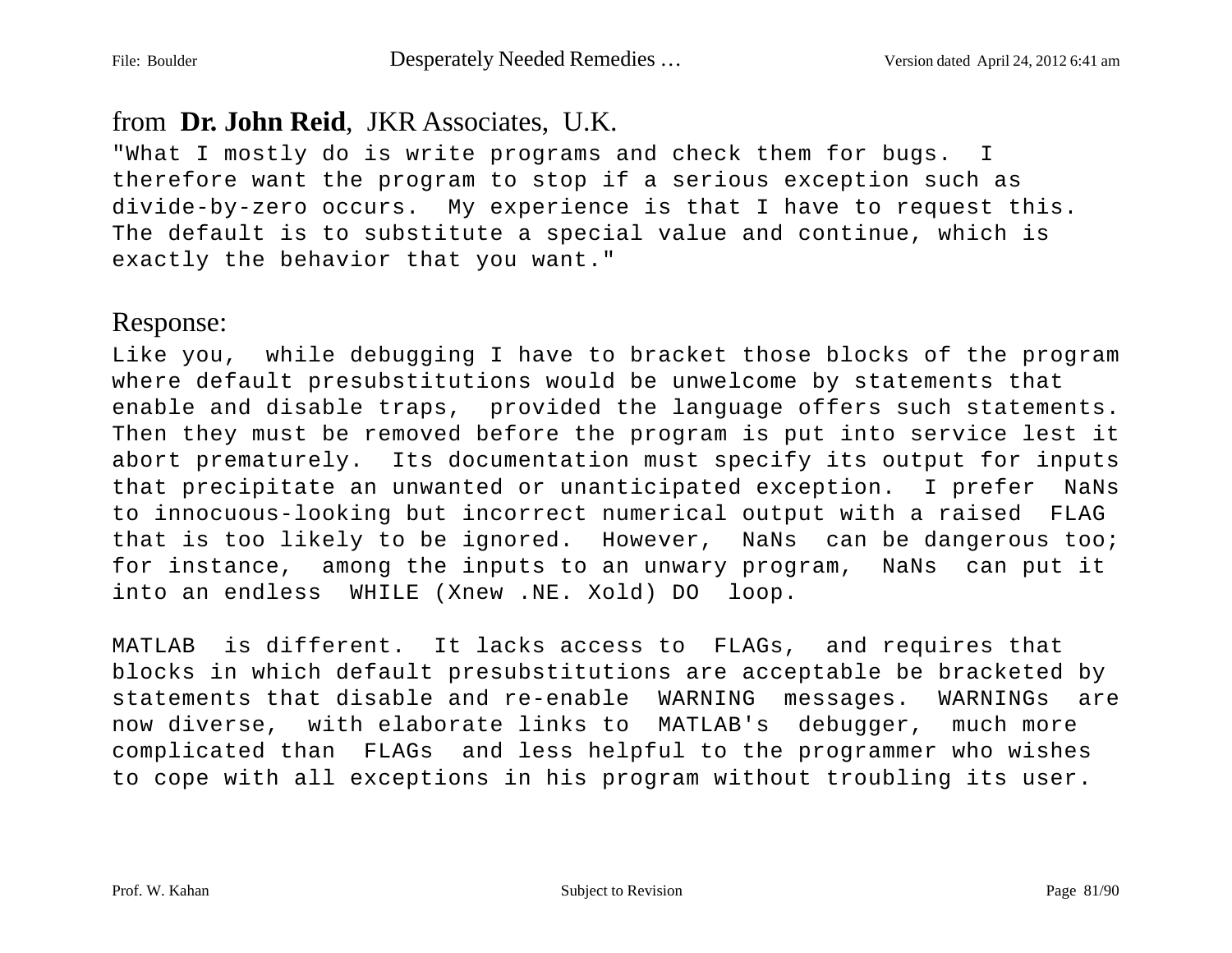Inserting/removing enabling/disabling or WRITE statements followed by recompiling has a serious flaw: the object-code debugged differs from the object-code put into service. They can differ in optimization and register allocation by the compiler, thus obscuring its bugs; see §3 of Drmac & Bujanovic [2008]. If I had my way, enabling/disabling would be unnecessary. Instead FLAGs and NaNs would point retrospectively to the places where they were raised or created in a program unaltered by recompilation.

.......................................................................

#### from **Sir Brian Ford**, NAG, U.K.

"Why have we been so unsuccessful in addressing and correcting these issues within the technical computing industry over the last forty years?"

#### Response:

Reform is inhibited by ignorance of better possibilities and by costs, the costs of changes and the costs of details, incurred initially by implementers more than beneficiaries of reform. And the talent that could institute these reforms has been fully engaged elsewhere.

Attempts to change programmers' styles and habits incur discouraging costs. Linguistic support for MODEs and FLAGs implies explicitly an obligation to attend to eventualities that previously had been ignored as uneconomical or impossible for a programmer to handle properly. How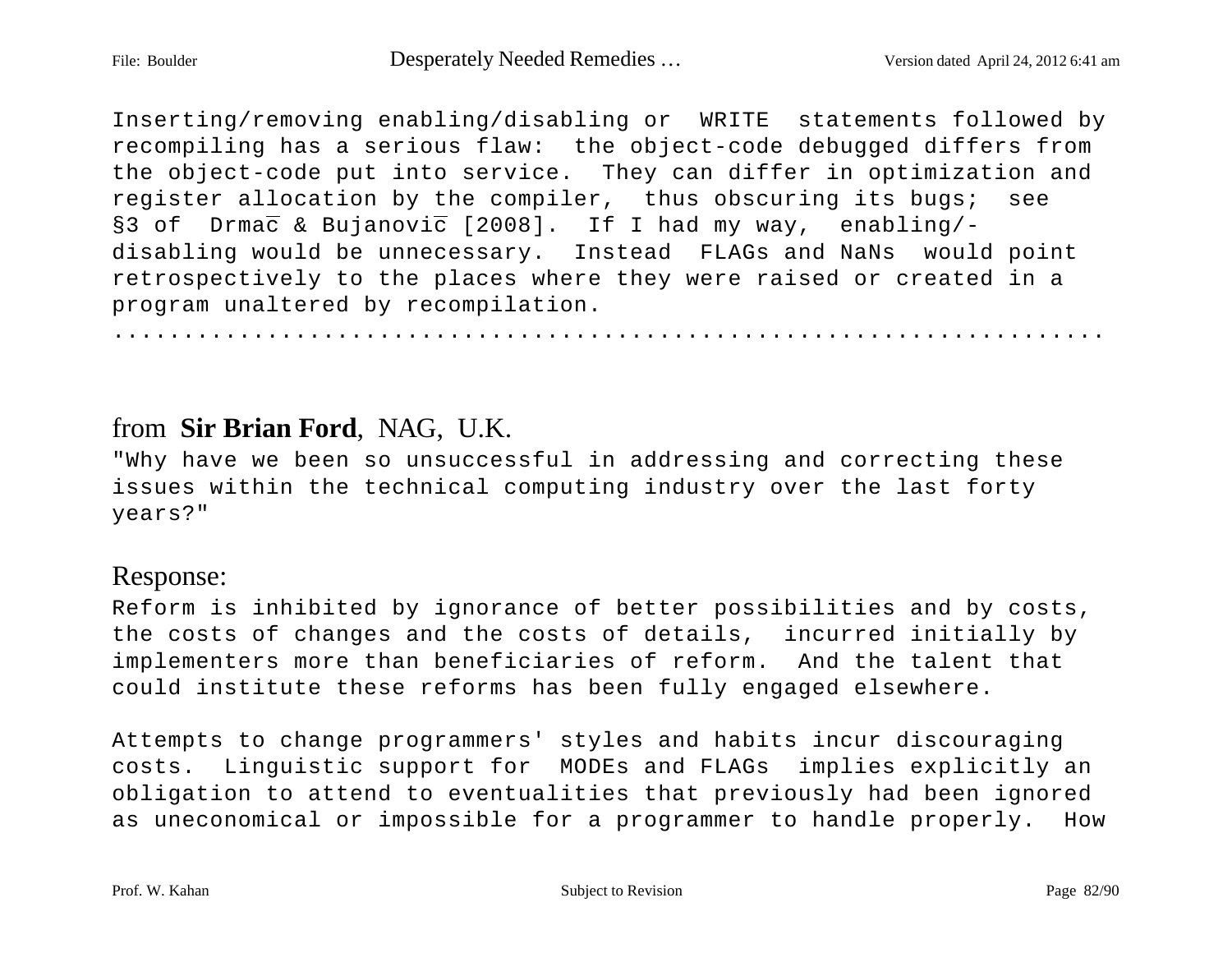many programmers would welcome the added burden of these obligations? That burden cannot be borne by programs intended to be widely portable so long as compiler "vendors are not obligated to support" and some choose not to support Modes and Flags, as John Reid mentioned above.

 "Le bon Dieu est dans le détail." (God is in the details.) ... often attributed to Gustave Flaubert (1821-1880) "Der Teufel steckt im Detail." (The devil is in the details.) (First said in the 20th century, but by whom I don't know.)

Whatever resides in details, whoever pays to cope with them must wonder whether costs will ever be recovered. Apple abandoned its SANE just before finding out if it would attract developers of numerical software to prefer Macs over other platforms, and so invade a market hitherto dominated by more expensive workstations. Now this market is negligible compared with the markets from which Apple profits most today.

Here is an instance of a detail pertinent to your question: Properly to support recomputation with different roundings or precisions requires compilers to augment their symbol tables AND object-codes with marks to identify the line of source-code and subprogram from which each line of object-code came, especially if the math library is "inlined" and when aggressive optimization exploits concurrency in pipelines, cores and threads. These marks are needed to debug the object-code. Though source-code would be easier to debug if recompiled with optimization inhibited, that would obscure a deployed object-code's bug caused by overly aggressive optimization, as has often afflicted LAPACK.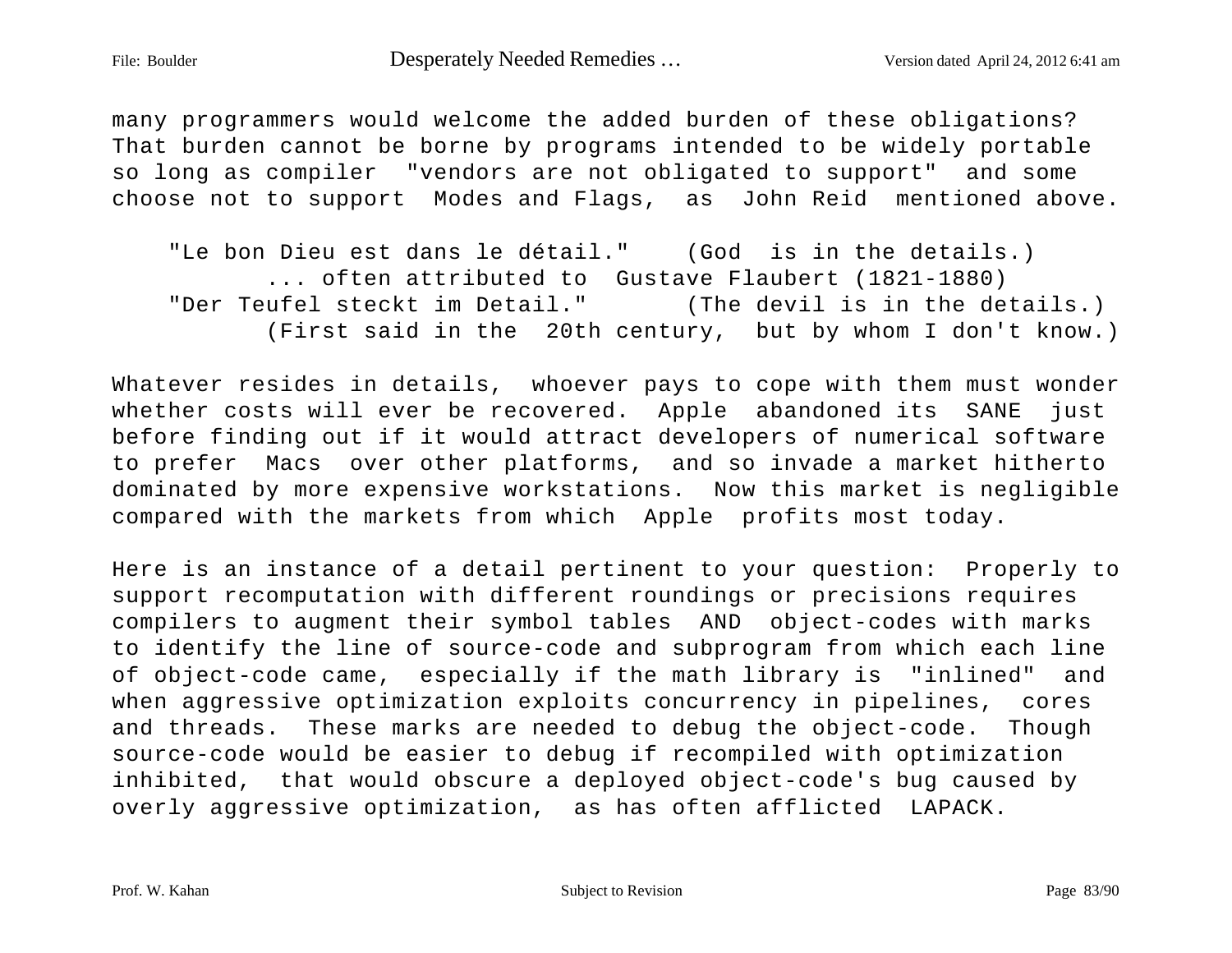Costly details multiply. Recomputation with redirected rounding can exploit those marks planted by the compiler in object-code only if it is susceptible to alteration by a sufficiently cultivated debugger without access to source-code. Further cultivation would enable the debugger to interrogate NaNs and raised flags and reveal where in the program they were created and first raised, provided the operating system provides lightweight traps to insert the necessary pointers when floating-point exceptions occur. "Lightweight" means that the trap-handlers can live and operate entirely within memory preallocated to the program without the time-consuming overhead incurred by changes to memory protection.

In short, the reforms I believe to be needed desperately entail a host of changes to programming practice and languages, compilers, operating systems annd debuggers, changes that a few computer architectures may be unable to tolerate. The talent needed to implement such changes is preoccupied nowadays with the exploitation of parallelism on ever more diverse computer architectures, and with the exponentially growing disparities among the speeds of arithmetic, memory management, and communications. As programs spawned by our preoccupations proliferate, so do their bugs.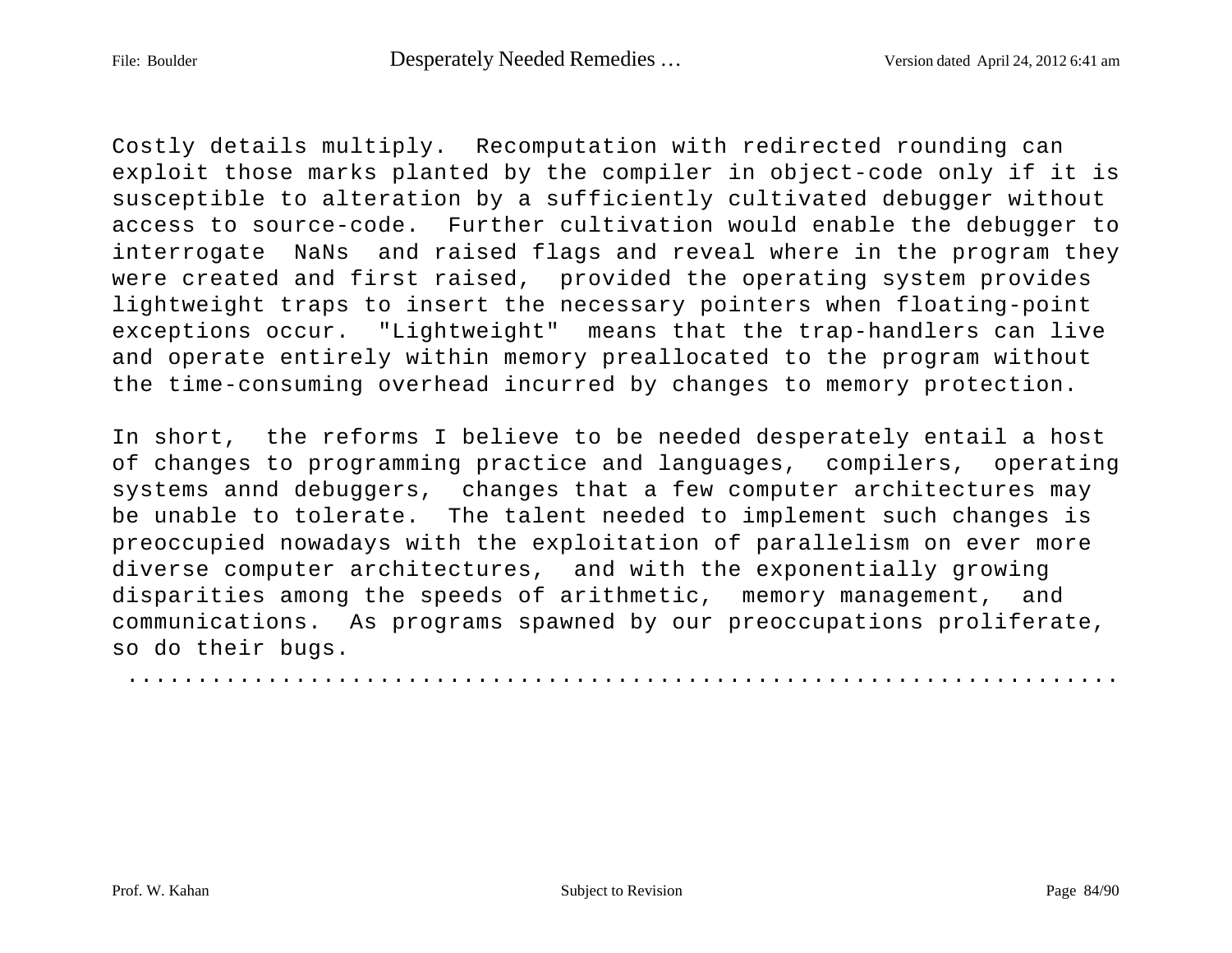#### from **Dr. Richard Hanson**, Rogue Wave, U.S.

 $\sim\sim\sim\sim\sim\sim\sim\sim\sim\sim\sim\sim\sim\sim\sim$ 

"Occasionally the use of exceptions -- e.g. divide-by-zero -- helps performance by avoiding tests in inner loops. Example: Sturm sequences for [symmetric] tri-diagonal matrix eigenvalue problems."

#### Response:

Thanks for this comment. I think your example's loop goes like this:

```
...{ Real finite x and a[1..n] and bb[1..n] > 0 are given.}
     d := -intinity ; ...{ or else d := -1 and bb[1] := +0 }
     k := 0 ;
     for i = 1 to n do
        \{ d := (x - a[j]) - bb[j]/d ; \dots, \{ it's never -0 \}k := k + \text{sigmoid}(d) } ;
...{ Now k counts the eigenvalues exceeding x.}
```
Minor restrictions upon the ranges of input data a[..], bb[..] and x avert harmful over/underflows, so let's simplify discussion by ignoring them. Then the only noticeable exception is division-by-zero whenever d vanishes, making the next  $d = -\inf\{ \text{inity} \}$ . The next pass around the loop divides by this infinite d to get a new finite d that is quite correct, or else the last  $d = -\inf\{ \text{inity} \}$  with the correct sign. Here signbit(z) := if ( $z < 0$  or z is -0) then 1 else 0; but it is normally computed by a logical right-shift of leading bits rather than by a test-and-branch.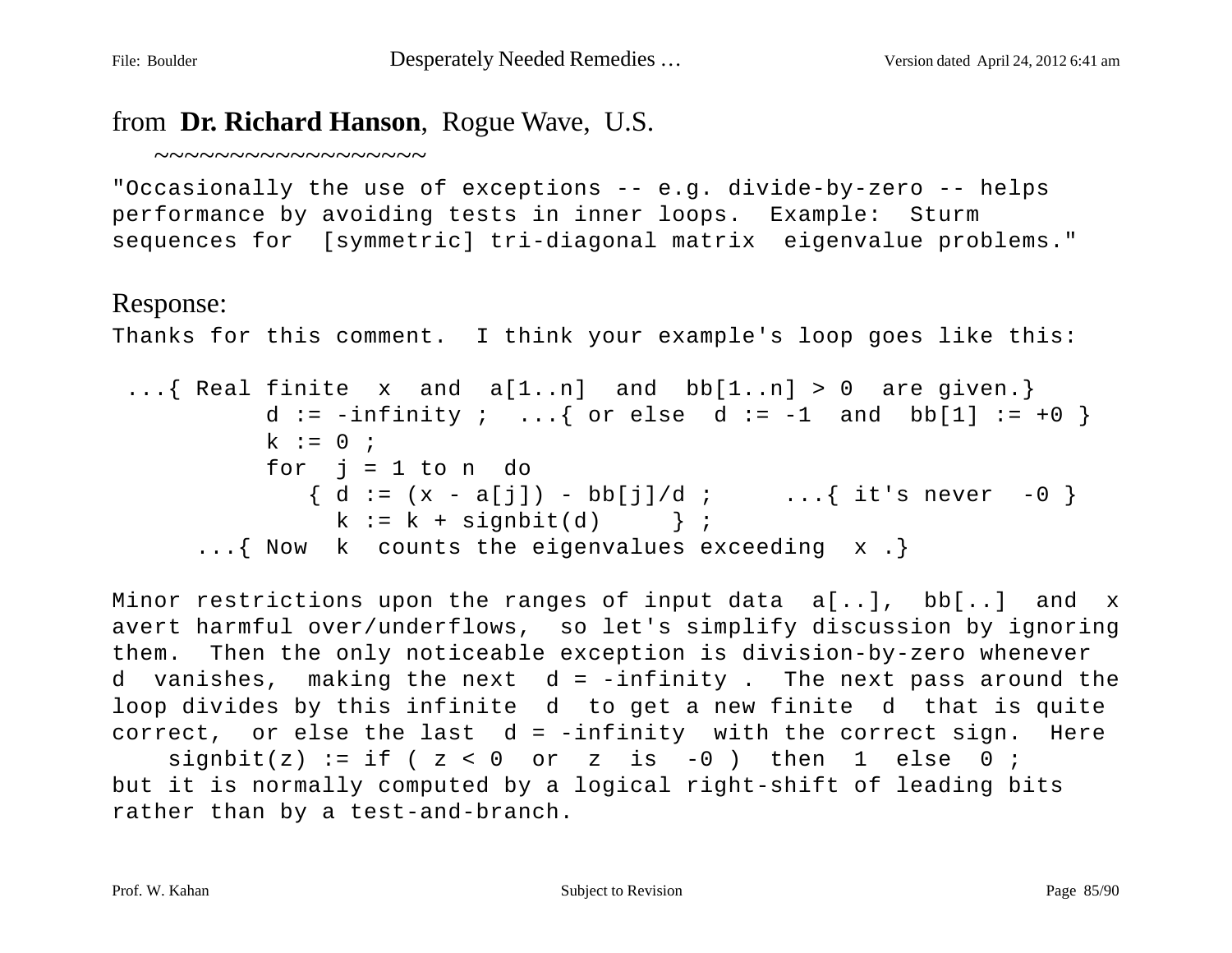When the last  $d$  vanishes,  $x$  is eigenvalue  $\#(k+1)$  counting down. The loop is embedded in a program that uses k and d to find a sequence of values x convergent fast to a desired eigenvalue.

That pristine loop was devised in the 1950s by a physicist, Boris Davison, so far as I know. Nowadays the divide operation is so much slower than all the others that d, k and x are arrays to exploit overlapped divisions by using more than one approximation x to one eigenvalue, and/or approximations x to more than one eigenvalue. This usage would be hindered if a test-and-branch were needed to avoid division-by-zero, so instead a tricky addition can be inserted thus:  $\{ d := ((x - a[j]) - bb[j]/d) + eta ;$ 

here eta is a tiny positive quantity, tinier than a rounding error, whose introduction noticeably restricts the admissible ranges of input data a[..] and bb[..] . This pornographic trick accommodates those few computers that must otherwise trap into the operating system to produce or consume each infinity, thereby taking at least an order of magnitude longer than an unexceptional division.

This example illustrates an importamt notion: The presubstitutions of infinity for bb[j]/0 and zero for bb[j+1]/infinity avoid pornography incurred to prevent floating-point exceptions without thereby incurring severe performance penalties. Try to choose a value for eta so tiny as maintains the validity and monotonicity of k , but not so tiny as risks overflows of bb[j]/eta , to discover how greatly pornography inflates that pristine loop's capture-cross-section for programming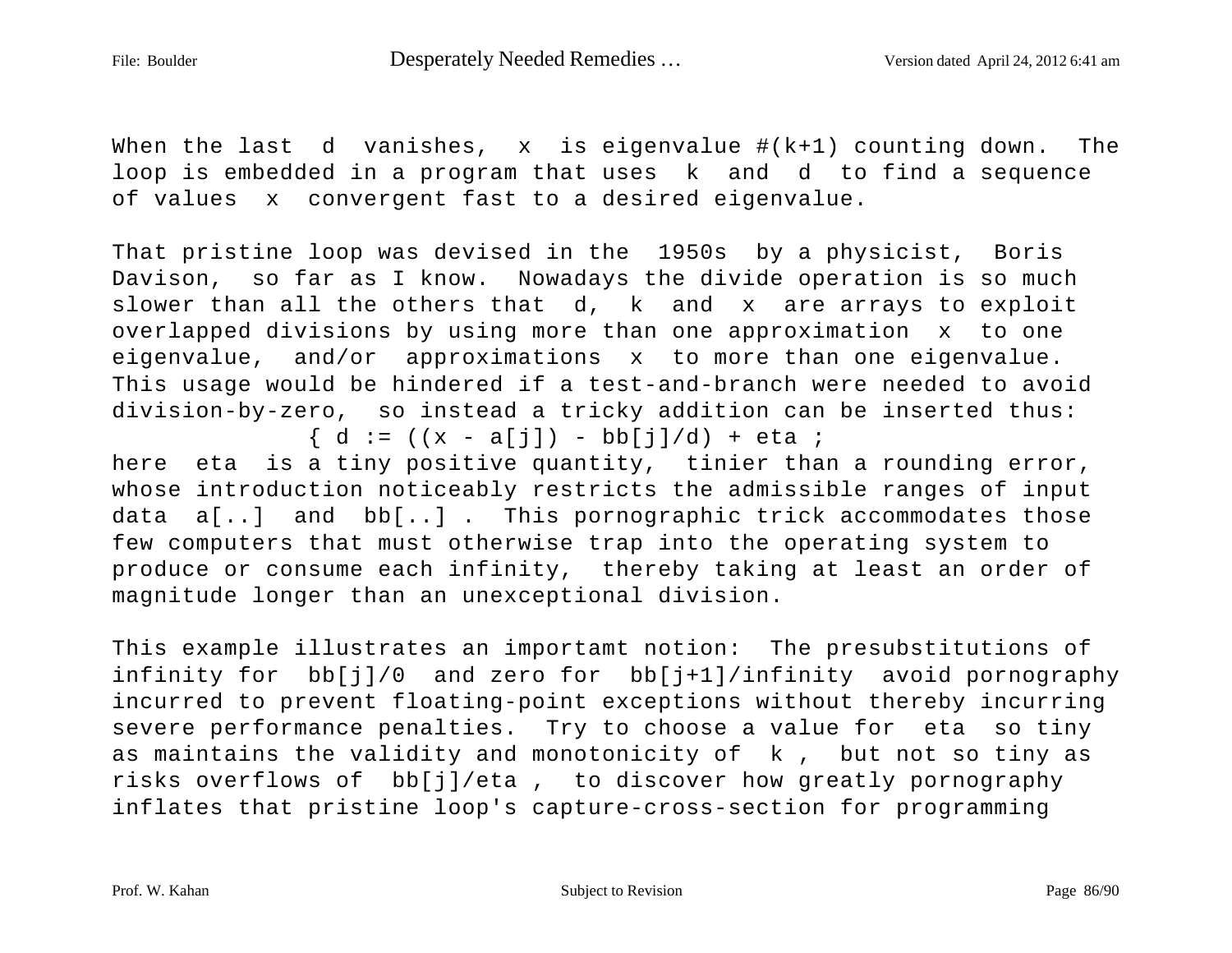errors. More general presubstitutions' necessity and implementations are discussed in <www.eecs.berkeley.edu/~wkahan/Grail.pdf> .

The default presubstitutions of IEEE Standard 754 cannot be considered adequate without FLAGs. These figure in computations that almost never encounter exceptions like over/underflow that would invalidate results. Rather than test frequently for such exceptions, these computations test appropriate FLAGs occasionally at the programmer's convenience, and recompute by an alternate method when a raised FLAG requires it. The same result could be achieved by TRY-THROW-CATCH-FINALLY clauses, and faster, except that most programming languages cannot THROW when UNDERFLOW or INEXACT occurs. Besides, the scopes of THROWs and CATCHes are no easier to manage than the scopes of FLAGs.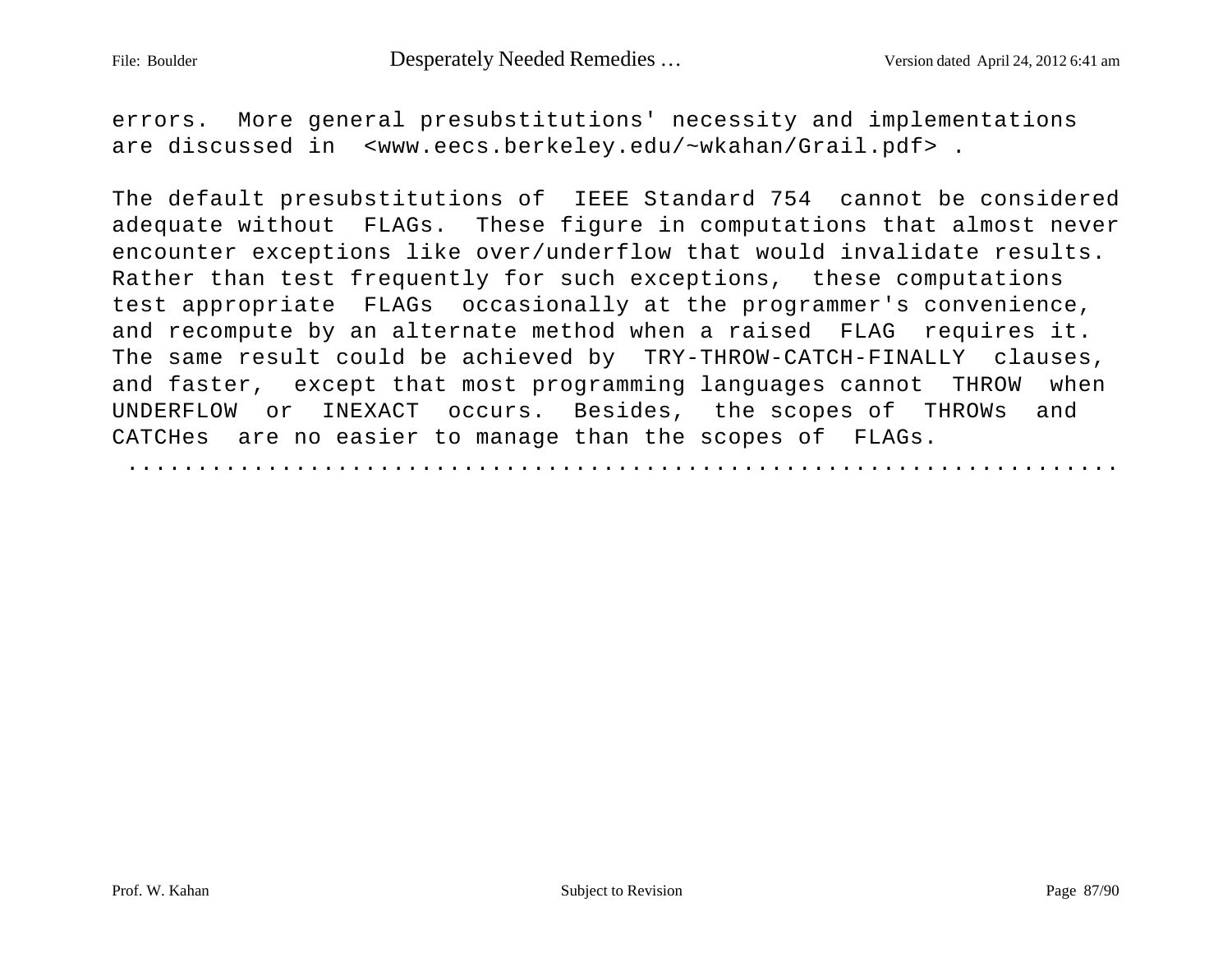... from the Heilbronn Conference, Bristol University, 8 Sept. 2011

#### ... from an **anonymous** member of the audience:

"Do you assert that defective software caused Air France #447's crash?"

#### Response:

Yes and no. AF#447 would not have crashed if any one of six mishaps had not befallen it. ...

- <> Flying at 35000 ft., the aircraft entered a violent thunderstorm hidden from the weather RADAR by an intervening weak storm.
- <> The storm's supercooled moisture froze in all three Pitot tubes, blocking them despite heaters intended to prevent this. (Since then, stronger heaters have been retrofitted to AirBus aircraft.)
- <> Blocked Pitot tubes sent low or no airspeed indications to the instrument panel and to the automatic pilot's computer. It deemed these "speeds" to be "Invalid Data" inconsistent with continued flight at 35000 ft.
- <> The automatic pilot's computer announced that it was relinquishing to the pilots command of the control surfaces (ailerons, elevator, rudder) and throttles, displaying only "Invalid Data" to say why. This is the software's defect. It did not say "Altitude and speed are inconsistent". It did not say "Try standard recovery procedure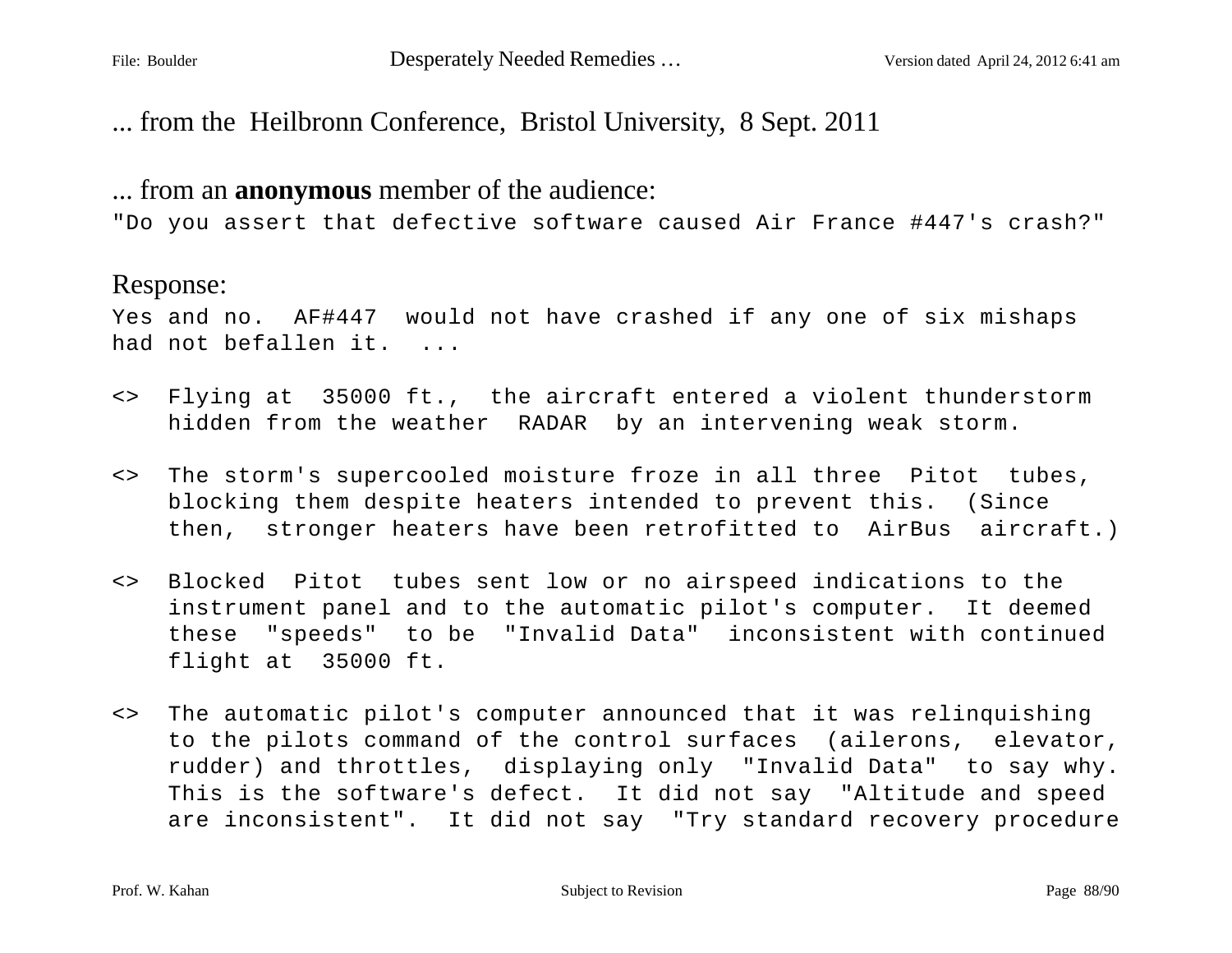(2/3 throttle, and maintain level flight)". Intead "Invalid Data" was classified implicitly as an error condition deserving abortion. Shortly afterwards, as the aircraft fell through warmer air, ice melted and the airspeed indicators recovered, but the computer did not inform the pilots that they could now trust their instruments.

- <> At night, in pitch-black with no external visual references, three pilots tried to deduce which data was invalid from the instrument panel's multitudinous displays. Flying optimized "On the razor's edge" (close to stalling), the aircraft stalled before the pilots could figure out what to do. The crash came three minutes later.
- <> The pilots must have been perplexed because the throttles had been reset to idle, which is no way to escape from a stall; and the younger copilot was wrongly pulling back on his joystick as if trying to climb while the older copilot was correctly pushing his forward to dive and gain speed. Because of a mistake in the design of Airbus's controls, neither copilot nor the senior pilot behind them realized until too late that the computer was averaging their cross-purposes, quietly cancelling them out.

Recently Jeff Wise's article "What Really Happened Aboard Air France 447" appeared in Popular Mechanics: see <www.popularmechanics.com/technology /aviation/crashes/what-really-happened-aboard-air-france-447-6611877>. It is based upon extracts from the now recovered flight recorder. This posting on the internet is followed by a long list of commentators' nasty accusations about Air France's pilot training procedures, Airbus, and